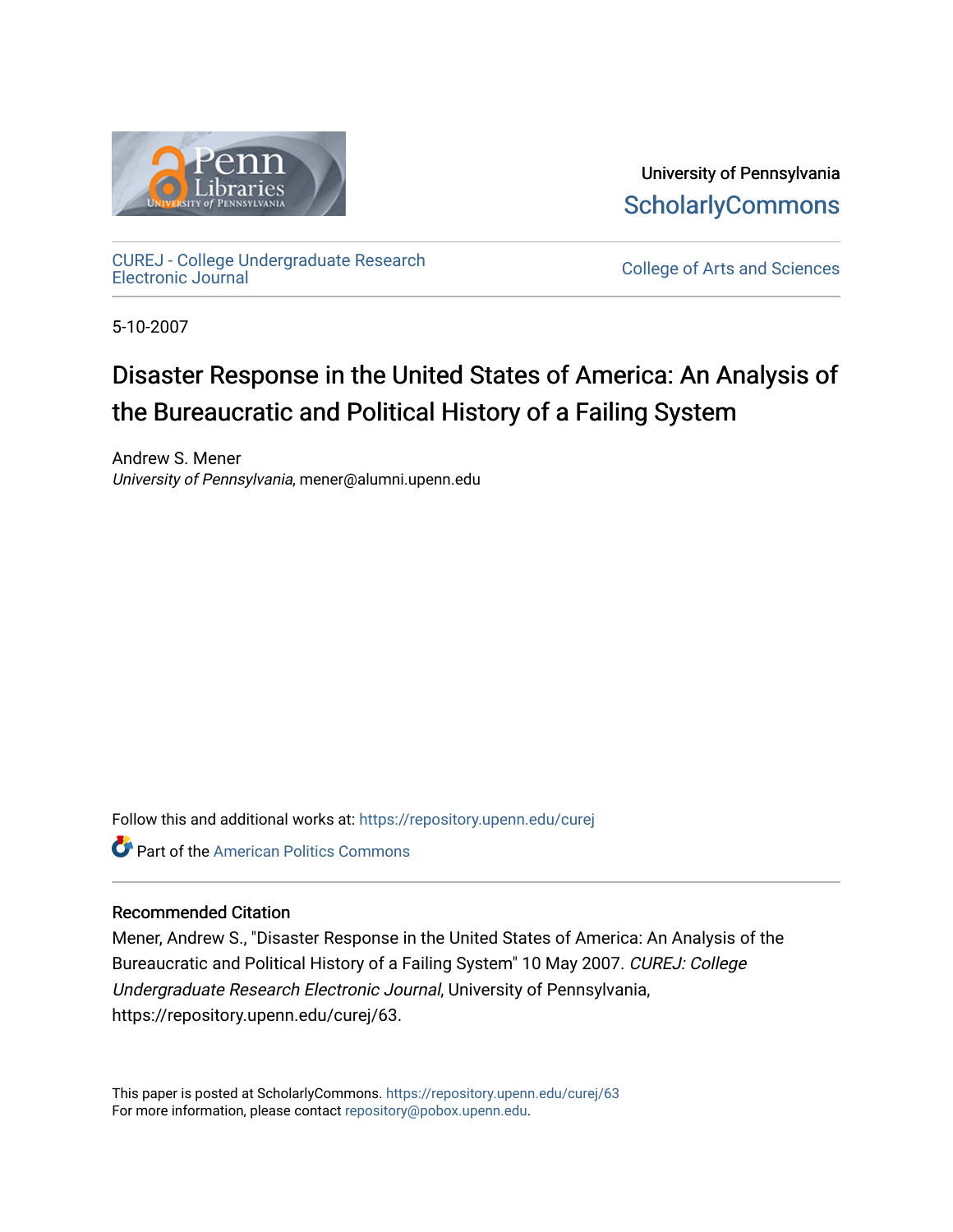### Disaster Response in the United States of America: An Analysis of the Bureaucratic and Political History of a Failing System

### Abstract

Disaster Response in the United States is plagued by bureaucratic and political obstacles. This paper analyzes the complete history of disaster response in the United States from the 19th century to the present. Specific attention is given to the establishment of FEMA and the Department of Homeland Security. The conclusion offers one possible suggestion to improve American disaster response.

### Keywords

Disaster Response, FEMA, Department of Homeland Security, Hurricane Response, New Orleans, Hurricane Katrina, Three Mile Island, Hurricane Hugo, Hurricane Andrew, Social Sciences, Political Science, John J. Dilulio, Jr., Diluli Jr., John J.

### **Disciplines**

American Politics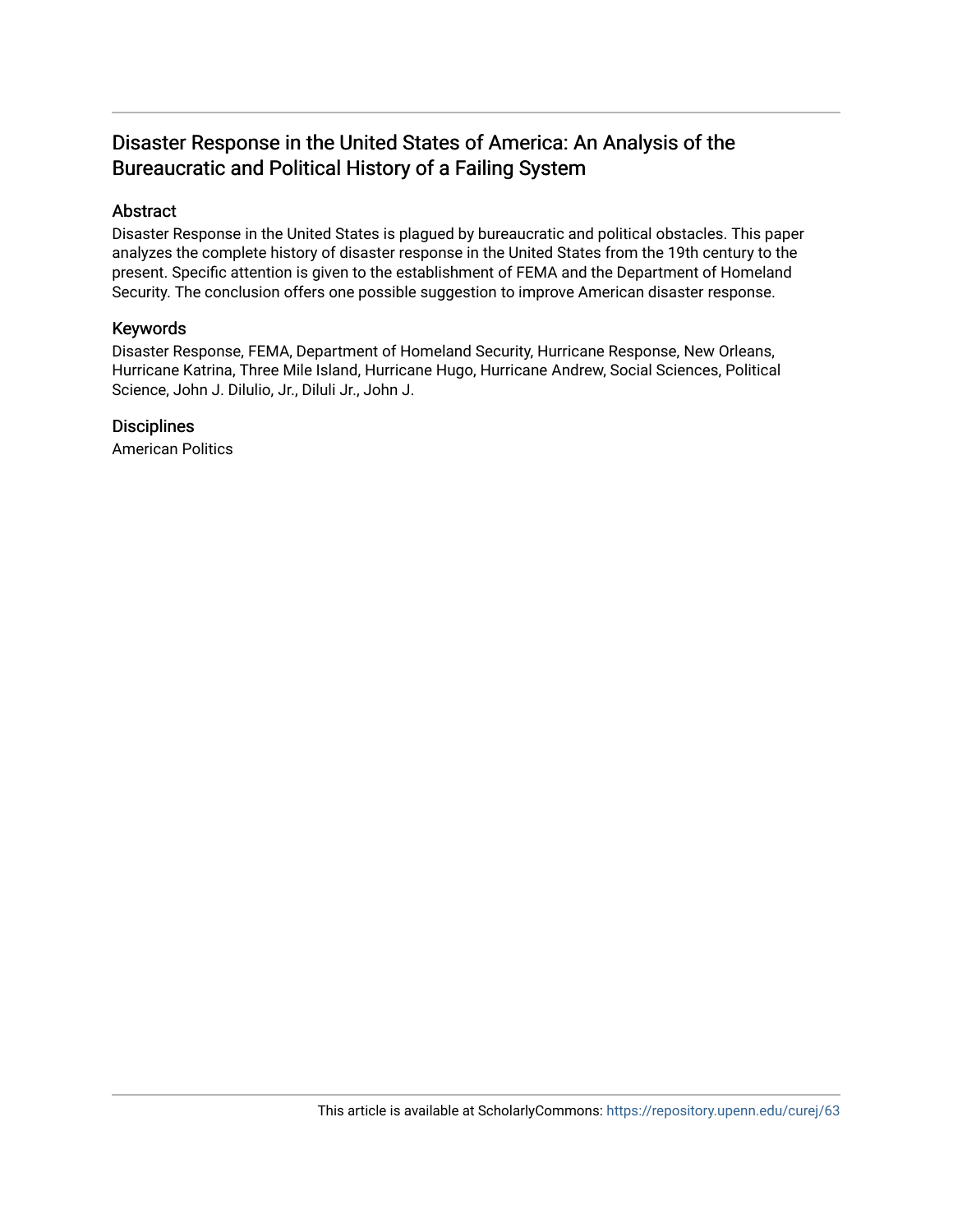# DISASTER RESPONSE IN THE UNITED STATES OF AMERICA: An Analysis of the Bureaucratic and Political History of a Failing System

By Andrew S. Mener

University of Pennsylvania Department of Political Science

Thesis Advisor: Dr. John J. DiIulio, Jr.

"Benjamin Franklin is supposed to have defined insanity as expecting a different result after doing the same thing over and over again. …this definition more or less describes our approach to reforming the disaster relief program." (Miskel xi)

> © 2007 by Andrew S. Mener This essay may not be reproduced in part or in its entirety by paper, electronic, or other method without written permission from the author.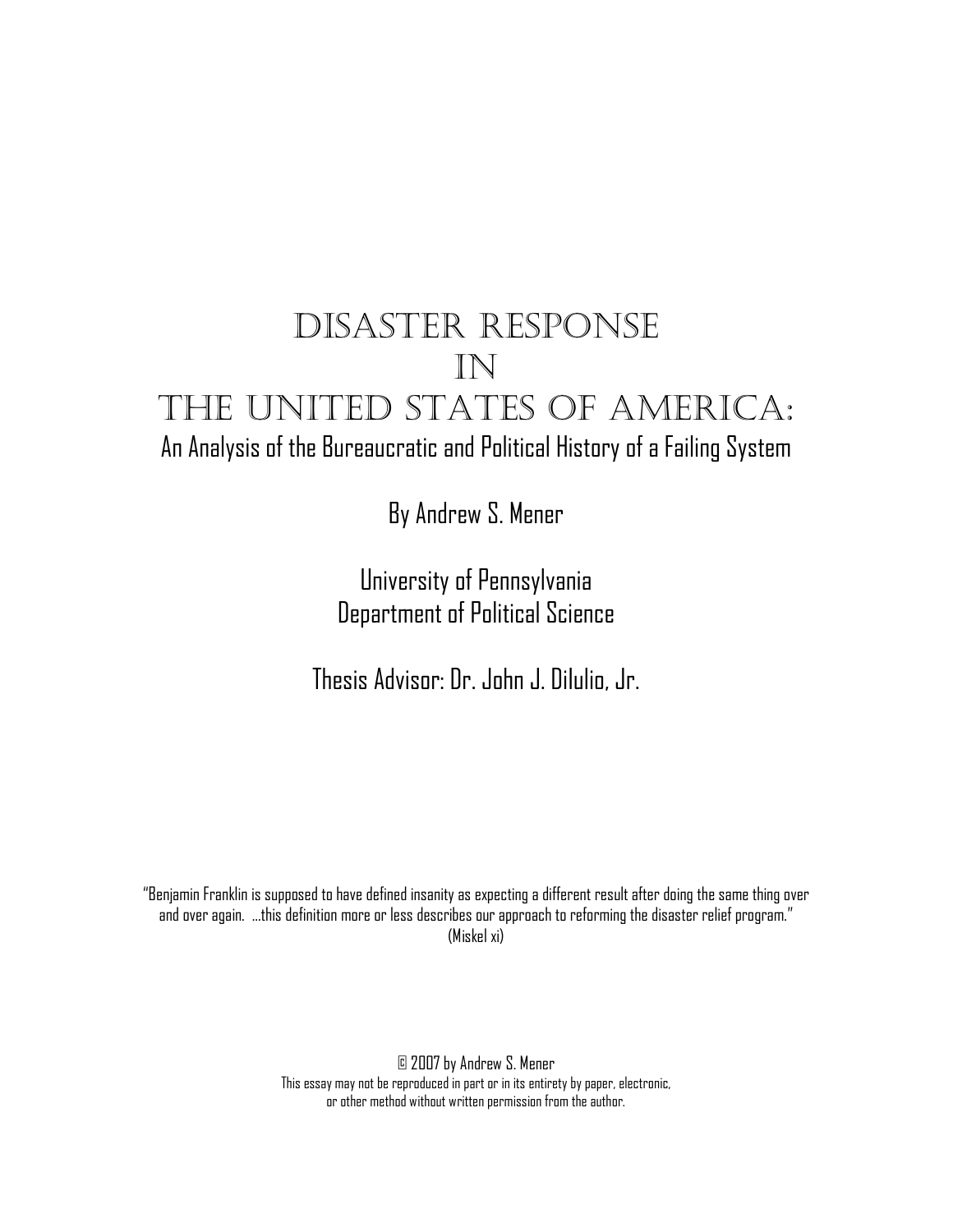## **Table of Contents**

Chapter 1: Introduction

Chapter 2: Disaster Response Pre-1979

Chapter 3: The Establishment of FEMA

- Chapter 4: FEMA: An Imperfect System
- Chapter 5: 9/11 and the Establishment of the Department of Homeland Security

Chapter 6: New Orleans – A Recent Case Study

- Chapter 7: Foreign Models
- Chapter 8: Conclusion and Recommendations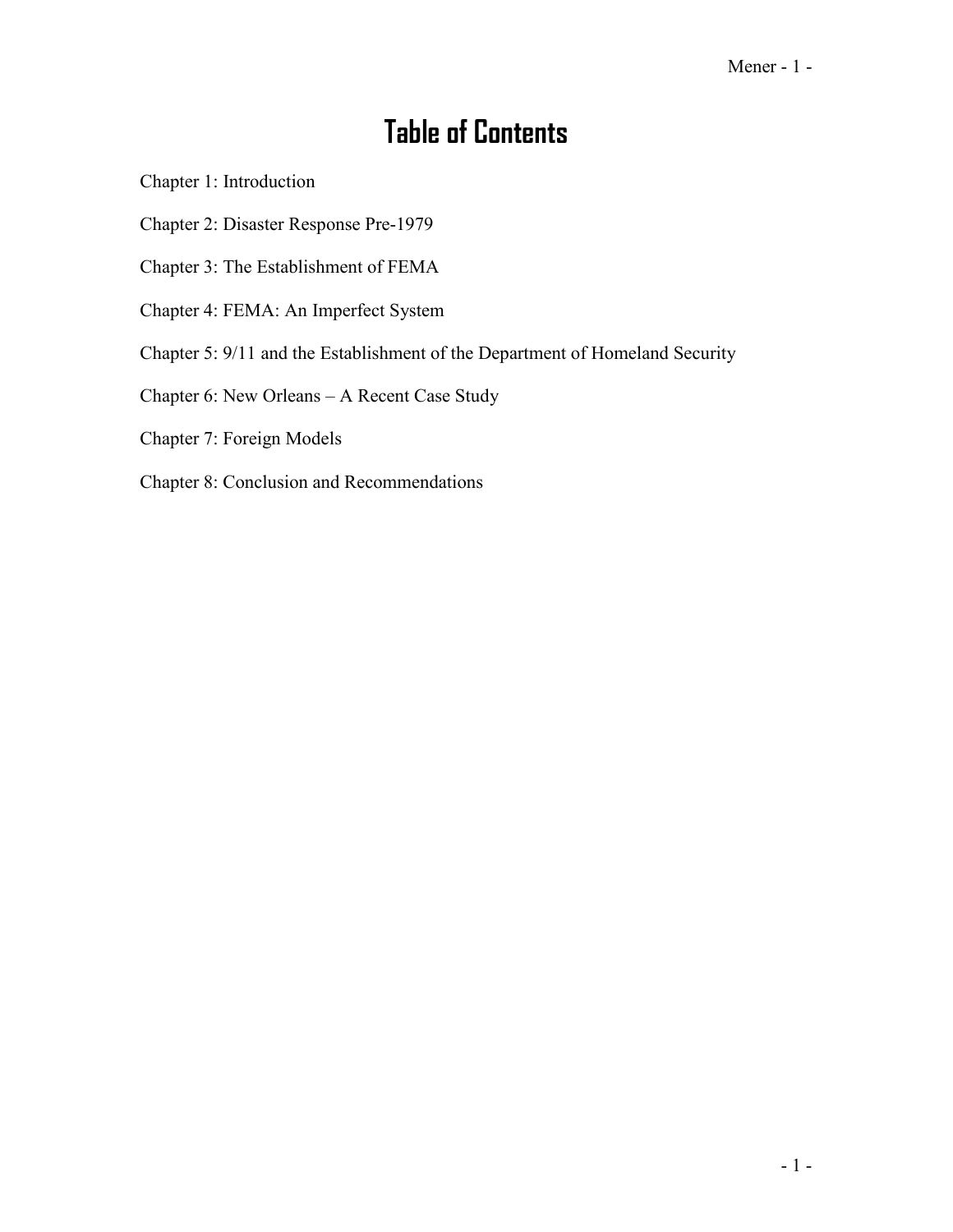### **Chapter 1: Introduction**

As an Emergency Medical Technician (EMT) and future medical doctor I often wonder how prepared our nation is to effectively respond to disasters. I have volunteered on ambulances in New York and in Pennsylvania but my curiosity turned to disappointment after I volunteered overseas on ambulances in the State of Israel. I noticed a fundamental difference between American and Israeli preparedness. In Israel, every volunteer and employee understood his role during a disaster and knew exactly what to expect from other agencies. Everyone understood how Magen David Adom, the Israeli ambulance service, would coordinate with the military's Homefront Command and was prepared to quickly transition from normal to disaster operations. Furthermore, even local resources such as the ambulance dispatch centers were designed to withstand largescale disasters and, if needed, could even be quickly relocated to underground bunkers.

 In contrast, if you surveyed my American colleagues, you would find little to no understanding of the disaster response system. Virtually nobody has read the 426 page all-hazards plan titled the National Response Plan, and with the exception of some major cities, few emergency response agencies have reinforced or protected emergency infrastructure. In attempt to correct this problem, as of October 2005, the federal government began requiring that all local and state emergency response organizations adopt the federal incident command recommendations. Each agency was required to demonstrate that all employees completed a series of federal incident command classes to remain eligible for federal emergency preparedness dollars. However, even this requirement has been loosely enforced since it can be fulfilled through short online

 $-2-$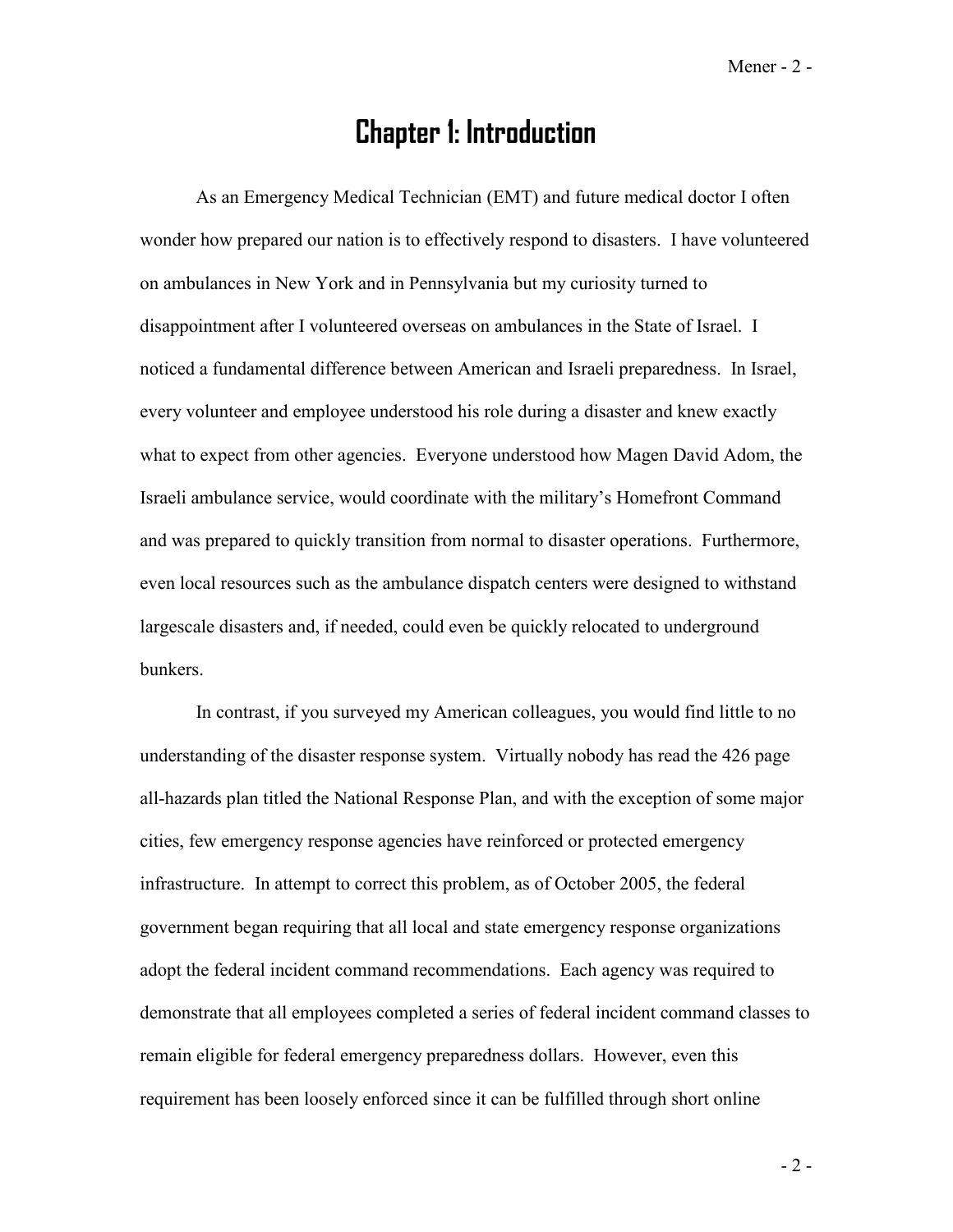Mener - 3 -

courses for which the test answer keys are widely circulated. From my experience, the plan has not become a part of the institutional culture, is rarely reviewed during inservice training, and is criticized by most people for being so complex as to be impractical.

 While the disaster response system may be adequate in small-scale disasters when a handful of agencies must coordinate, as I embarked on this research project I became astonished by our nation's striking lack of preparedness. Disasters often strike with limited or no warning, and by definition they result in large-scale death, destruction, and mass hysteria. They often have long-lasting and large-scale economic, political, and psychological effects. While individual disasters may not be predictable, we can be assured that another disaster will occur in the not too distant future. It may come in the form of a hurricane, earthquake, tsunami, or other natural disaster; or, it may be the result of an intentional human act such as war, terrorism, bioterrorism, or some yet unforeseen destructive act. The American public and political officials have a choice. They can continue, however illogical, to live in denial that another destructive event is forthcoming, or they can learn from the past and finally create a political and bureaucratic system capable of curtailing destructive effects.

 Despite having responded to thousands of natural disasters and numerous terrorist attacks, at present the United States government at the federal, state, and local levels is exceedingly unprepared to handle the immediate aftereffects of disasters. The federal government has created numerous large bureaucracies and congressional panels as well as generated hundreds of official reports each of which purports to detail appropriate

- 3 -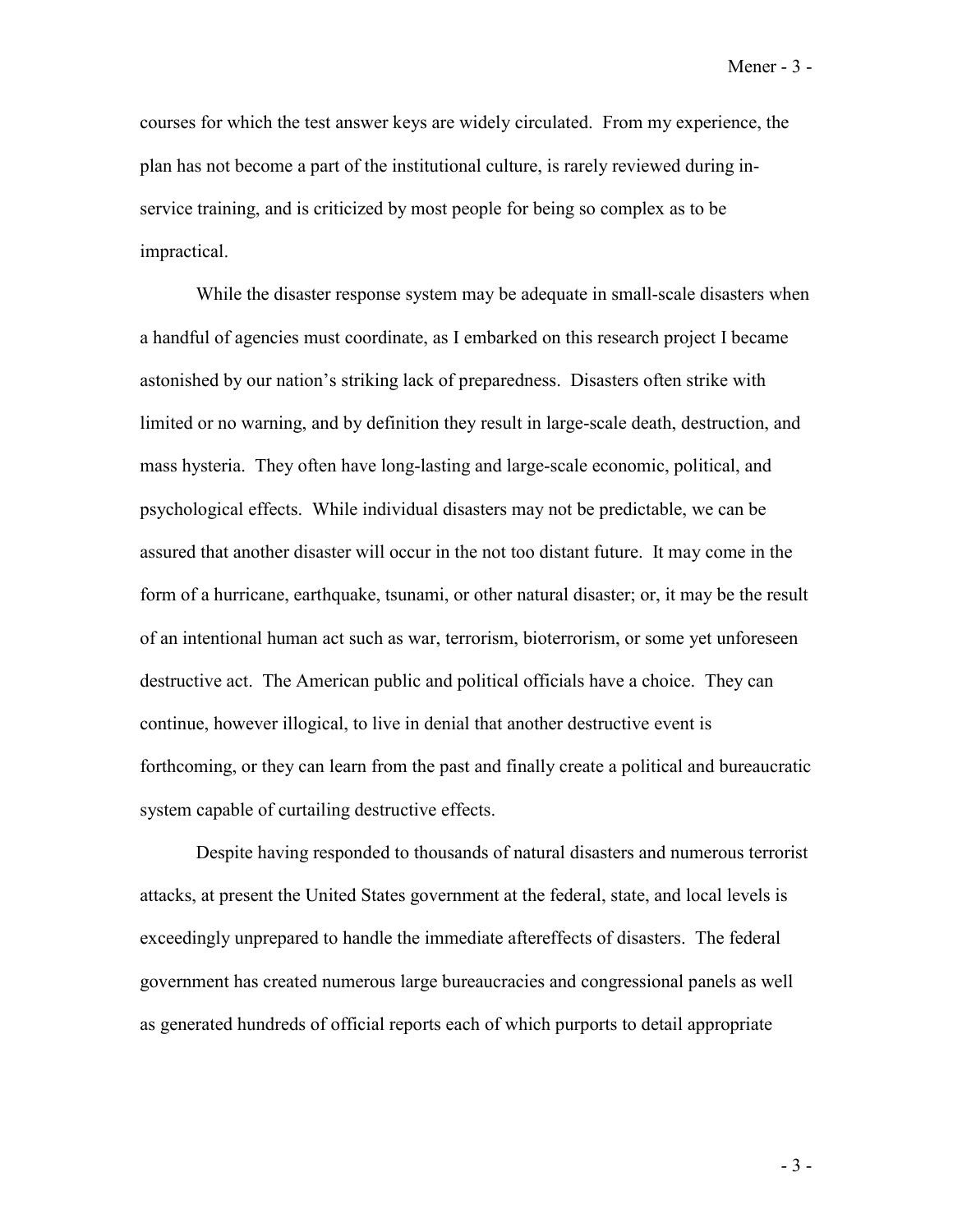Mener - 4 -

disaster response guidelines. Nonetheless, the improvements since the first disaster response plan was implemented during World War I are not palpable.

 During the most recent major Hurricanes – Katrina and Rita – despite having significant advanced notice of the impending natural disaster as well as years of investigative reports warning about the fragility of the New Orleans levy system, the disaster response system failed the citizens of Louisiana and the Gulf Coast. That the system requires repair is not debatable. The questions which remain are how the current system came to be, what our expectations of the system should be, and how we ought to shock the political bureaucracy into action to repair the obviously ailing system.

 Changes to this point have consistently stemmed from the conviction that failure was a result of poor leadership, poor individual decisions, and inexperience. These "improvements" stemmed from the obvious fact that the system would work better if each participating organization were better equipped, better trained, and more highly funded. However, while these shortcomings contribute to the inefficiencies, the consistent failure of the system under different personal leaderships, points to a systemic cause for the failure. Criticism must look at the overall system and the environment in which it functions to develop a practical, appropriate, and affordable strategic plan. The government must replace its tendency to fund "random acts of preparedness<sup>1</sup>" with a carefully outlined strategic plan that is sensitive to American political traditions, yet still effective.

 People often characterize disasters and the communal response they require as a new phenomenon grown out of the increasingly high-tech and internationally intertwined

- 4 -

<sup>&</sup>lt;sup>1</sup> Phrase borrowed from Irwin Redlener, M.D., Director of the National Center for Disaster Preparedness at Columbia University's Mailman School of Public Health.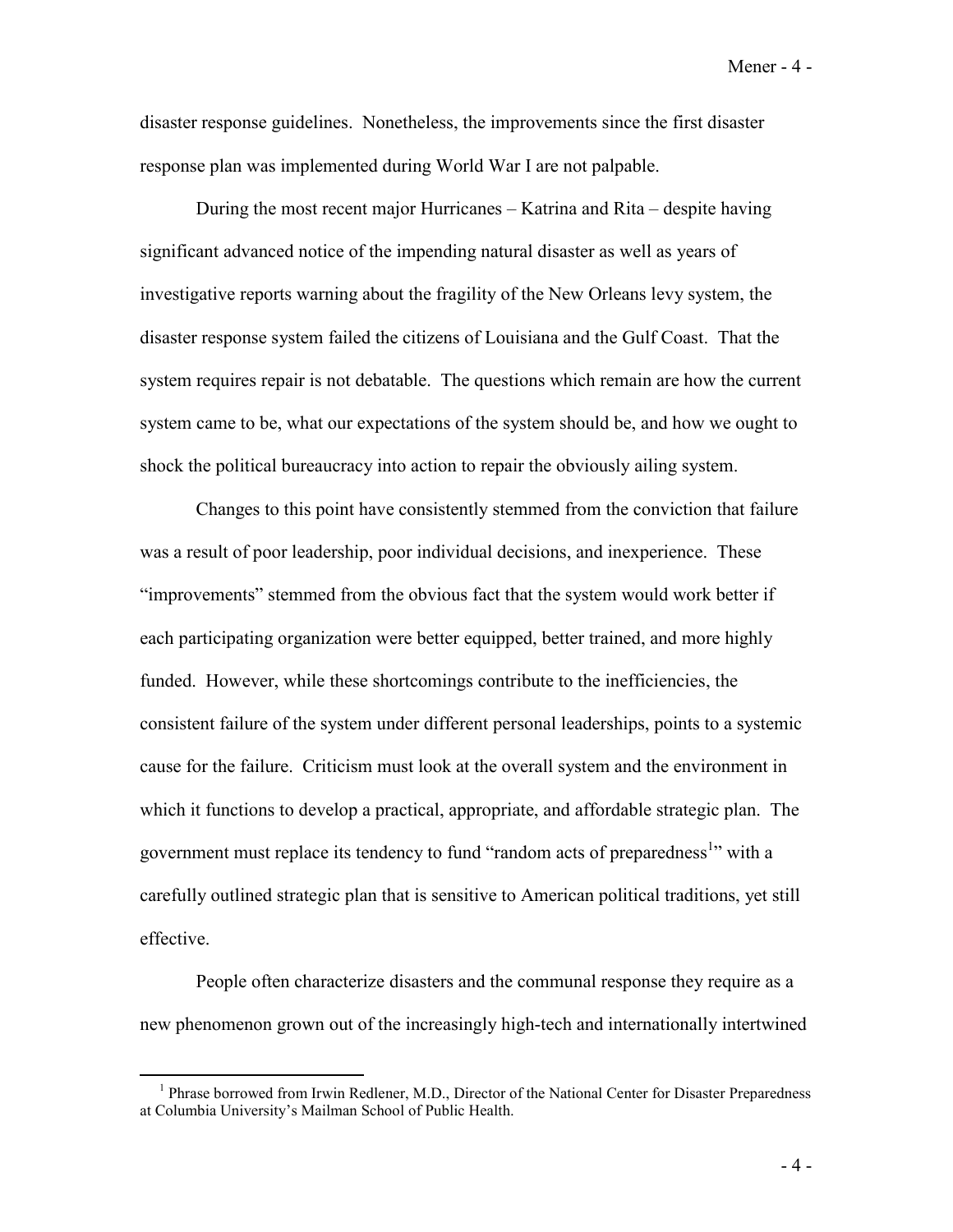Mener - 5 -

world. This suggestion is a myth. The earliest recorded disasters took place before the Declaration of Independence. In 1635 the Great Colonial Hurricane swept across much of Southern New England. Bays were flooded killing Native Americans, trees were uprooted, and areas were left uninhabitable. Governor William Bradford said of the storm at the time:

> …such a mighty storm of wind and rain as none living in these parts, either English or Indian ever saw. ...It blew down sundry houses and uncovered others. ...It blew down many hundred thousands of trees turning up the stronger by the roots and breaking the higher pine trees off in the middle $^2$

In other words, the scenes all too familiar from televised reports of national disasters are not new; they are simply more widely broadcasted. In 1881, the Missouri River flooded. In 1886 Charleston, South Carolina was hit by a deadly earthquake. In 1889, Seattle experienced a devastating city-wide fire.<sup>3</sup> In 1893, six hurricanes hit the United States causing a total of 4,000 deaths. In 1900, a hurricane hit Galveston, Texas leaving between 6,000 and 8,000 of Galveston's 38,000 residents dead with an additional 10,000 residents left homeless.<sup>4</sup> This remains the most deadly weather disaster ever to hit the United States.

 While economic and technological considerations encouraged people to settle along the Mississippi River and in other vulnerable locations increasing the scope, variety, and frequency of disasters, the havoc imposed by Mother Nature is not altogether

<sup>&</sup>lt;sup>2</sup> Public Broadcasting Service, American Experience: The Hurricane of '38, available from http://www.pbs.org/wgbh/amex/hurricane38/timeline/index.html; internet; accessed 30 January 2007.

<sup>&</sup>lt;sup>3</sup> James F. Miskel, *Disaster Response and Homeland Security: What Works, What Doesn't (Connecticut:* Praeger Security International, 2006), 3. 4 Public Broadcasting Service, American Experience: America 1900, available from

http://www.pbs.org/wgbh/amex/1900/peopleevents/pande27.html; internet; accessed 30 January 2007.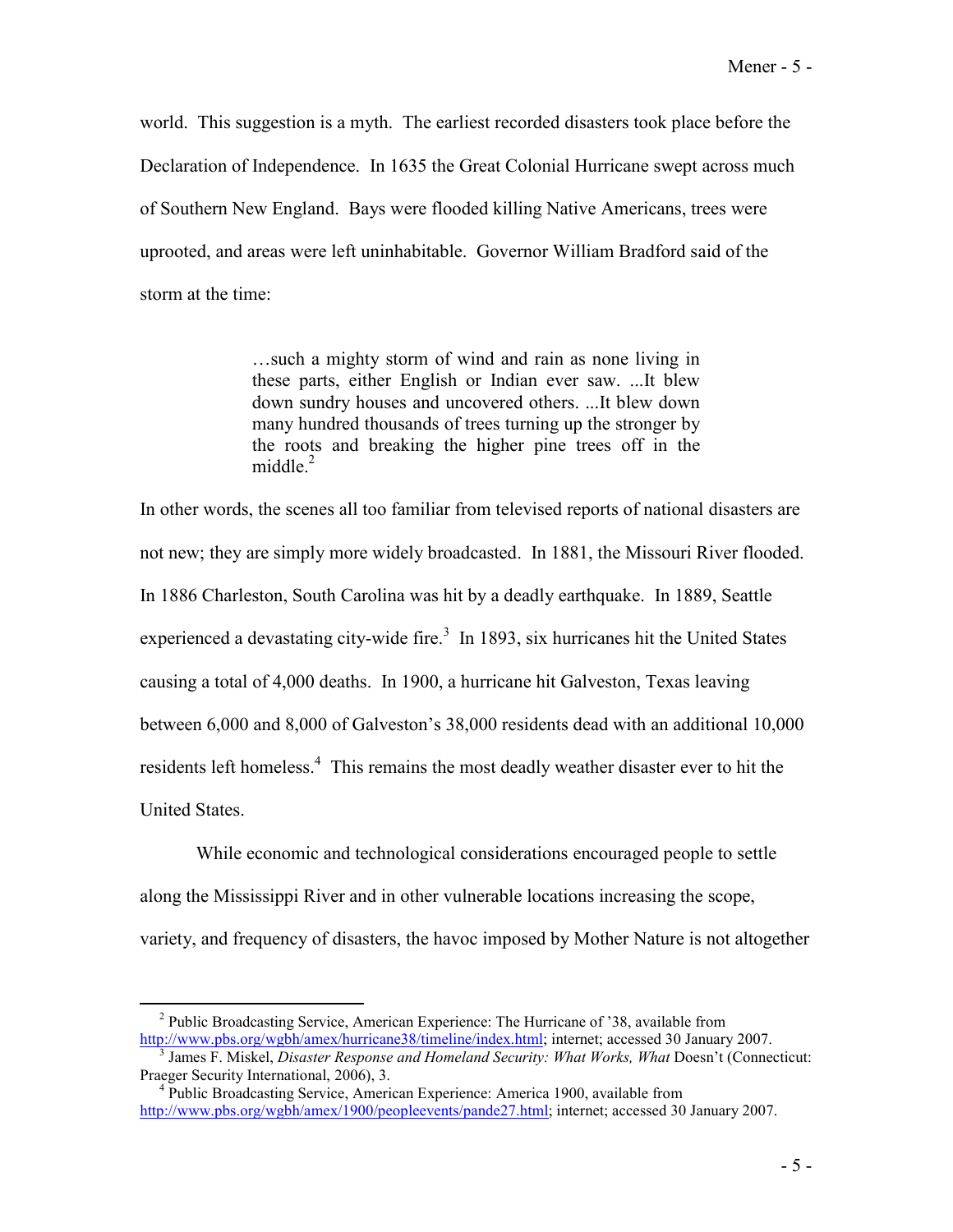new. While modern disaster planning must include preparations for terrorist threats which pose new and previously unimaginable concerns, the overall response system needed to handle all disasters is similar.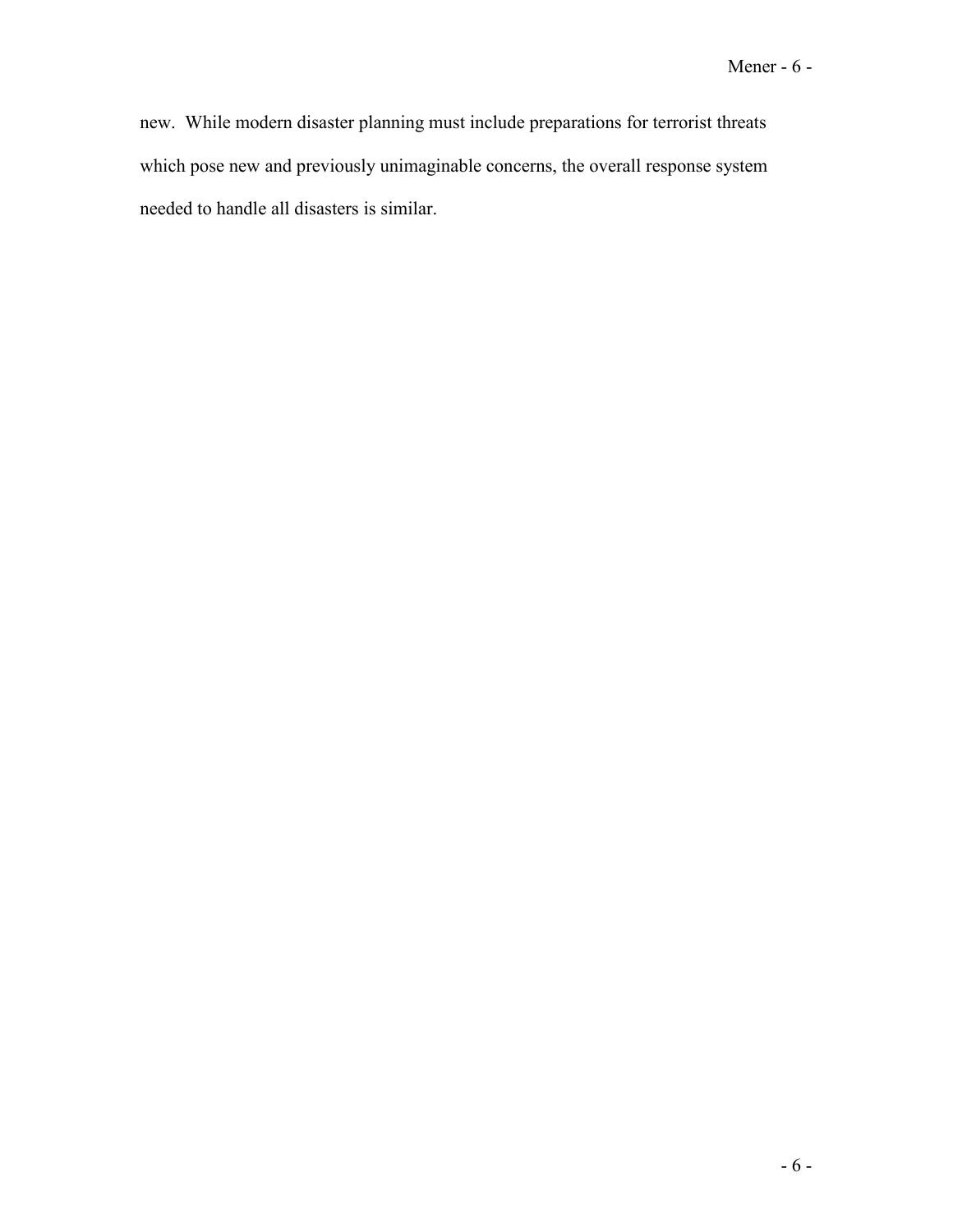Mener - 7 -

## **Chapter 2: Disaster Response Pre-1979**

Throughout the  $19<sup>th</sup>$  century and the early  $20<sup>th</sup>$  century, disaster response was handled by the federal government on a case-by-case basis without any clearly defined system. The vast majority of incidents were handled by state and local authorities independent of federal involvement. When federal disaster management was necessary, the military was the primary coordinator and source of manpower<sup>5</sup>. In 1917, during World War I, the federal government took its first step towards formalizing federal disaster relief. The War Department issued Special Regulation Number 67 formally titled "Regulations Governing Flood Relief Work in the War Department"<sup>6</sup> which despite its title impacted relief for all types of disasters. However, despite the military order, federal disaster relief remained informal and sporadic until the 1950s. Citizens did not expect the federal government to contribute to relief efforts, and most people thought of disaster relief as a responsibility for neighbors, faith-based organizations, and other charitable organizations.

 In 1950, the onset of the Cold War prompted federal officials to absorb disaster response into federal civil defense. This was accomplished by passing the Federal Disaster Relief Act of 1950, which was designed specifically to lessen the economic impact of disasters. The legislative history of the bill read:

> The purpose of the bill is to provide for an orderly and continuing method of rendering assistance to the state and local governments in alleviating suffering and damage resulting from a major peacetime disaster and in restoring

<sup>5</sup> Miskel, *Disaster Response and Homeland Security*, 41. 6 Ibid.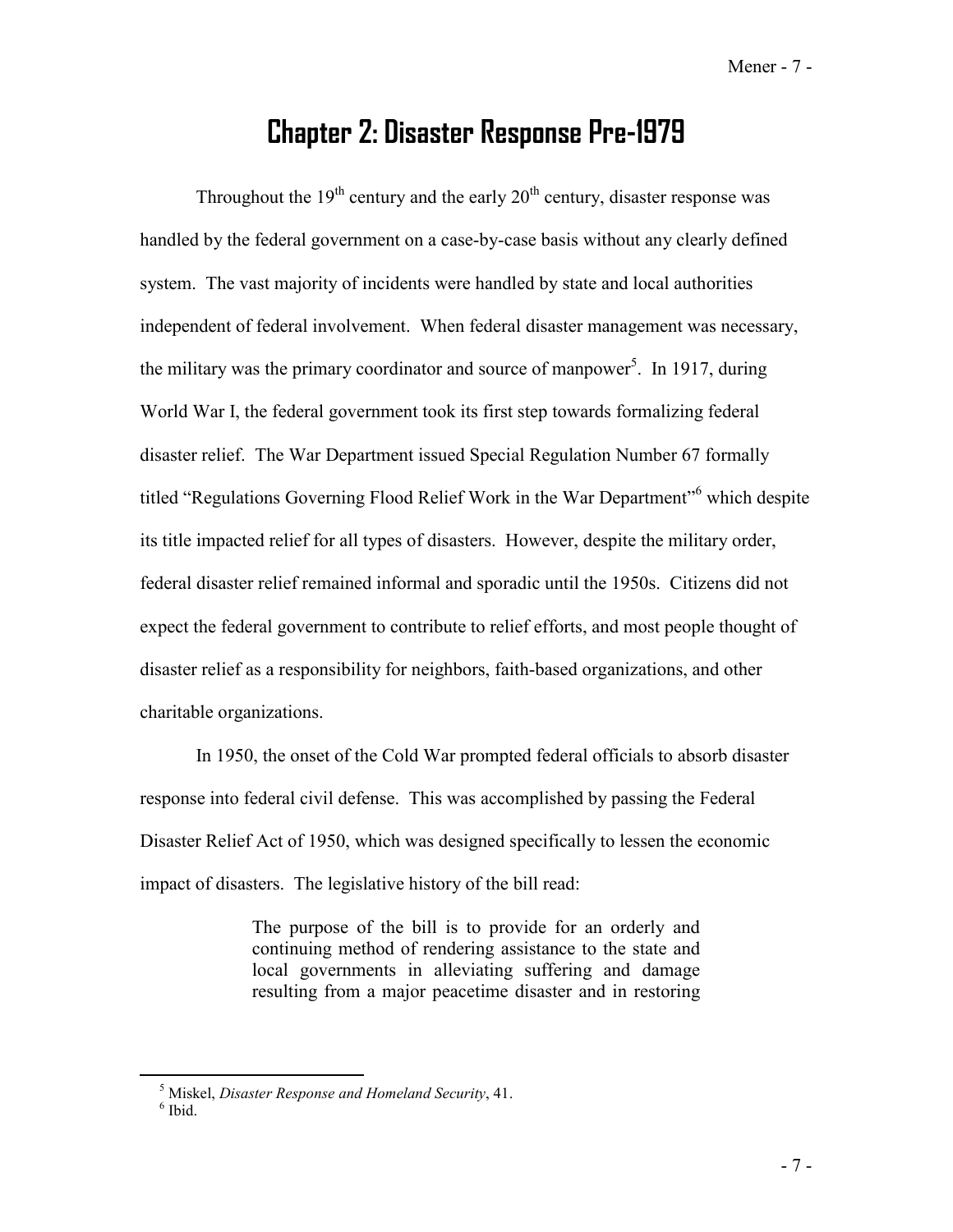public facilities and in supplementing whatever aid the state or local governments can render themselves.<sup>7</sup>

In many ways, the bill was a logical expansion of the New Deal social policies. It was intended to provide federal money to relieve the economic stresses of a disaster but it was not intended to supplant current disaster relief services offered by state, local, and nongovernmental organizations. Nonetheless, the 1950 law was the first in a series of bills and natural disasters that transitioned the federal government from its negligible pre-1950 disaster relief involvement to the current system.

 The original 1950 law was to be limited in scope, activated only upon a presidential disaster declaration, and designed only to supplement state and local efforts.<sup>8</sup> However, once the federal government committed itself to an official capacity within the disaster relief system, the federal government became the subject of intense criticism every time disaster relief was less than ideal. While initially disaster relief was the responsibility of the Housing and Home Finance Agency (HHFA) as a result of the Cold War, in 1953 it was transitioned into the Department of Defense where it was juggled between agencies for over 25 years.<sup>9</sup>

The Department of Defense was considered the appropriate department for the disaster response system because of the fear that an attack from the Soviet Union could create the next major disaster. However, due to limited resources, money and effort was expended on deterrence rather than disaster readiness. The ongoing assumption was that a successful attack from the Soviet Union would be so catastrophic that even the most

<sup>&</sup>lt;sup>7</sup> U.S. Code Cong. And Admin. Legis. Hist. for PL 81-875 (1950), 4024 as in Rutherfod H. Platt,

*Disasters and Democracy: The Politics of Extreme Natural Disasters (Washington, DC: Island Press), 17.* <sup>8</sup> Platt, *Disasters and Democracy*, 15 9 Ibid.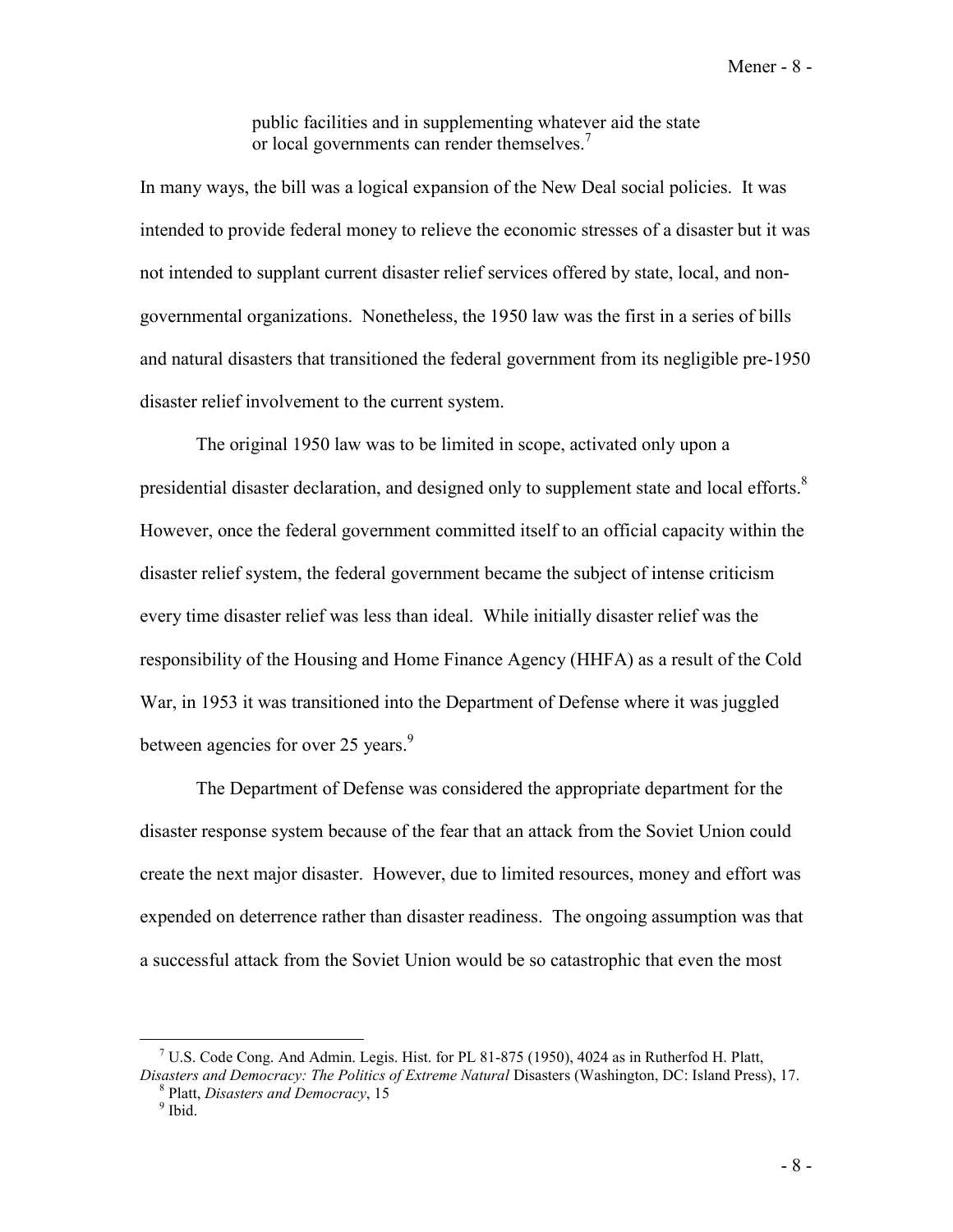Mener - 9 -

prepared civil defense system would be grossly inadequate.<sup>10</sup> Thus, the system was never carefully developed and was left unprepared to handle any disasters of unusually large magnitude – catastrophic disasters. Routine disasters were easily handled by the states with financial support, and limited logistical support, from the federal government.

 By the late 1970s several sectors of the federal government were involved in disaster relief. However, since disaster relief was not the primary responsibility of any one agency it is unclear from the available literature exactly who had authority over the program. According to former Professor of National Security Affairs at the Naval War College James F. Miskel, the General Services Administration (which builds/leases federal buildings), the Department of Housing and Urban Development, and the Department of Defense all were involved in the program to various extents.<sup>11</sup> However, according to Rutherford H. Platt, control of the program shifted from the Housing and Home Finance Agency (1951-1952), to the Federal Civil Defense Administration (1943- 1958), to the Office of Civil Defense and Mobilization (1958-1962), to the Office of Emergency Planning (1962-1974), and then eventually to the Federal Disaster Assistance Administration of the U.S. Department of Housing and Urban Development (1974-  $1979$ ).<sup>12</sup>

Whichever agency maintained ultimate responsibility for emergency management, the fact remains that federal emergency management was not a high priority. Tasks were shuffled between various federal agencies, responsibilities were shared, and no entity had disaster response as its primary responsibility. The deficiencies of this system were not immediately apparent or at least not immediately addressed since

<sup>&</sup>lt;sup>10</sup> Miskel, *Disaster Response and Homeland Security*, 44.<br><sup>11</sup> Ibid., 8.

<sup>12</sup> Platt, *Disasters and Democracy*, 15.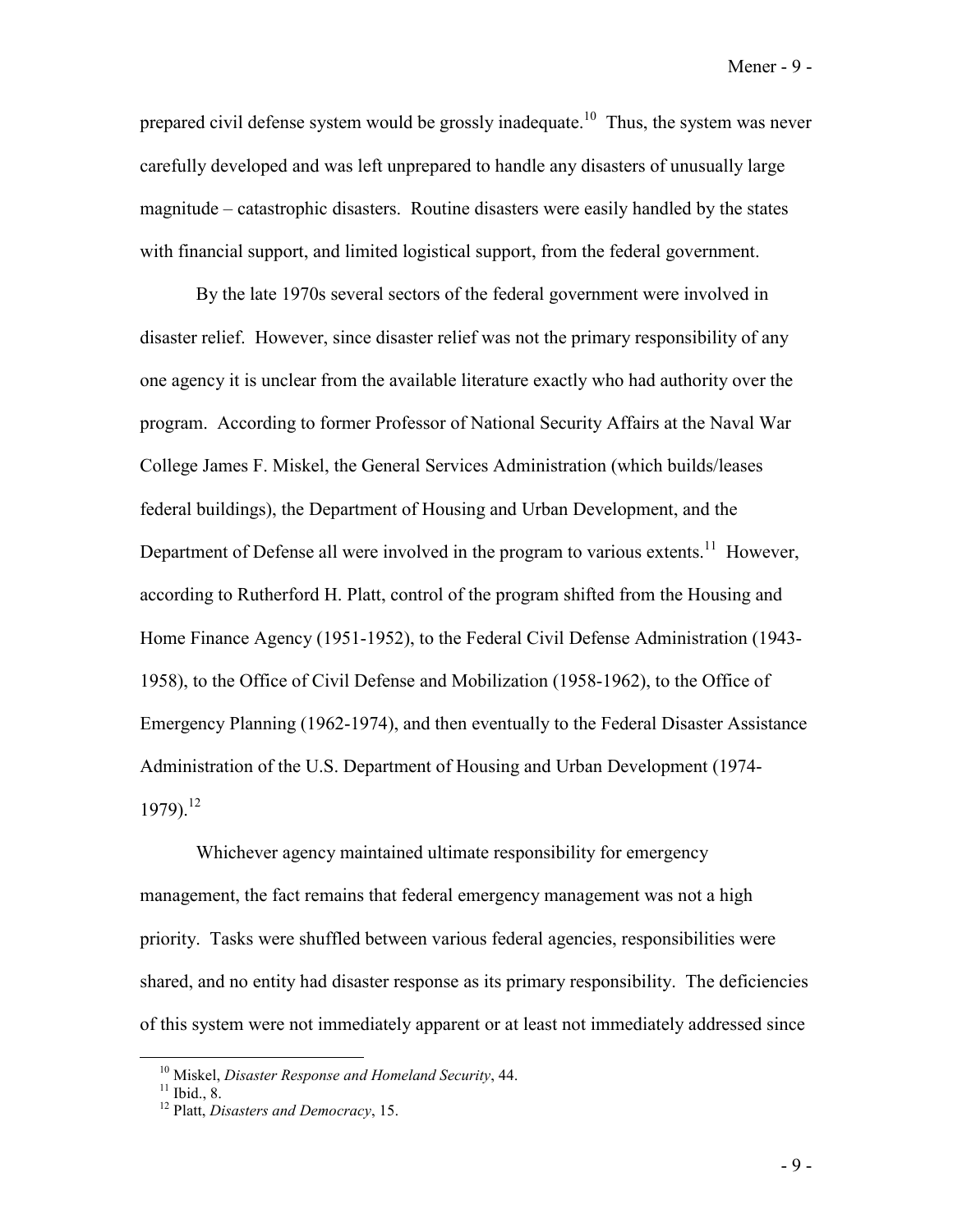Mener - 10 -

the system worked relatively well for small to moderate disasters. In the 1970s, however, one catastrophic disaster and one near-catastrophic disaster forced a significant reevaluation of the federal disaster response system.

### **Hurricane Agnes**

 In June 1972 Hurricane Agnes struck the east coast of the United States killing 122 people and causing more than \$10 billion in damage in 2005 dollars.<sup>13</sup> It caused more damage in Pennsylvania than any disaster before or since.<sup>14</sup> *Time magazine even* referred to the storm as "the most ravaging storm in U.S. history."<sup>15</sup> In response, the federal government declared seven states – Florida, Maryland, New York, Ohio, Pennsylvania, Virginia, and West Virginia – disaster zones. While Ohio and West Virginia simply requested and received federal reimbursements, the remaining five states requested federal assistance in distributing food and water to tens of thousands of people. Approximately, 20,000 Pennsylvania residents, 17,000 New York residents, and 10,000 Maryland and Virginia residents had to flee their homes due to the flooding. The relief efforts were characterized by mass confusion. State and local governments were not well prepared to handle the disasters, and there was an overall lack of coordination between federal, state, local, and non-governmental organizations.

 On June 26, the third day of the storm, the governors of New Jersey, Delaware, New York, Maryland, and Pennsylvania met in Harrisburg to discuss the inadequacies of the federal relief.<sup>16</sup> The meeting took place a day after President Nixon conducted the

<sup>&</sup>lt;sup>13</sup> National Hurricane Center, Hurricane Preparedness Site, available from http://www.nhc.noaa.gov/HAW2/english/history.shtml#agnes; Internet; accessed 8 February 2007 and<br>Miskel, *Disaster Response and Homeland Security*, 59.

<sup>&</sup>lt;sup>14</sup> Miskel, *Disaster Response and Homeland Security*, 57.<br><sup>15</sup> "Disasters: The Violent Deadly Swath of Agnes," *Time*, 3 July 1972, 9.<br><sup>16</sup> Paul L. Montgomery, "Flood Areas Rally as Waters Recede," *The New York Times*, 1A.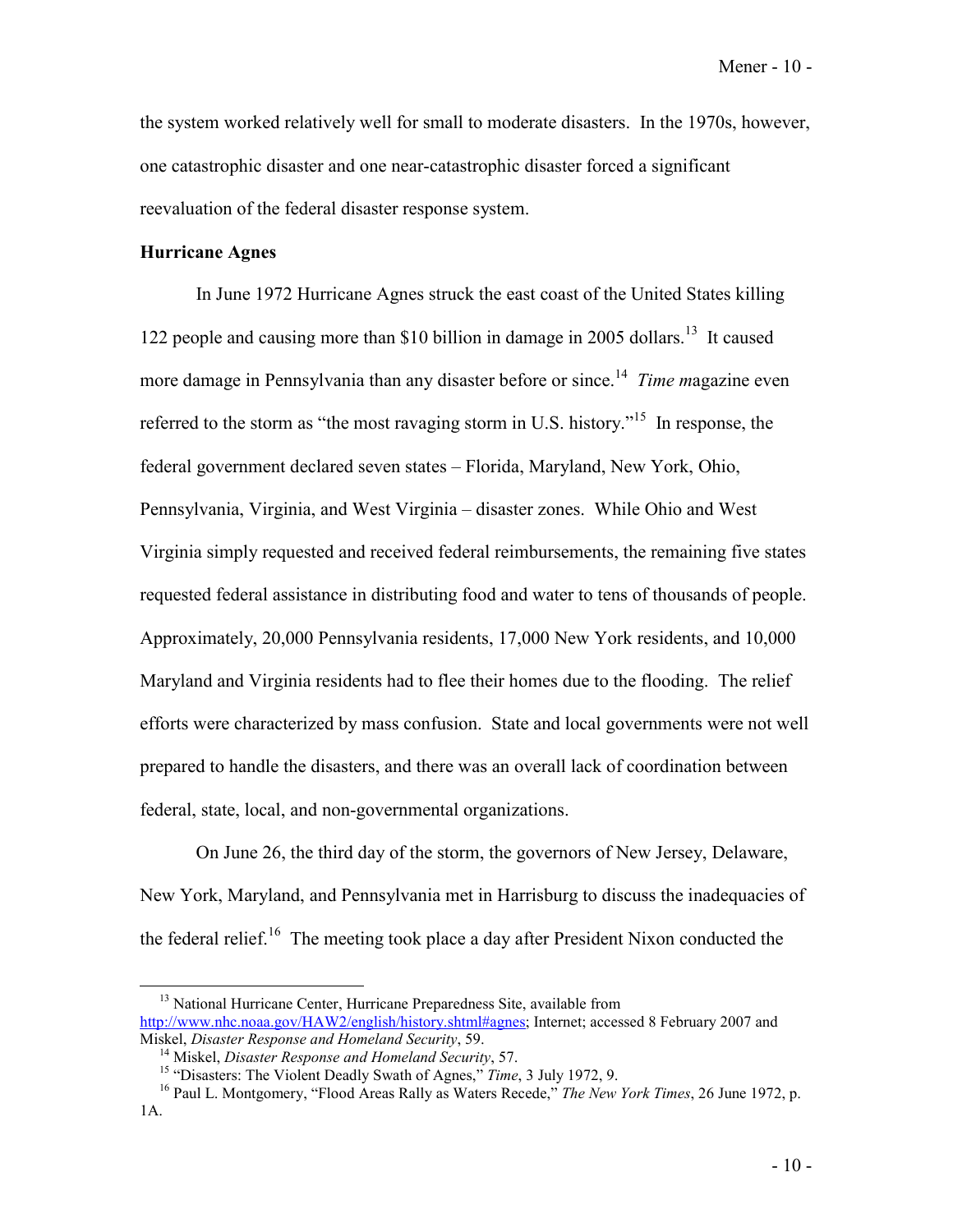Mener - 11 -

traditional flyover of a disaster site. As a result of this highly public summit and the political pressures it applied, on June 26, President Nixon directed all federal agencies to "provide all Federal assistance needed, and do it immediately by cutting through red tape."<sup>17</sup> On June 27, he further directed Vice President Spiro T. Agnew to conduct a tour of the disaster stricken regions to "make sure Federal officials are cooperating fully."<sup>18</sup>

The vice president discovered that federal disaster relief to people who had lost their homes in the storm was not adequate.<sup>19</sup> On July 4, ten days after the storm made landfall, disaster victims were still waiting in line at the Red Cross for temporary housing. The flow of information was inadequate and local governments were given conflicting information about which expenses would be reimbursed by the federal government.<sup>20</sup> While media coverage in the 1970s was generally more passive and less provocative than today's round-the-clock anxiety provoking reports, the storm, nonetheless, received extensive coverage given the other concurrent world events such as the Vietnam War and its anti-war protests. Despite media attention, however, thousands of disaster victims were still living in federal trailers one year later. The disaster response system simply failed on all accounts.

 Due to the concerns raised by the response to Hurricane Agnes, the National Governors Association, a bipartisan organization of state governors, set up a commission to analyze the state and federal response system. The commission issued a policy statement recommending a consolidation of federal emergency preparedness responsibilities into one agency. One year later, the commission published an academic

<sup>&</sup>lt;sup>17</sup> "Washington: For the Record," *The Washington Post*, 26 June 1972, 16.<br><sup>18</sup> Press Secretary Ronald Ziegler, interview by Michal Knight, "Nixon Asks \$100 Million in Flood<br>Relief," *The New York Times*, 28 June 1972, 28

<sup>&</sup>lt;sup>19</sup> Miskel, *Disaster Response and Homeland Security*, 60. <sup>20</sup> Ibid., 61.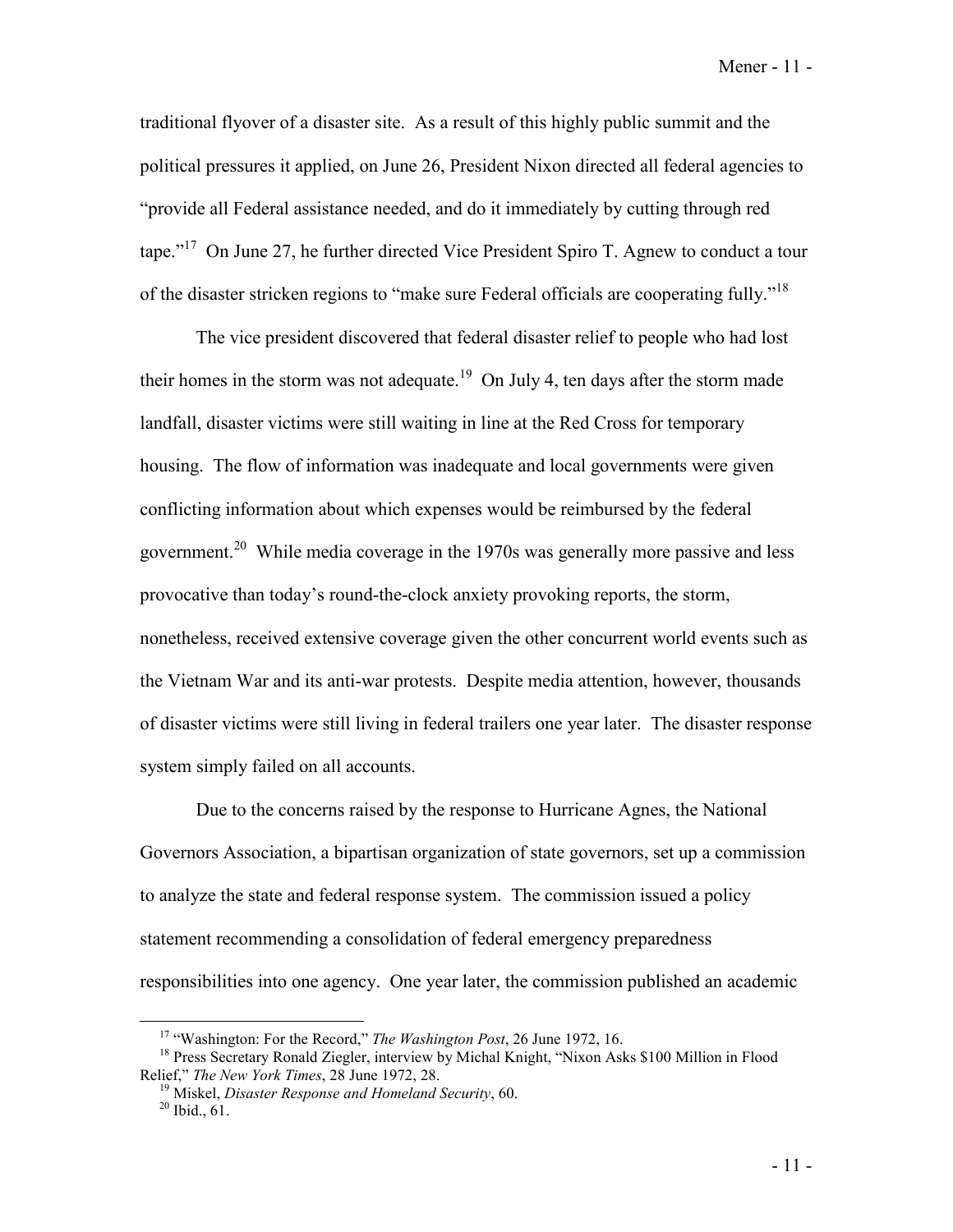Mener - 12 -

study with the same recommendations. This study also concluded, although in somewhat kinder terms, that states were not prepared to adequately handle their disaster response responsibilities. $21$ 

### **Three Mile Island**

 Although the federal government had begun to evaluate its disaster preparedness no major changes were made before the next major activation of the ailing disaster response system seven years later. In March of 1979, a nuclear accident titled "the most serious<sup>22</sup> $\alpha$  accident since the inception of the American commercial nuclear power industry took place at the Three Mile Island nuclear facility in the Commonwealth of Pennsylvania. One of the two nuclear reactors in the electrical plant underwent a partial core meltdown. Although there were no serious injuries or deaths directly linked to the Three Mile Island accident, the magnitude of the incident has had a long lasting effect on nuclear regulations in the United States. The near disaster sparked public apprehensions about the safety of nuclear technology that persist to this day. While the Three Mile Island incident was caused by a nuclear accident rather than a natural disaster, the event nonetheless, caused widespread destruction that displaced thousands of people from their damaged homes and reeked havoc on public infrastructure. Thus, it required the activation of the same disaster response system that was proven inadequate during Hurricane Agnes.

 The response to the Three Mile Island incident raised so many serious questions that President Richard Nixon immediately established a high level commission to

 $21$  Ibid., 67.

<sup>&</sup>lt;sup>22</sup> Title given by the United States Nuclear Regulatory Commission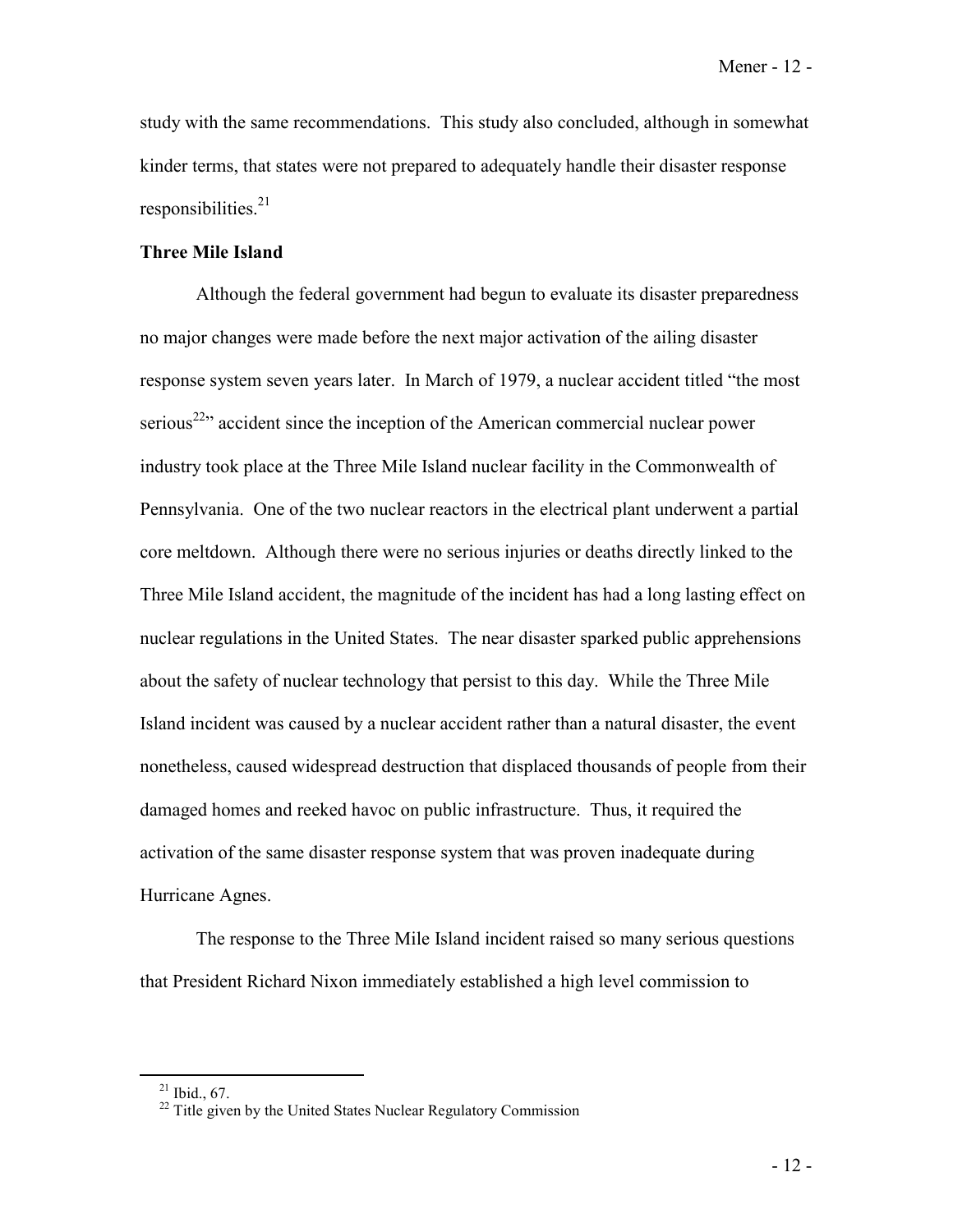examine the causes of, preparedness for, and response to the incident. Six months later in October 1979 the commission issued its official report which stated:

> The response to the emergency was dominated by an atmosphere of almost total confusion. There was a lack of communication at all levels. Many key recommendations were made by individuals who were not in possession of accurate information and those who managed the accident were slow to realize the significance and implications of the events that had taken place.  $2^3$

It is no mystery why the response to the disaster was inadequate. In a report issued by the Pennsylvania Emergency Management Agency (PEMA) following the accident, it was noted that Pennsylvania's Bureau of Radiation Protection which was responsible for developing emergency plans for nuclear facilities and the surrounding areas failed to prepare adequate plans. The bureau submitted a draft plan to the federal Nuclear Regulatory Commission in 1975 but the plan was rejected and returned to the bureau for modification. Although the plan was revised, four years later when the nuclear accident occurred, it was still never resubmitted for final approval by the federal government.<sup>24</sup> Although nobody will ever know if the revised plan would have received federal approval, in retrospect the plan was obviously still inadequate.

 It is important to realize that the blame for inadequate preparedness is shared between the state, local, and federal government. While the state Bureau of Radiation Protection failed to maintain an adequate and approved plan, the federal Nuclear Regulatory Commission is the agency responsible for overall emergency disaster

<sup>&</sup>lt;sup>23</sup> President's Commission, *Report of the President's Commission on the Accident at Three Mile Island*,<br>39: quoted in Miskel, *Disaster Response and Homeland Security*, 63-64.

<sup>&</sup>lt;sup>24</sup> Oran K. Henderson, *Commonwealth of Pennsylvania Emergency Preparedness and Response: The Three Mile Island Incident*. ed. Thomas H. Moss and David L. Sills, *Three Mile Island Nuclear Accident: Lessons and Implication* (New York: New York Academy of Science, 1981), 317-318; referenced in Miskel, *Disaster Response and Homeland Security*, 64.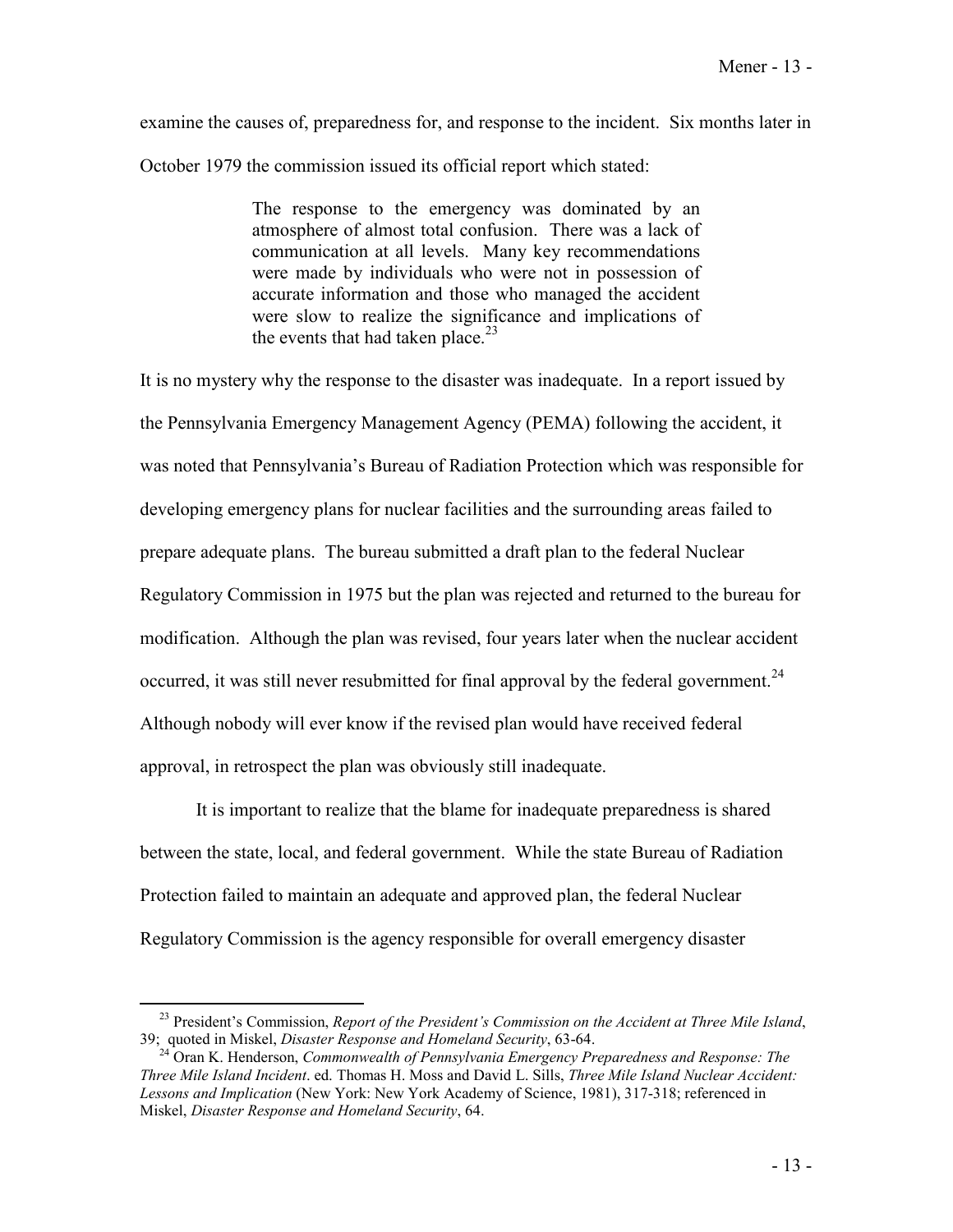Mener - 14 -

planning for nuclear power facilities. Despite this oversight responsibility, the Nuclear Regulatory Commission licensed the Three Mile Island power plant without certifying a state evacuation plan. Furthermore, the Nuclear Regulatory Commission failed to maintain any federal response plan and failed to notice that county and local governments did not maintain adequate evacuation plans. Evacuation plans only existed for the citizens in the immediate five-mile radius of the nuclear facility. However, in the hours following the disaster, officials contemplated evacuating people as far as 20 miles from the facility. Furthermore, there was no system in place to communicate emergency information to people in the surrounding communities or to the media.<sup>25</sup>

News reports reflected this communications gap and were marked by utter confusion and misinformation. Most significantly, there was tremendous confusion about the actual severity of the situation in the nuclear facility, and this confusion was not confined to the press. On March 30 two conflicting evacuation recommendations were issued to the governor of Pennsylvania. The state Bureau of Radiation Protection claimed that radiation levels in the immediate vicinity of the nuclear facility were so low that an evacuation of surrounding neighborhoods was not needed. However, on the very same day the federal Nuclear Regulatory Commission issued an evacuation advisory recommending that pregnant women and children be evacuated.

 The media coverage of the Three Mile Island event was much more anxiety provoking than that of previous natural disasters. In the past, media reports were confined to publicizing facts about current and past events such as the number of people displaced, the number of homes destroyed, and the wind strength, as example. In this case, media reports raised fear of the unknown and often made sensationalist conjectures

<sup>25</sup> Miskel, *Disaster Response and Homeland Security*, 64.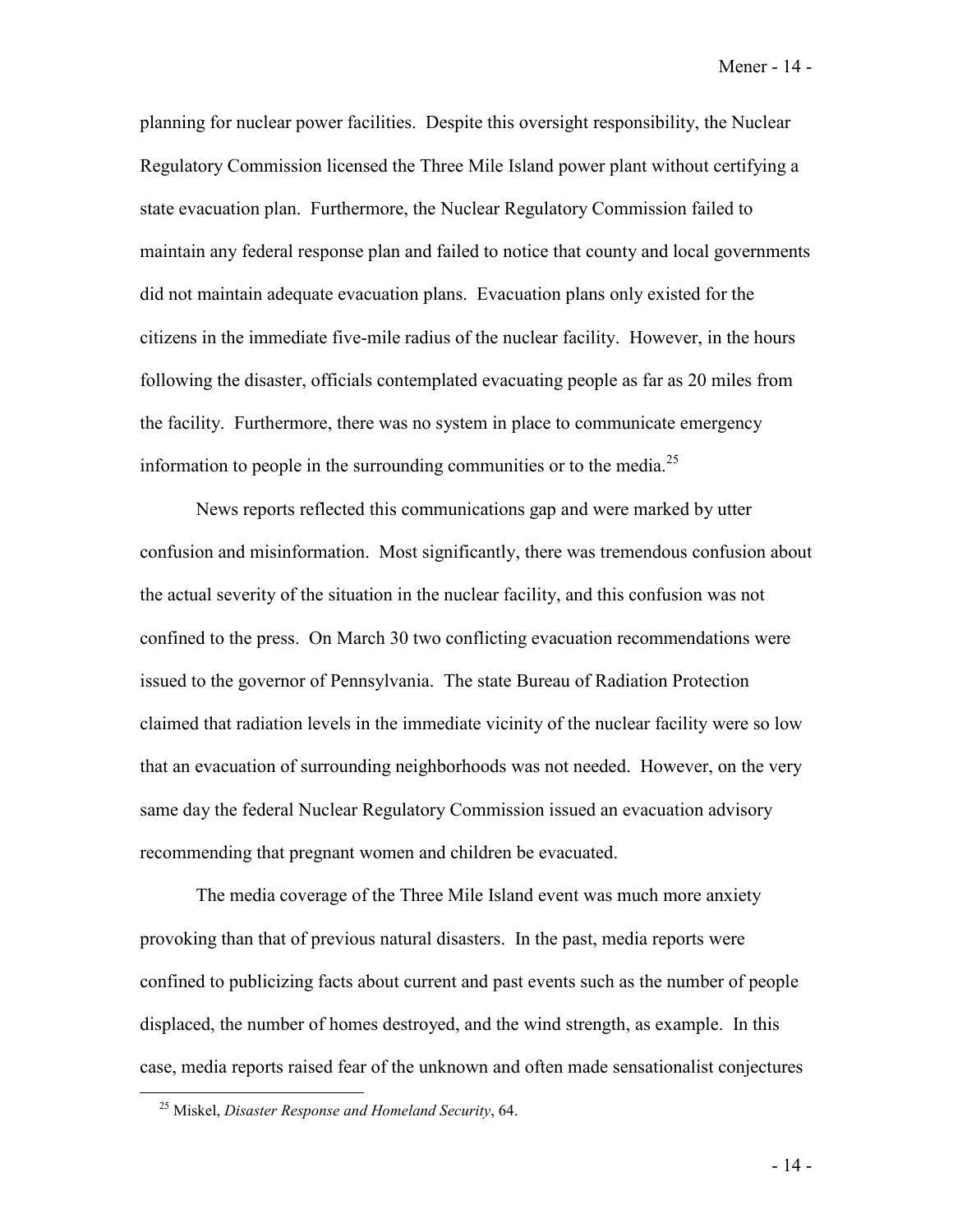about the worst possible scenario. Walter Cronkite, the *CBS Evening News* anchor said

on March 30, 1979:

The world has never known a day quite like today. It faced the considerable uncertainties and dangers of the worst nuclear power plant accident of the atomic age. And the horror tonight is that it could get much worse. It is not an atomic explosion that is feared; experts say that is impossible. But the spector was raised [of] perhaps the next most serious kind of nuclear catastrophe, a massive release of radioactivity … the potential is there for the ultimate risk of a meltdown at the Three Mile Island Atomic Power Plant.<sup>26</sup>

The unknown factor in Cronkite's broadcast and other similar reports sparked a widespread public outcry for better emergency preparedness. Although the Three Mile Island accident passed without any deaths, the scare led President Jimmy Carter to establish another President's Commission, similar to the Nixon commission that followed Hurricane Agnes, to evaluate the response and make recommendations. Before the commission even completed its report, however, the federal government hastened the establishment of the Federal Emergency Management Agency which was recommended following Hurricane Agnes. $27$ 

 $26$  David M. Rubin, "What the President's Commission Learned About the Media," ed. Thomas H. Moss and David L. Sills, *Three Mile Island Nuclear Accident: Lessons and Implication* (New York: New York Academy of Science, 1981), 98-99; quoted in Miskel, *Disaster Response and Homeland Security*, 66. 27 Miskel, *Disaster Response and Homeland Security*, 67.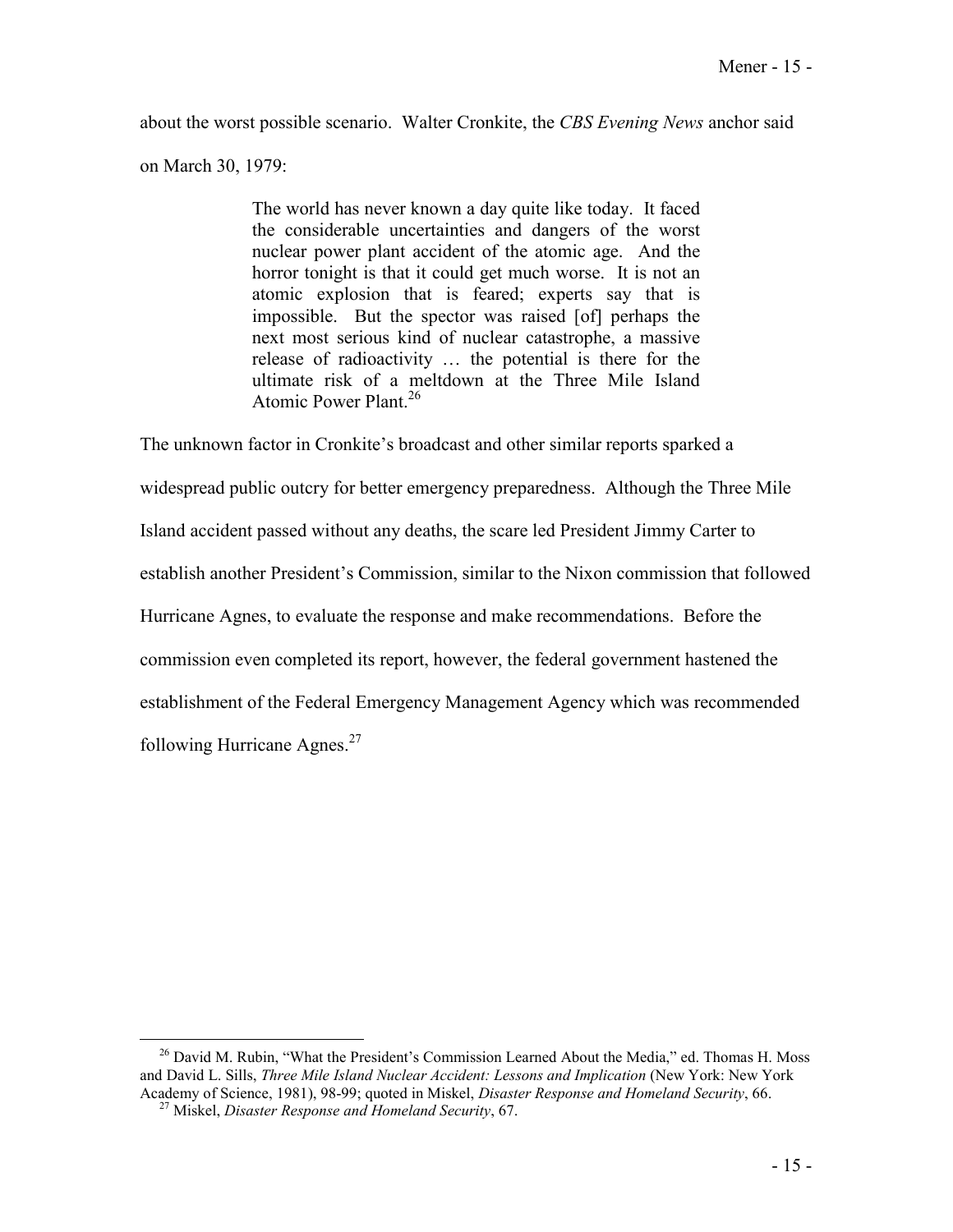Mener - 16 -

## **Chapter 3: The Establishment of FEMA**

 In 1979, in the wake of Hurricane Agnes and the Three Mile High nuclear accident, Congress and President Carter through a combination of legislation and an executive order established the Federal Emergency Management Agency (FEMA) and the Emergency Management Council. In theory, the creation of FEMA consolidated the disaster preparedness responsibilities performed by various federal agencies into one agency, thereby alleviating the fragmentation and communications difficulties identified in the 1970s.

 The executive order required that all federal agencies with disaster response capabilities and responsibilities cooperate with FEMA and tasked FEMA with coordinating preparedness as well as relief operations. While the reorganization requested cooperation from all federal agencies with emergency response capabilities, the system did not subordinate them to FEMA. The hope was that the newly created Emergency Management Council, which was chaired by the FEMA Director and included all federal agencies with disaster preparedness responsibilities, would enhance FEMA's stature within the federal bureaucracy and give the new agency the clout necessary to effectively coordinate disaster preparedness and response.<sup>28</sup>

Upon close examination, however, it is obvious that the creation of FEMA really only promised to affect disaster preparedness and held little hope of improving disaster response. Most major elements of disaster response were left untouched during the reorganization. Small programs involved in the actual response to disasters such as the Federal Insurance Administration and the National Fire Prevention and Control

<sup>28</sup> Miskel, *Disaster Response and Homeland Security*, 68-69.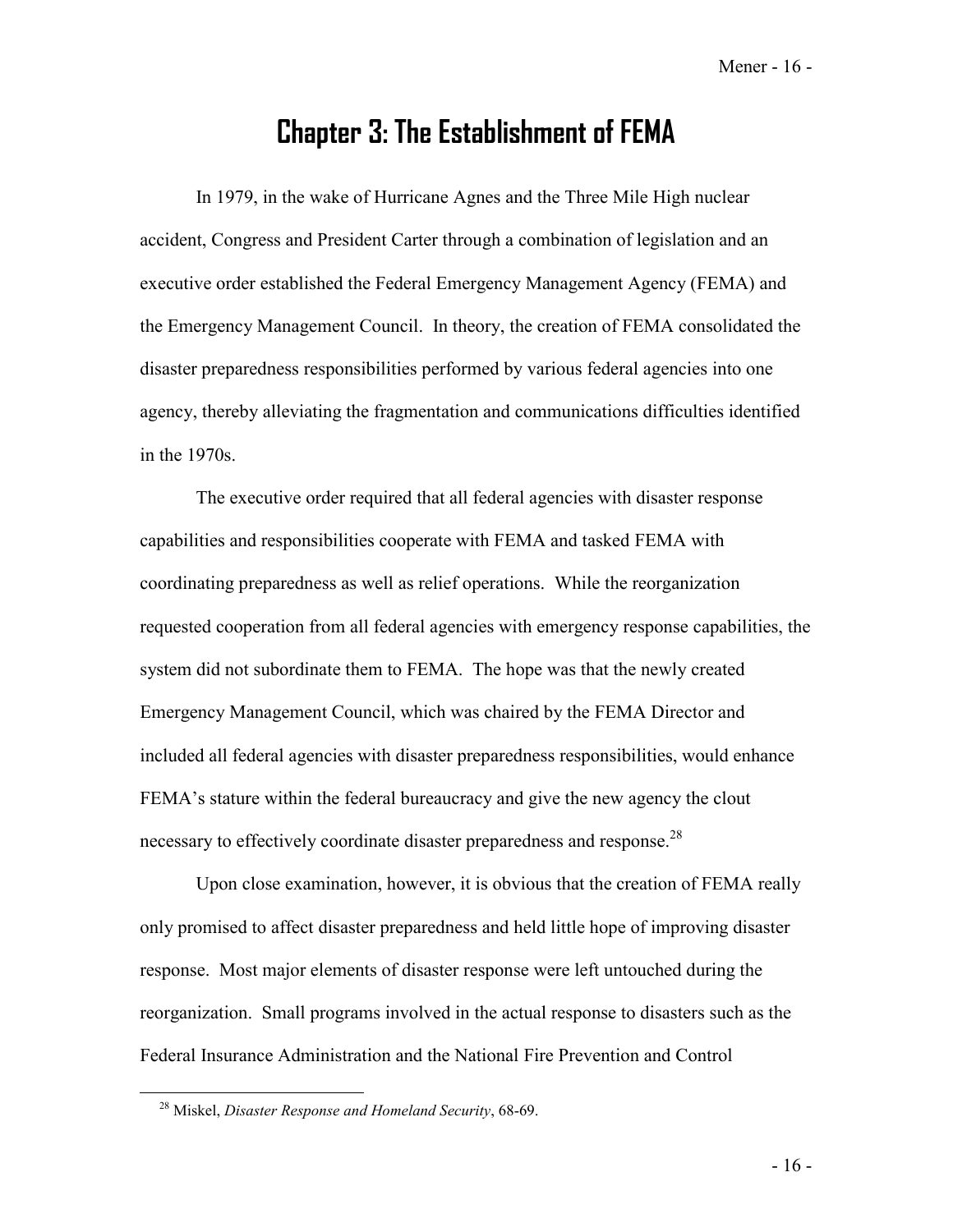Administration, previously located with the Department of Commerce and the

Department of Housing and Urban Development, respectively, were consolidated into

FEMA. Beyond these minor consolidations, however, most changes were confined to

preparedness and had little effect on actual response capabilities. Executive Order 12148,

which was responsible for the consolidation of federal resources, only brought together

three agencies - The Federal Preparedness Agency, The Defense Civil Preparedness

Agency, and The Federal Disaster Assistance Administration, all of which were largely

responsible for providing grants and policy guidance to states.

Executive Order 12148 actually included specific provisions that preserved the

federal government's dispersion of federal response capabilities amongst many

organizations. Sections 2-201 and 2-202 of Executive Order 12148 stated:

2-201. In executing the functions under this Order, the Director shall develop policies which provide that all civil defense and civil emergency functions, resources, and systems of Executive agencies are:

 a)founded on the use of existing organizations, resources, and systems to the maximum extent practicable…

2-202. Assignments of civil emergency functions shall, whenever possible, be based on extensions (under emergency conditions) of the regular missions of the Executive agencies.<sup>29</sup>

*In other words, upon close examination it appears that the establishment of FEMA was* 

*little more than an attempt to raise the profile of emergency preparedness and response* 

*within the federal bureaucracy by giving it its own agency.* While preparedness functions

may have been consolidated, actual emergency response functions were to remain

virtually untouched. The only true change was the establishment of a single agency

 $29$  Ibid., 70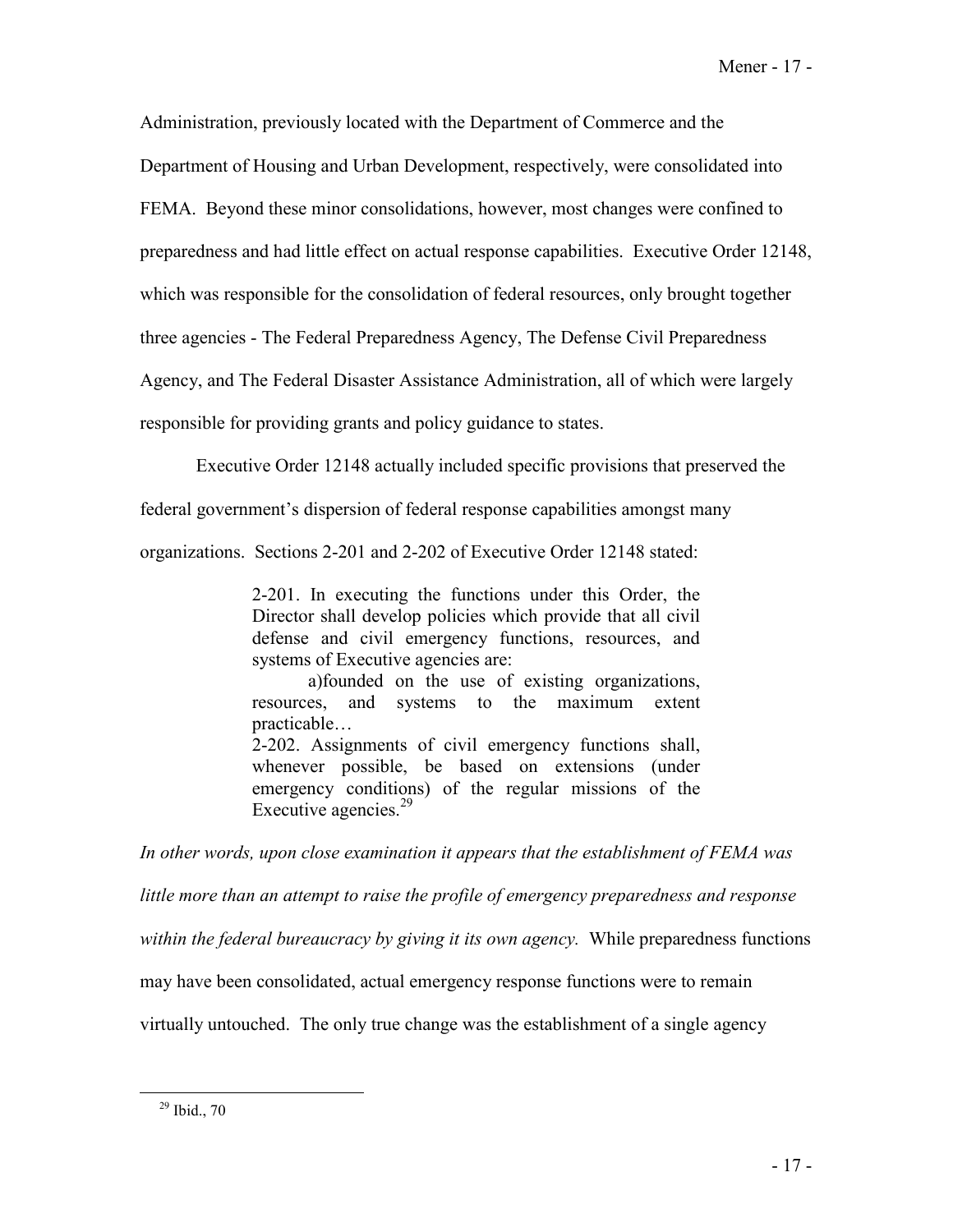charged with the coordination of response efforts and the establishment of the Emergency Management Council to assist in these coordination efforts.<sup>30</sup>

Despite what was publicized as a major reorganization of disaster response in the United States, the establishment of FEMA as the lead federal disaster preparedness and relief agency in 1979 did not overhaul the way disasters are handled in the United States. Although the establishment of FEMA involved some agency consolidation to facilitate the overall coordination of federal disaster relief and preparedness efforts, the truth is that federal resources remain dispersed amongst many agencies and the overall role of the federal government as a secondary resource remained unchanged. In fact, activation of federal resources both before and after the creation of FEMA has required states to request federal aid and has required federal certification that state and local governments are in fact overwhelmed.

 Most years over 100 serious weather related incidents strike the United States, and states request federal assistance only in about half of those cases. The federal government typically certifies between 45 and 50 disasters annually, and in most of these cases federal assistance is confined to post-facto reimbursements to state and local authorities for expenses.<sup>31</sup> This system of distribution which puts the primary burden of emergency response on the state and local governments has been in existence ever since the War Department oversaw disaster response during World War I, and it is consistent with the American federalist system of government. The creation of FEMA was not intended to change this dynamic. Federal resources, monetary as well as logistical, then

<sup>30</sup> Ibid., 68-70.

 $31$  Ibid., 2.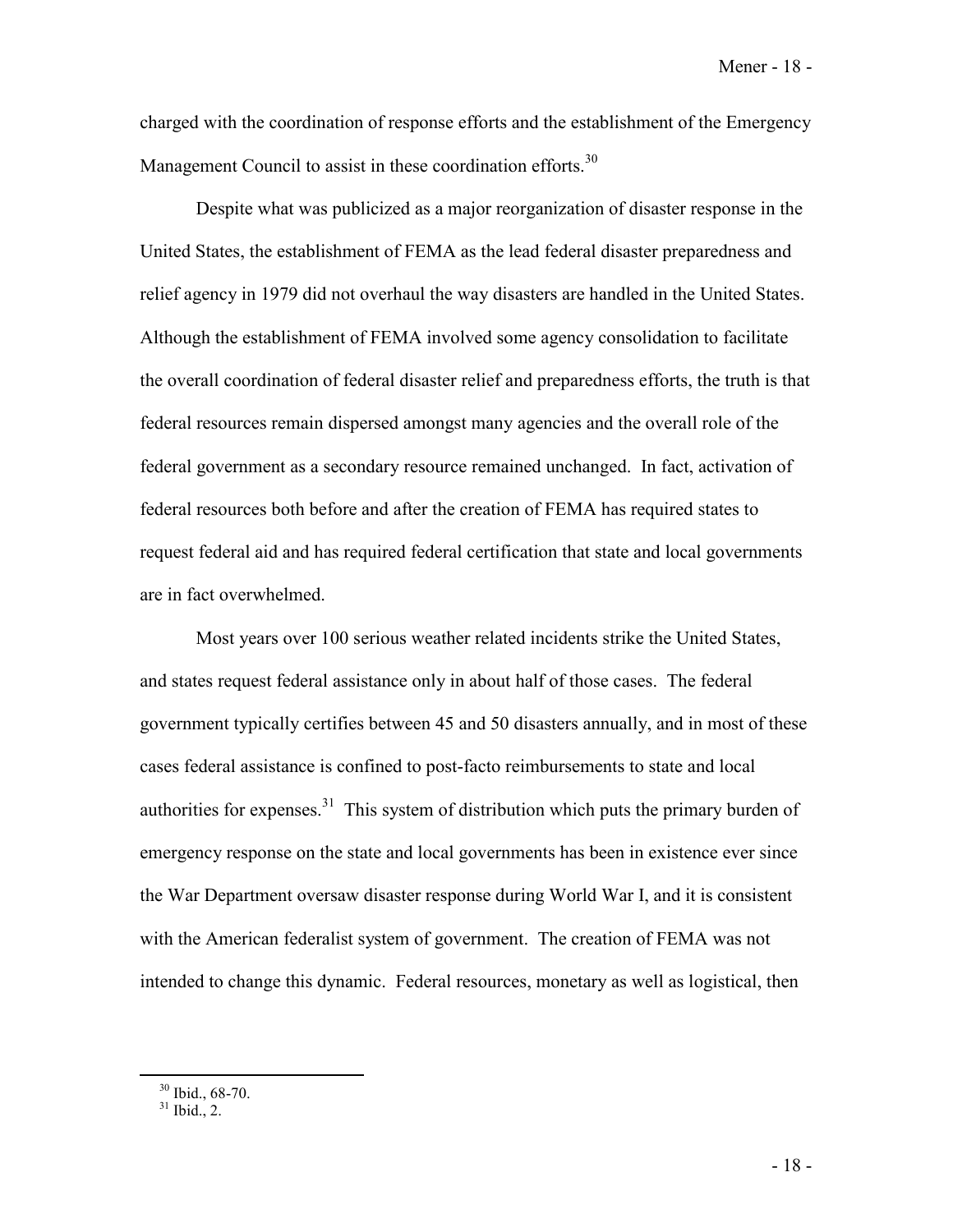and now are supposed to supplement but not substitute local resources.<sup>32</sup> The truth is that for the vast majority of disasters, this system of local responsibility which partners private sector organizations, state and local governments, and the federal government works quite well.

 Large private sector organizations such as the Red Cross, the Salvation Army, and private corporations, as well as small organizations such as local faith-based institutions and individuals, typically handle a large portion of emergency response during disasters. The Red Cross and Salvation Army, for example, consistently provide food and temporary housing amongst other resources. At the same time, state and local governments remain the primary source of manpower and coordination during disaster operations. They oversee police departments, fire departments, and ambulance services. Additionally, states have the ability to call up the National Guard if more manpower is needed. As a last resort and designed only to be used when state and local resources are overwhelmed, the states can request assistance from the federal government. The vast majority of the time the federal government's role is confined to post-facto reimbursements to state and local governments. However, on rare occasions the federal government has taken on coordination responsibilities and deployed federal troops to disaster regions.<sup>33</sup>

In evaluating the effectiveness of the disaster system, it is critical to understand the secondary or even tertiary role of federal government in the response plan. When a disaster strikes a particular area, local authorities are the primary responders. While federal and state agencies are involved in training local responders and assuring adequate

 $32$  Ibid., 8.

<sup>33</sup> Saundra K. Schneider, *Flirting with Disaster: Public Management in Crisis Situations* (New York: M.E. Sharpe, 1995), 28.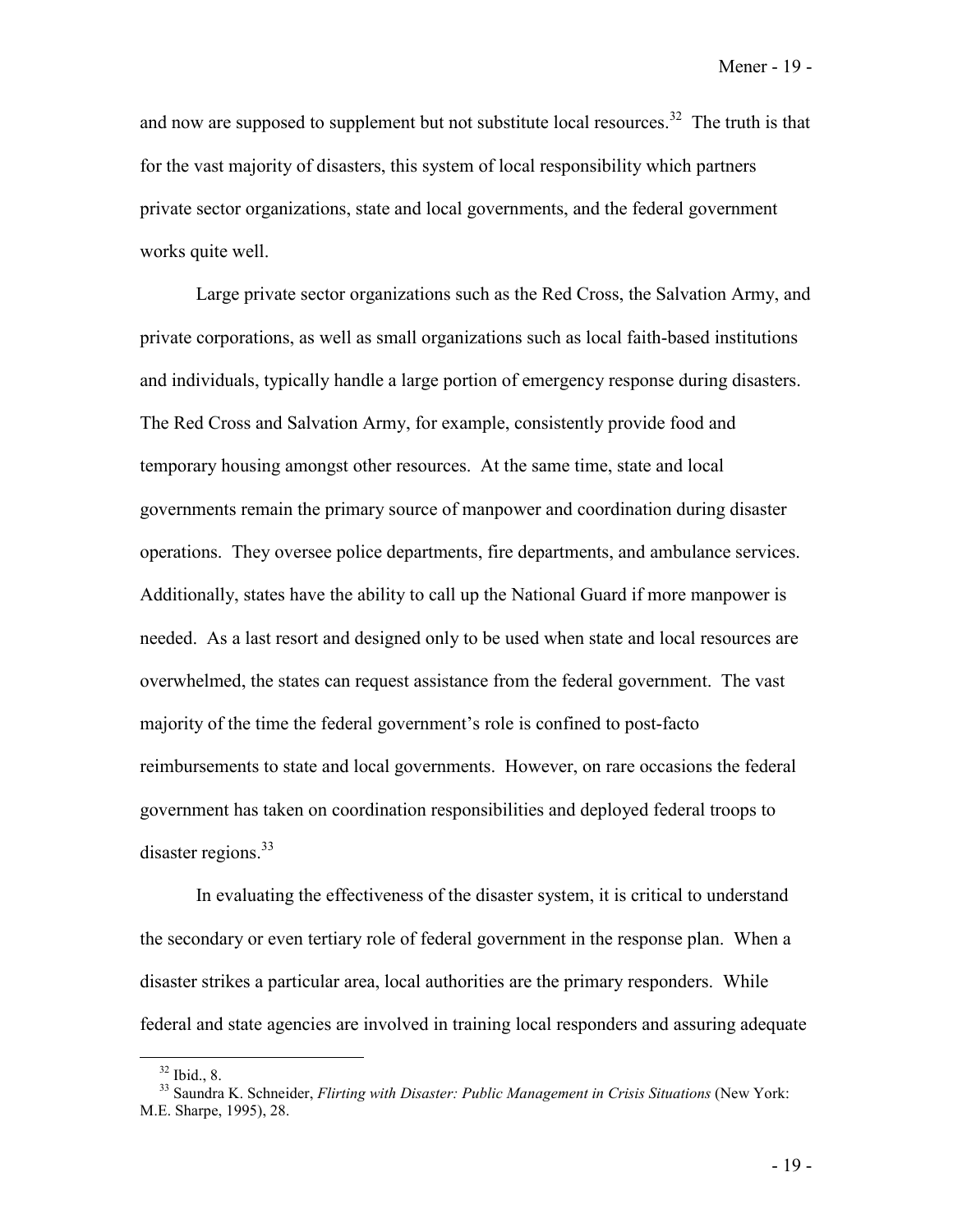preparation, the system does not immediately involve them in the actual response efforts. The system assumes that most disasters can be handled entirely by local authorities.<sup>34</sup>

When local authorities are overwhelmed, municipalities can turn to neighboring districts and request assistance through mutual aid agreements. States help coordinate these efforts and, in the event that these resources are overwhelmed, states may offer their own resources such as monetary assistance, supplies, state police, or even the National Guard. The details of each state's emergency response plan vary from state to state. Some people claim this is necessary since each state's plan must be designed to confront the unique needs and logistics of that state. For example, some states are prone to tornados while others commonly experience earthquakes, floods, or forest fires.<sup>35</sup> Other people, including the federal government, argue that one all-hazards approach to emergency response is ideal since all rescue operations require the same basic skills and equipment. To provide some consistency, while the details of each state's emergency preparedness and response plans vary, the overall structure is regulated by the federal government.<sup>36</sup> Each state must designate one agency as the lead emergency preparedness agency. It must serve as the central coordinating authority for all state-level actions as well as the point of contact for local and federal authorities.

 When state and local resources are completely overwhelmed, a state governor can request federal assistance but must do so by explicitly claiming that local and state resources are overwhelmed. The request must be reviewed by FEMA and certified by the president. According to federal law, the president must agree that the disaster has

<sup>34</sup> Ibid., 29.

 $35$  Ibid.,  $30$ .

<sup>&</sup>lt;sup>36</sup> Note: States may chose to ignore the federal structure but in doing so they lose their eligibility for federal financial assistance.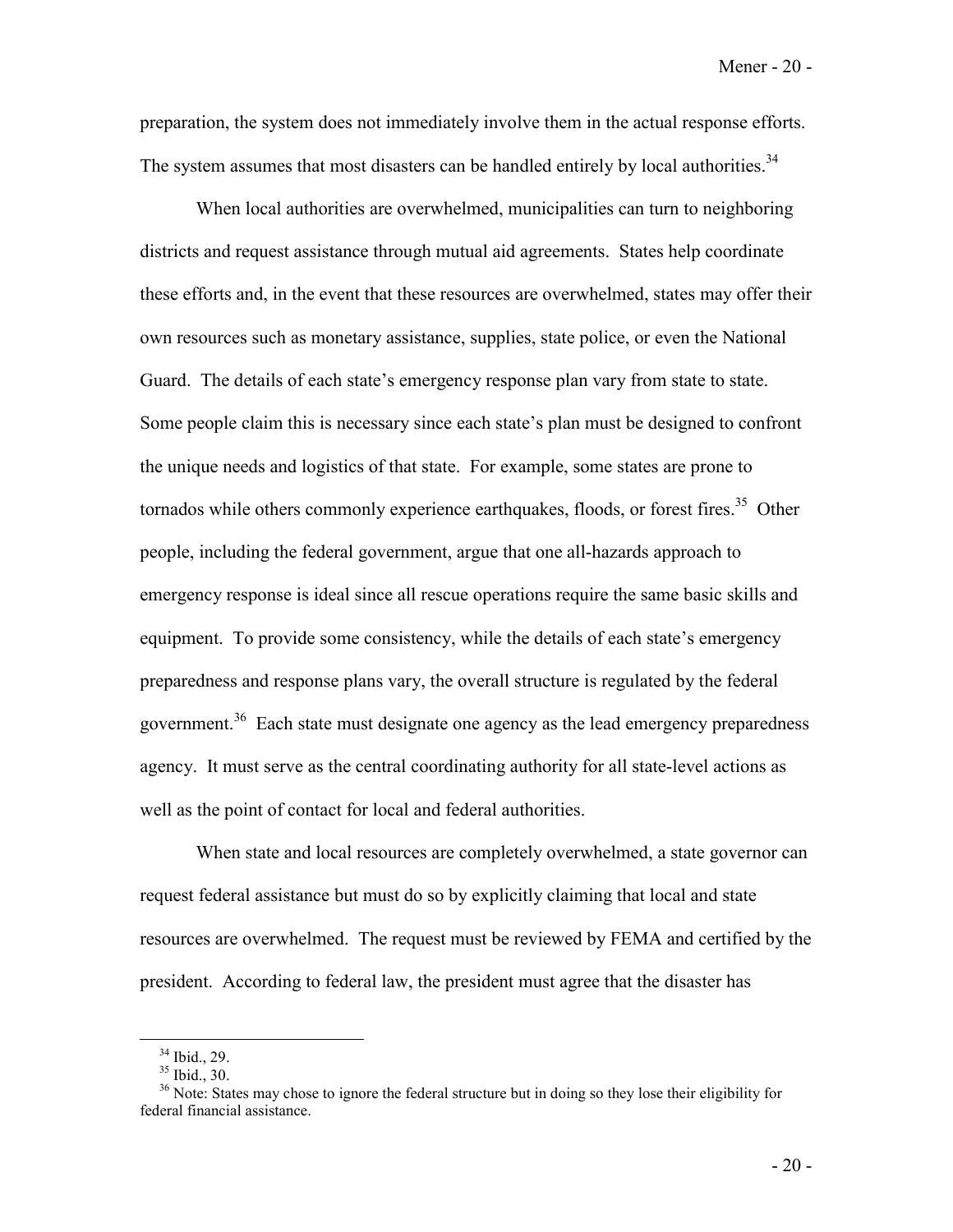exceeded state and local capabilities before the federal government can become directly involved in relief efforts. If and when the president certifies the disaster, FEMA becomes involved and appoints a Federal Coordinating Officer to oversee the federal response.<sup>37</sup>

FEMA maintains a very small staff, however, and only acts as a direct resource for a few types of relief. For example, FEMA is able to allocate temporary housing such as tents and mobile homes. The agency can distribute cash grants to disaster victims and has some limited abilities to actually get federal aid supplies to disaster regions. However, FEMA does not maintain its own fleet of trucks, planes, or railroad cars. Rather, the agency must rely on cooperation from 29 different federal agencies and departments. The Federal Coordinating Officer is designated as a representative of the president to provide him with enough clout within the federal bureaucracy to encourage interagency cooperation.<sup>38</sup> The Federal Coordinating Officer is tasked with securing these federal resources, coordinating cooperation between the various federal agencies, and then coordinating the overall federal response with the state and local governments.

 While this structure may seem excessively bureaucratic and the responsibility may seem widely distributed, the system was designed to avoid excessive replication of resources. When the system fails, people often criticize the current presidential administration for creating an unnecessarily large bureaucratic system. It is important to realize that the system is carefully legislated in The Disaster Relief Act of 1974 (PL 93- 288) and the Robert T. Stafford Disaster Relief and Emergency Assistance Act of 1988 (PL 100-707), and the system is implemented through the National Response Plan; it is not a bureaucratic system created by the president. In fact, even if the president wants to

<sup>37</sup> Schneider, *Flirting with Disaster*, 31. 38 Miskel, *Disaster Response and Homeland Security*, 9, 11.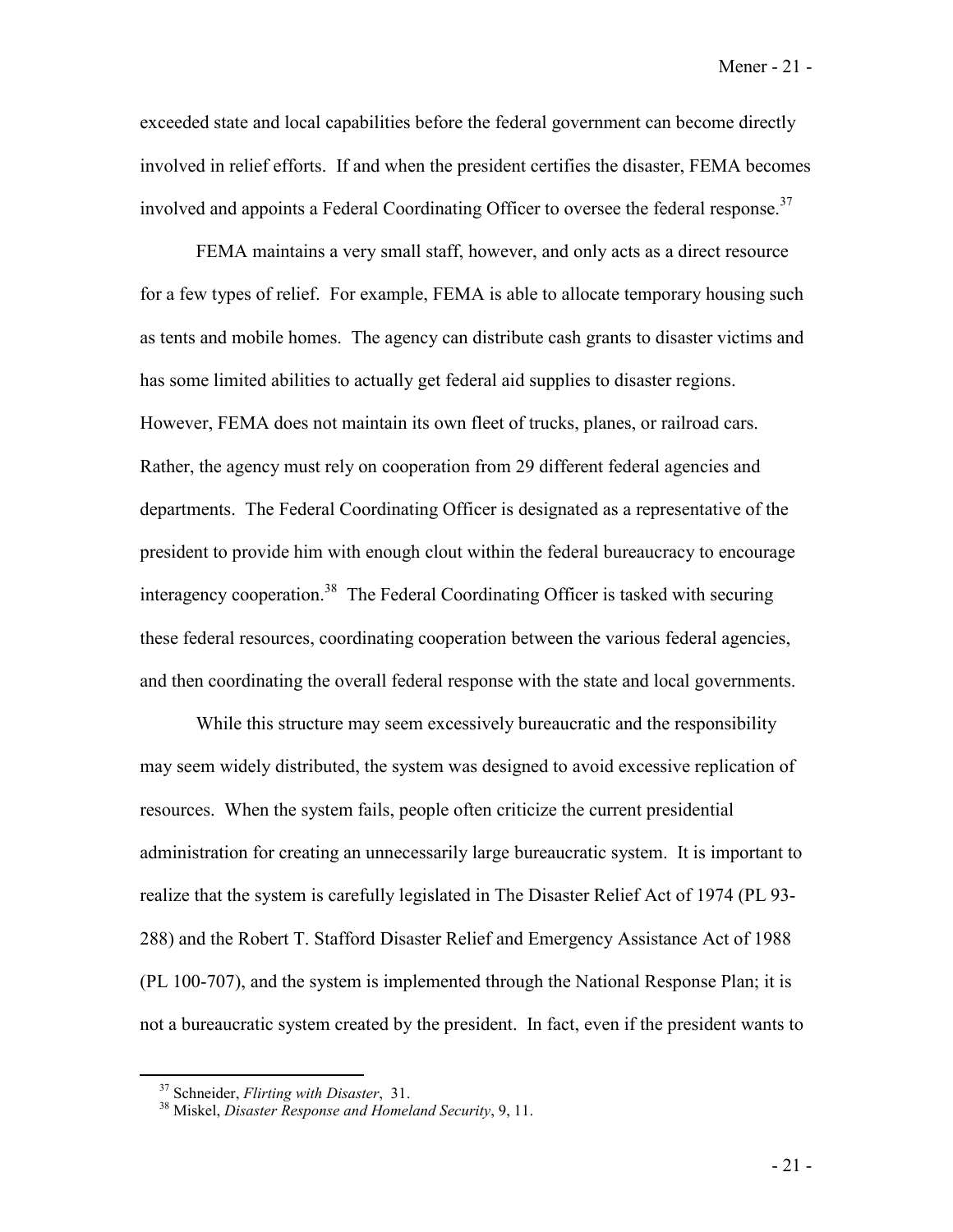provide federal disaster relief to the states without receiving a formal request, federal law protects the states jurisdiction.<sup>39</sup>

<sup>39</sup> Schneider, *Flirting with Disaster*, 31.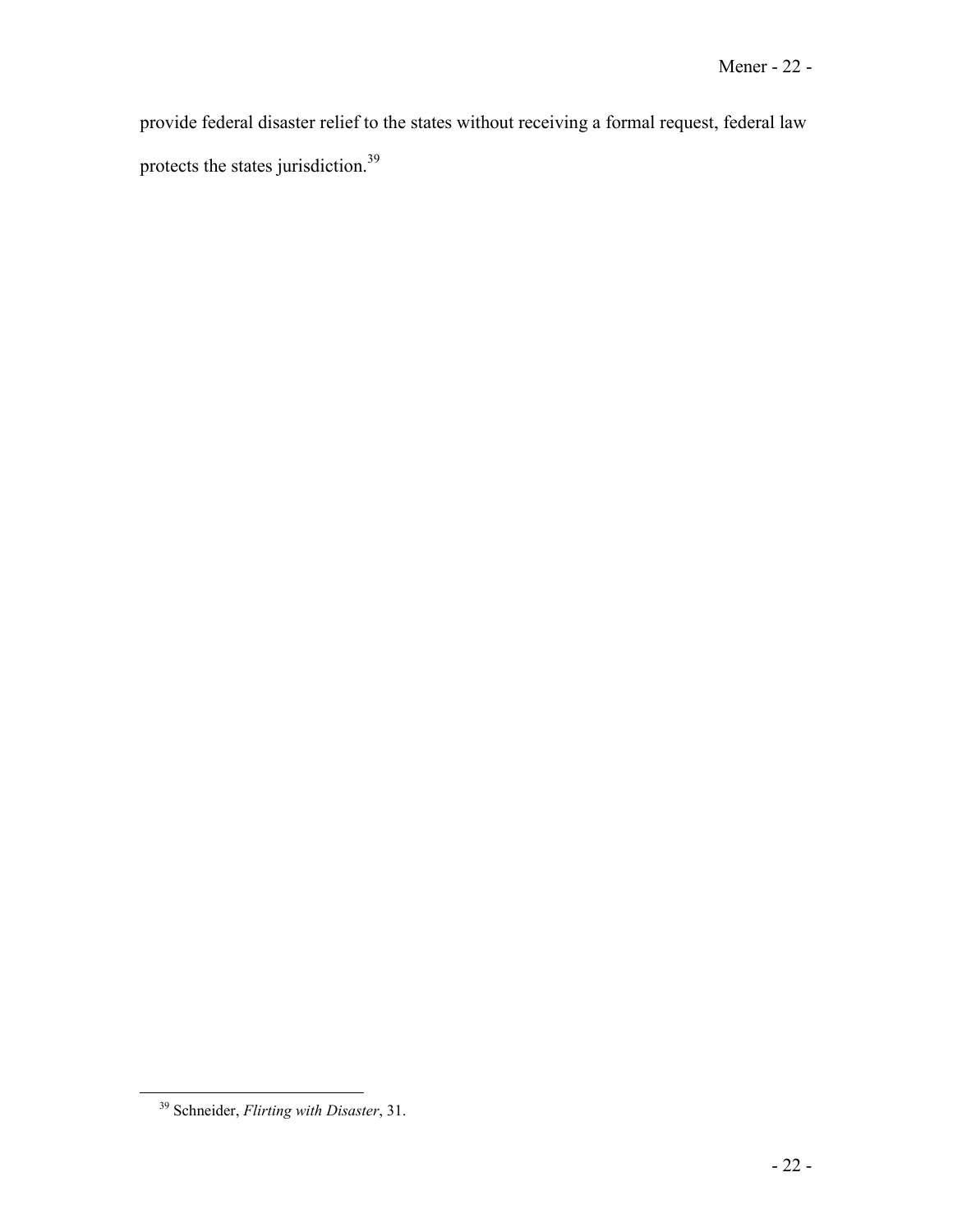Mener - 23 -

## **Chapter 4: FEMA - An Imperfect System**

 Although the federal relief system was reorganized under the auspices of FEMA, the program failures identified by Hurricane Agnes and the Three Mile High nuclear accident were not corrected. Both prior to and subsequent to the creation of FEMA, the American disaster relief program adequately handled the most common disasters. During the nine years following the establishment of FEMA the federal government certified about 20 disasters annually. Of those, Hurricanes Alicia, Gloria, Elena, and Juan all required substantial federal involvement, caused about a billion dollars in damage each, and were marked by adequate recovery efforts. However, when the system was stressed by disasters of unusually large proportions (catastrophic disasters), FEMA neither noticeably reduced fragmentation nor sufficiently improved communication between various emergency response organizations. In fact, over time FEMA proved to be a minimal improvement to the previous system.

### **Hurricane Hugo**

 In 1989 the continued inadequacy of the federal disaster response system was proven when Hurricane Hugo made landfall. It was the first Category 4 hurricane to hit the United States since ten years before the establishment of FEMA, and it was the strongest hurricane to strike the Carolinas in over 30 years. With winds reaching 135 miles per hour it whipped through the U.S. Virgin Islands across to Charleston and up into North Carolina. According to the National Oceanographic and Atmospheric Administration the storm caused approximately \$14 billion in damages in 2002 dollars.<sup>40</sup>

<sup>40</sup> Miskel, *Disaster Response and Homeland Security*, 78.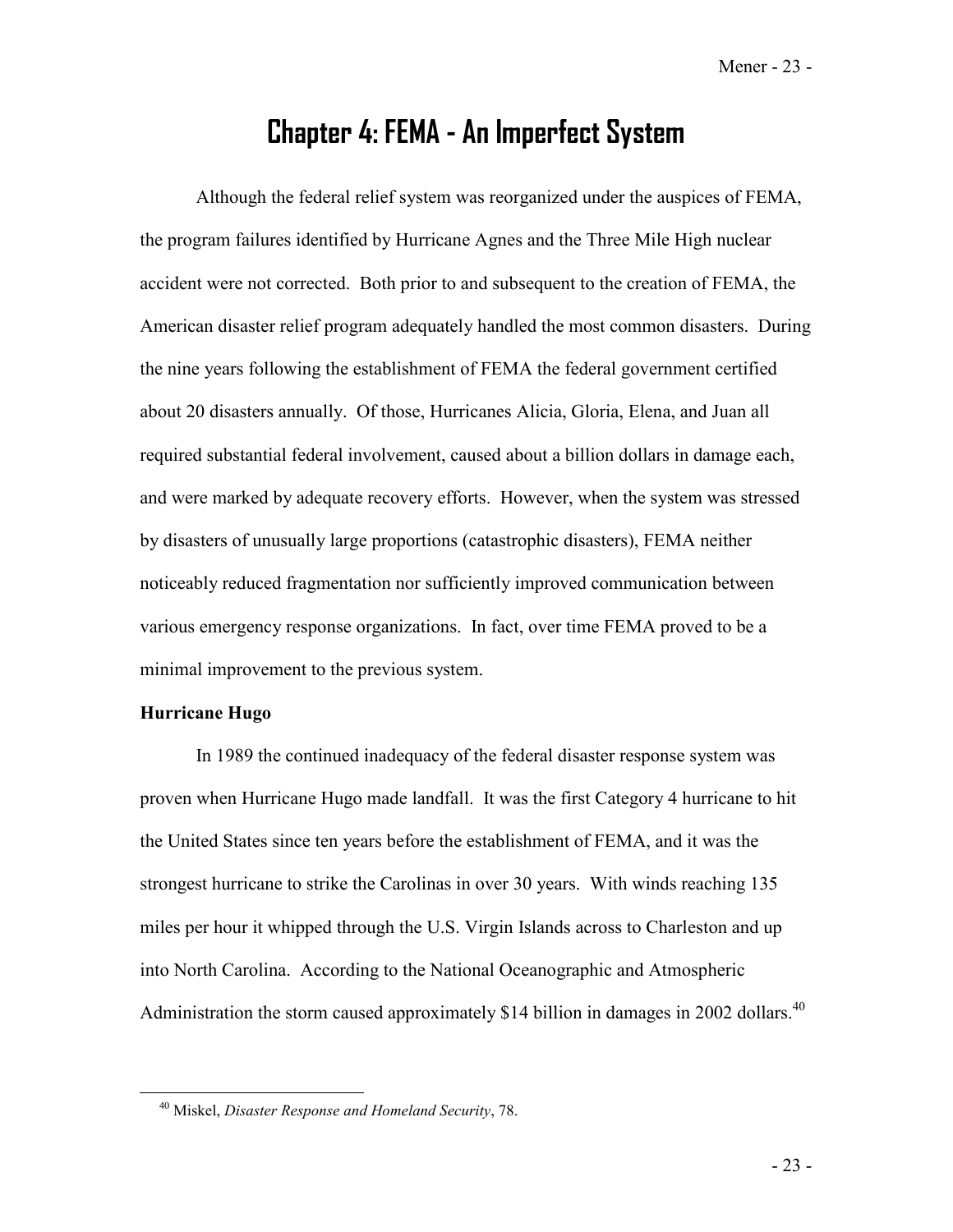Since the storm was predicted by the National Weather Service, FEMA officials pre-deployed to the Carolinas in anticipation of a disaster declaration request by the governors. On September 29, a day and a half before the storm struck Charleston, the governor of South Carolina issued an evacuation order for coastal and low-lying communities. As soon as the South Carolina governor issued the formal request for federal assistance, the president certified the disaster, and FEMA officials began to deploy federal resources. Two days later the governor of North Carolina issued a similar request for federal assistance, and that request was also immediately certified by the president. $41$ 

The declaration and certification process proceeded smoothly. However, the distribution of relief supplies in South Carolina was problematic and demonstrated an overall lack of coordination between state and federal officials. For example, FEMA did not ship enough generators to the region. The state government blamed FEMA for this error while FEMA claimed that the state only requested a small number of generators. The perception of an inadequately sluggish federal response was exasperated by President George H. W. Bush's decision to put off a presidential tour of the region until eight days after the storm. In reality, it is not entirely relevant whether the disaster response was inadequate because the states failed to make timely requests or because the federal government failed to deliver on those requests. Ultimately, all that really matters is that four days after the storm Charleston, South Carolina was still without electricity, a third of Florence, South Carolina was without power, and half of Charlotte, North

<sup>41</sup> Ibid., 78-79.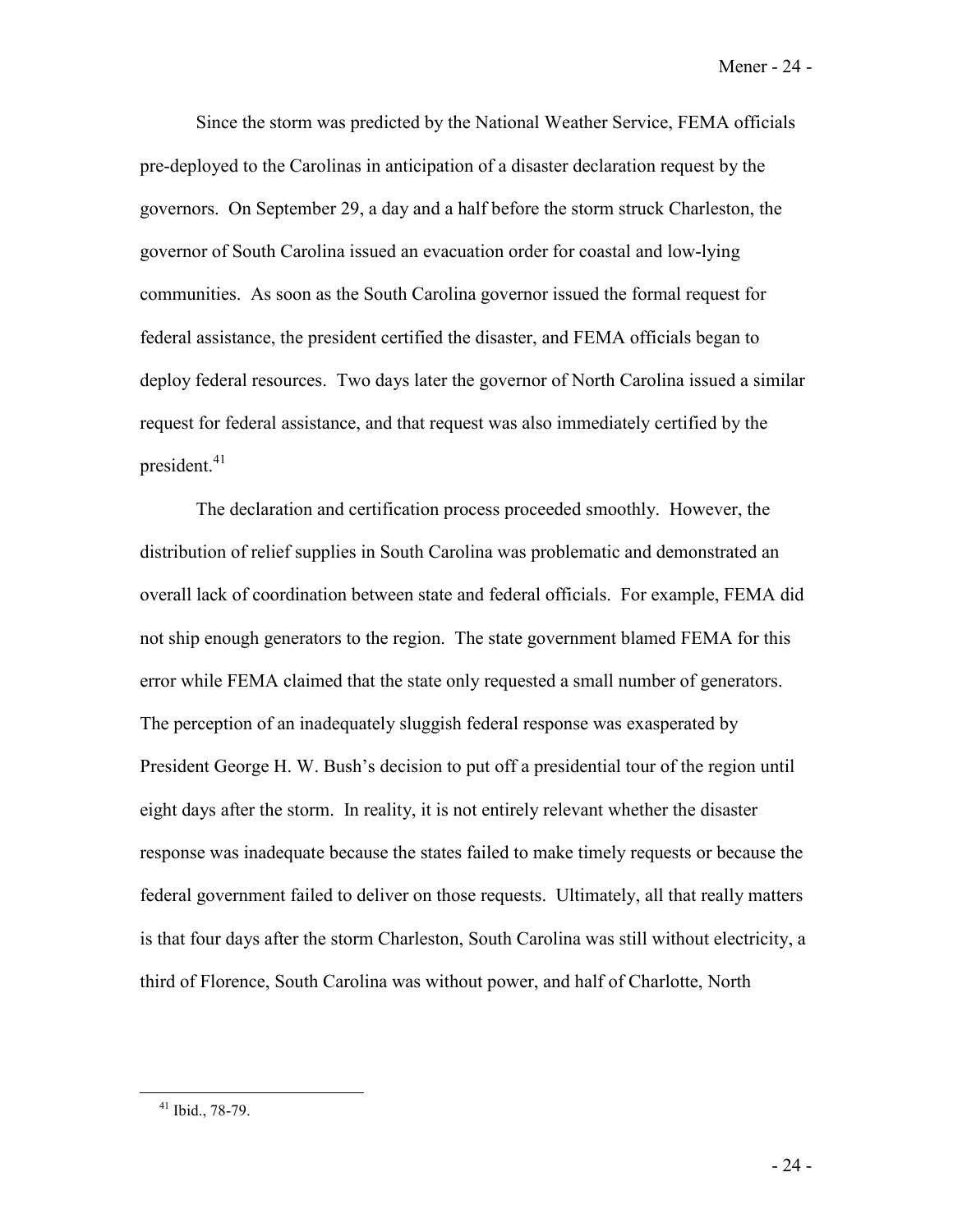Mener - 25 -

Carolina was in the dark. Furthermore, a substantial percentage of the population did not have food, water, or temporary housing.<sup>42</sup>

The reason for the delay in the delivery of essential aid was likely twofold. First, there were significant communications problems on the state and local levels since many of the emergency communication systems were compromised by the storm. These technical difficulties likely affected the delivery of federal aid as well as the restoration of electrical services by private contractors since coordination with state and local officials was complicated. Second, the particular structure of the South Carolina emergency management agency was less than ideal. The director was independently elected rather than appointed by the governor, and there was inadequate communication between the governor's and the director's offices. In fact, some reports indicate that the governor and the head of the emergency management agency maintained two separate operations centers during the storm and that there was limited or no communication between their offices resulting in unanswered requests for assistance and coordination from local and federal authorities.<sup>43</sup>

Some government reports, including a 1991 oral testimony report released by the federal government's General Accounting Office blamed the 'near simultaneity' of Hurricane Hugo and the Loma Prieta earthquake, a major earthquake that affected the San Francisco region.<sup>44</sup> However, Hurricane Hugo made landfall in South Carolina on September 22, 1989, and the earthquake did not strike until October 17, 1989. Even if the earthquake had an adverse effect on relief efforts in South Carolina, this does not

 $42$  Ibid., 80.

<sup>43</sup> Ibid., 80-81

<sup>&</sup>lt;sup>44</sup> Oral Testimony by John M. Ols, Jr. - "Disaster Assistance: Federal, State, and Local Responses to Natural Disasters Need Improvement," 15 May 1991 (GAO/T-RCED-91-39)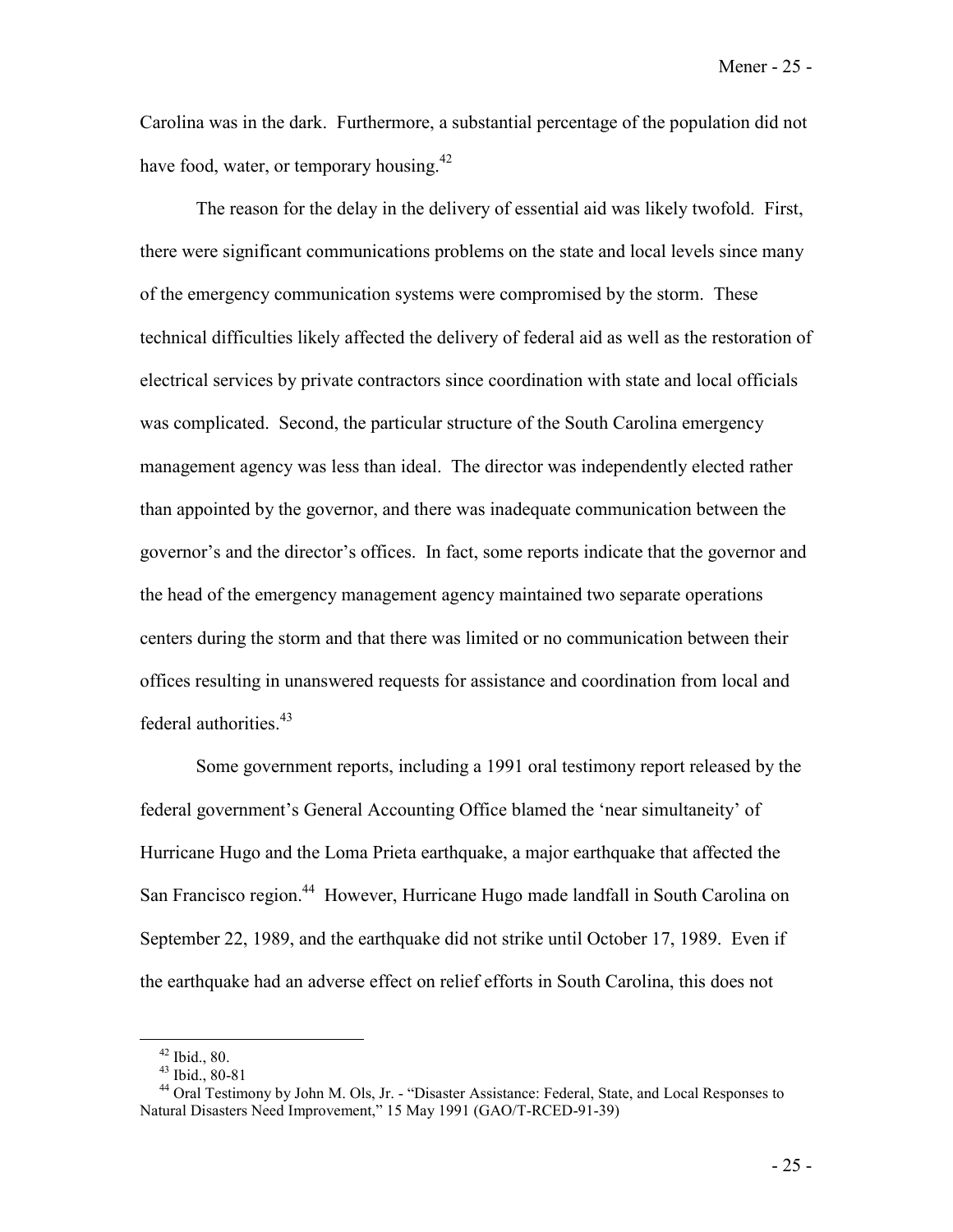Mener - 26 -

explain the inadequacy of federal relief in the almost four weeks prior to the earthquake. Furthermore, the American disaster relief system must be capable of handling multiple simultaneous and large-scale disasters. In the interest of appropriately distributing criticism, it is worth noting that the earthquake resulted in considerably less criticism of the federal government. That was likely due to lower public expectations since the hurricane was predicted and the earthquake was not. It was also largely due to a much better organized, more experienced, and better funded state emergency management agency in California rather than to a better federal response.

 The same 1991 report released by the General Accounting Office that blamed the near simultaneity of the disasters for the lacking federal response also noted the need to improve the three major areas of disaster management – preparedness, immediate response, and recovery. In the area of preparedness the report notes that states and local governments have the primary responsibility; FEMA only has the ability to "guide, not direct" state and local governments regarding their preparedness. Furthermore, the report notes that if states or local governments choose to ignore federal advice, not remedy problems identified during joint training exercises, or not participate in training exercises, "FEMA has no practical means of requiring that they do so..."<sup>45</sup>

The report essentially blames the state governments for the inadequate disaster relief. It highlights the contrast between the success of the relief efforts in California, which maintained a well-funded and well-trained emergency response system, and the Virgin Islands which did not develop adequate state emergency plans and did not appropriately seek federal advice or use federal training resources. While the report claimed that FEMA fulfilled its primary responsibilities, it also agreed that significant

 $45$  Ibid. 2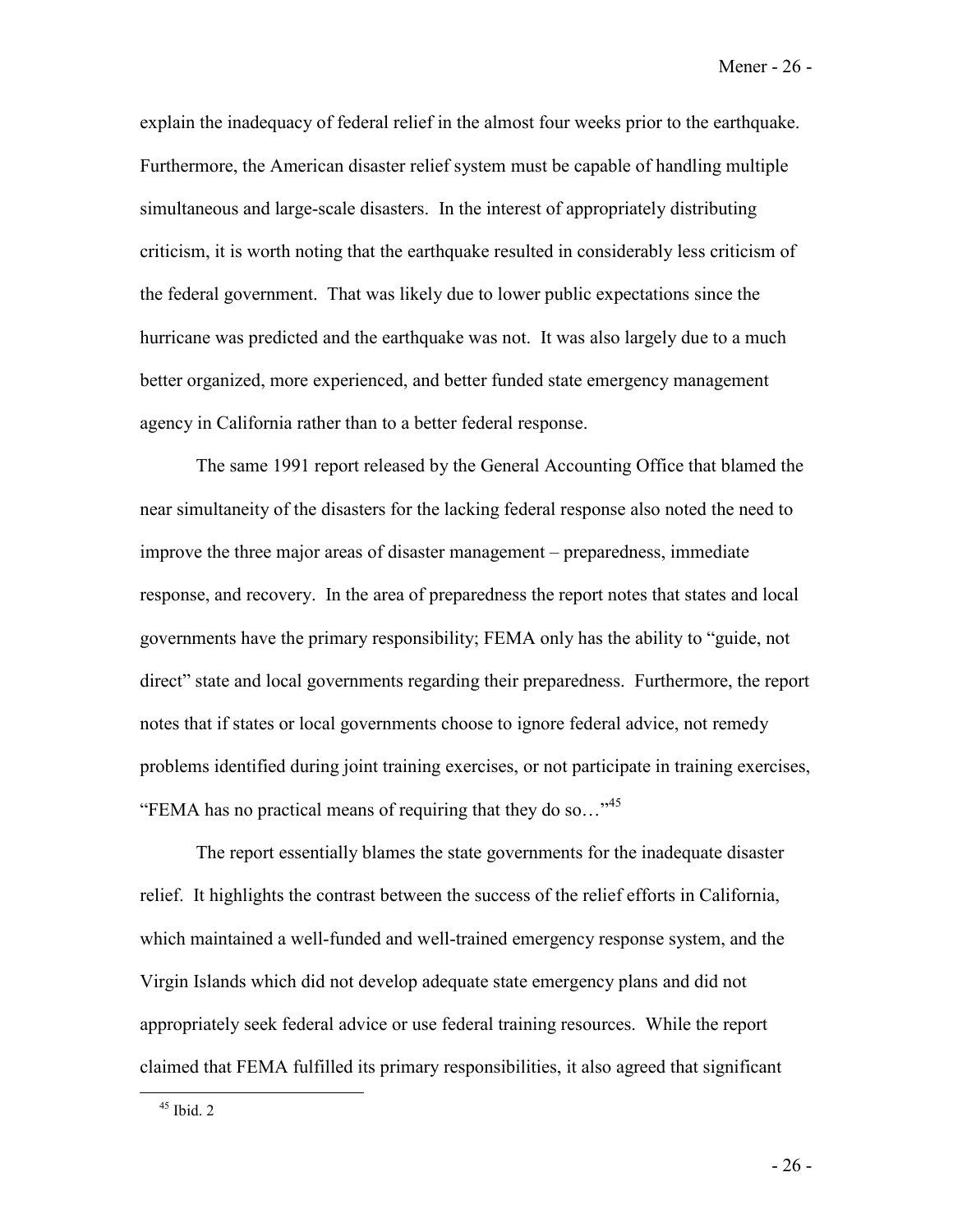Mener - 27 -

staffing and coordination problems compromised efficiency. The main conclusions and recommendations in the report highlighted the need to educate government officials to better understand FEMA's role as a secondary resource and to ask Congress to provide FEMA with the resources to secure permanent housing for disaster victims when necessary. Lastly, in responding to the criticism that the federal government did not adequately provide immediate response to the hurricane, the report notes, "FEMA is not authorized to assume the state's role as immediate responder." For this reason the report suggests to Congress, "Legislative action may be needed to give FEMA such authority if it is to act as an immediate responder in the future, when warranted and requested by the state."<sup>46</sup>

### **Hurricane Andrew**

 In the years following Hurricane Hugo, the federal government developed the National Response Plan. This plan was designed to supplement state and local disaster response efforts through a 1992 signed agreement between 27 federal departments and agencies. This agreement represented an unprecedented effort to unify all domestic prevention, preparedness, response, and recovery activities into a unified emergency plan to assure optimal preparedness and careful coordination.<sup>47</sup> The plan was tested for the first time three years later when Hurricane Andrew struck Florida. Hurricane Andrew, a Category 4 storm, was the third largest storm to ever hit the United States. It caused between \$35 and \$40 billion in damages, almost two and half times as much damage as Hurricane Hugo. Hurricane Andrew completely destroyed 28,000 homes, seriously

 $46$  Ibid. 2

<sup>47</sup> U.S. General Services Administration, available from http://www.gsa.gov/Portal/gsa/ep/contentView.do?contentType=GSA\_BASIC&contentId=17463&noc=T; Internet; accessed 21 February 2007.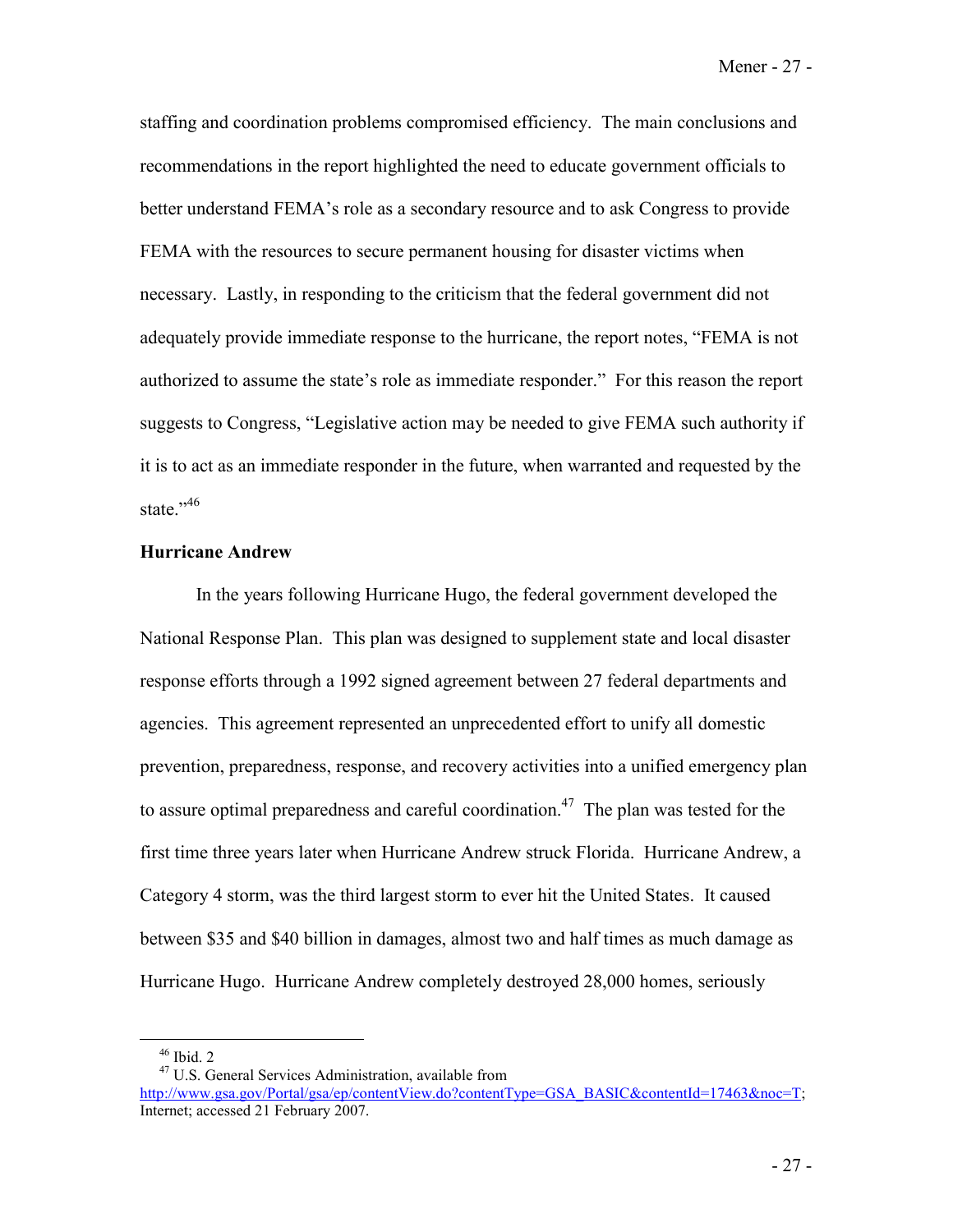Mener - 28 -

damaged 100,000 homes, left between 180,000 and 250,000 people homeless, damaged 80,000 local businesses, killed 61 people, knocked out electricity to 1.5 million people, and disrupted phone service to  $150,000$  people.<sup>48</sup>

Just as FEMA had done before Hurricane Hugo, FEMA deployed a small taskforce to the region before the storm in anticipation of a disaster assistance request from the Florida governor. Within eight hours of the storm making landfall, the governor made his request and the president quickly certified it. The system failures began shortly thereafter. The major failure was that nobody at the local, state, or federal level understood the severity of the damage. According to Larry Zensinger, FEMA's Program Coordinator, Florida officials incorrectly believed they could manage the disaster.<sup>49</sup> While local officials obviously saw the damage in their communities, it took time for them to quantify the damage, and the lack of phone service made it difficult for them to communicate their needs to state and federal officials since wireless communication technology was still rudimentary and not available in many locations. This made the compilation of a comprehensive damage assessment extremely difficult.<sup>50</sup>

FEMA was widely blamed for the failure to rapidly assess the extent of the damage and for failing to deploy essential relief. Two days after the storm made landfall people were still stranded without food, water, shelter, and other basic necessities. Kate Hale, the Emergency Management Director for Dade County, Florida made a series of scathing remarks at a press conference criticizing the inadequacy of the federal response. Several days later Congresswoman Barbara Mikulski (D-MD) in a letter to the Comptroller General of the United States wrote:

<sup>48</sup> Miskel, *Disaster Response and Homeland Security*, 81. 49 Schneider, *Flirting with Disaster*, 93. 50 Miskel, *Disaster Response and Homeland Security*, 82-83.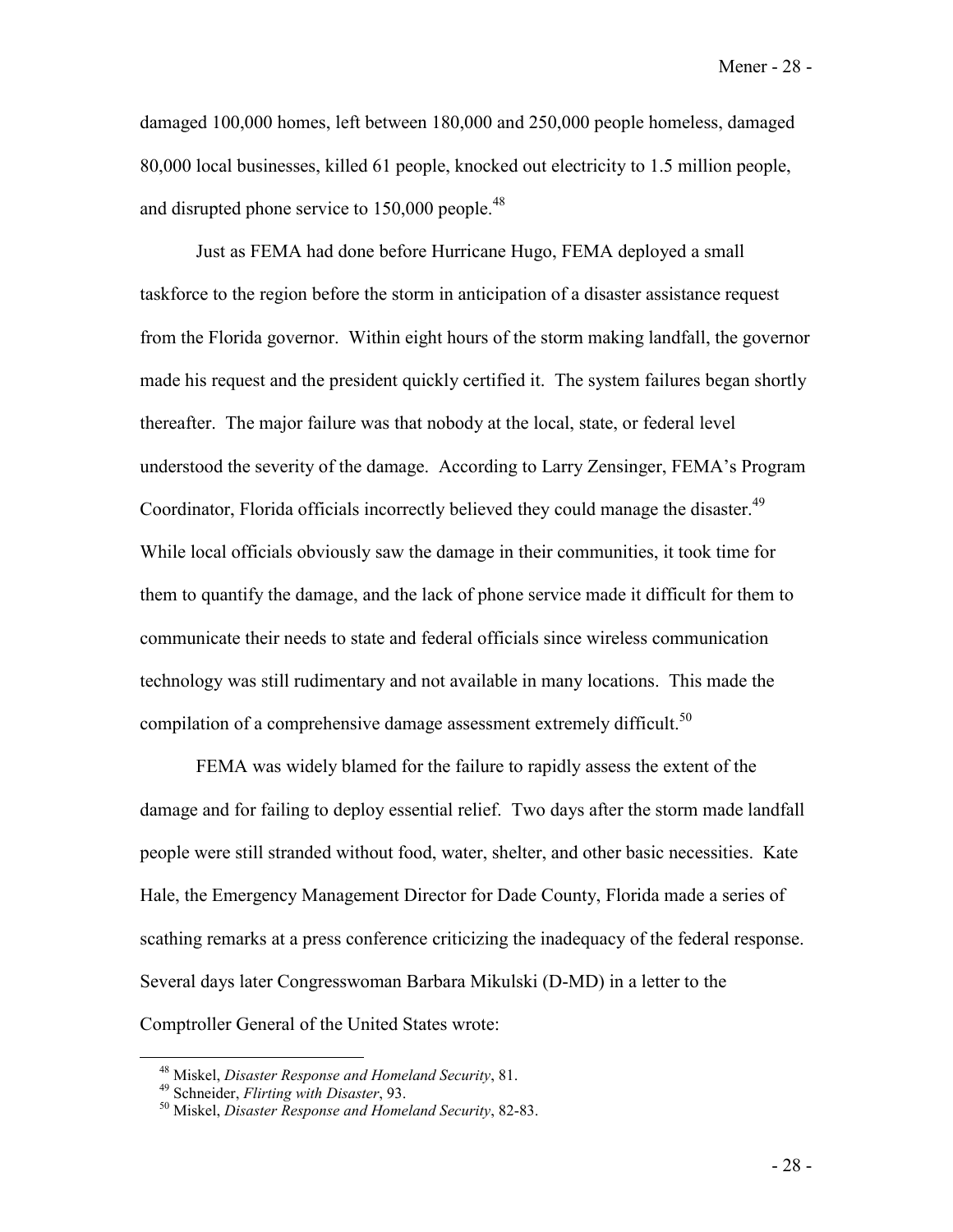I am outraged by the federal government's pathetically sluggish and ill-planned response to the devastating disaster wrought by Hurricane Andrew…Time and again the federal government has failed to respond quickly and effectively to major disasters.<sup>51</sup>

While Director Hale's and Congresswoman Mikulsi's criticisms of the overall pace and quality of the disaster relief may be correct, it is not clear that FEMA was solely to blame. The tasks of assessing damages, coordinating the delivery of local aid, and requesting aid from the federal government is the responsibility of the state government and not the federal government. To blame only FEMA for inadequacies in this area is simply not appropriate although FEMA does deserve some blame for not circumventing standard operating procedures to save lives and relieve human suffering. Nonetheless, since most citizens do not understand the distribution of responsibility and incorrectly assume that the federal government oversees state government operations, the political ramifications of the federal government blaming the state government were too high.

 With no choice but to escalate the federal response to defray criticism of the federal government, President H. W. Bush sent Andrew Card, the Secretary of Transportation, to take control of the federal response. While in theory the Federal Coordinating Officer, who had already been on scene for three days, is a representative of the president, a higher level official with more interdepartmental and interagency clout was needed to quickly overcome the bureaucratic and administrative obstacles to making federal aid flow expeditiously. The 26 federal departments and 13 functional groups which made up the Federal Response Plan were not prepared to work together and were not primed for their tasks. Thus, Andrew Card delegated many disaster response tasks to

<sup>51</sup> National Academy of Public Administration, *Coping with Catastrophe: Building and Emergency Management System in Natural and Manmade Disasters* (Washington, DC: National Academy of Public Administration, February 1993), 1-2; quoted in Miskel, *Disaster Response and Homeland Security*, 85.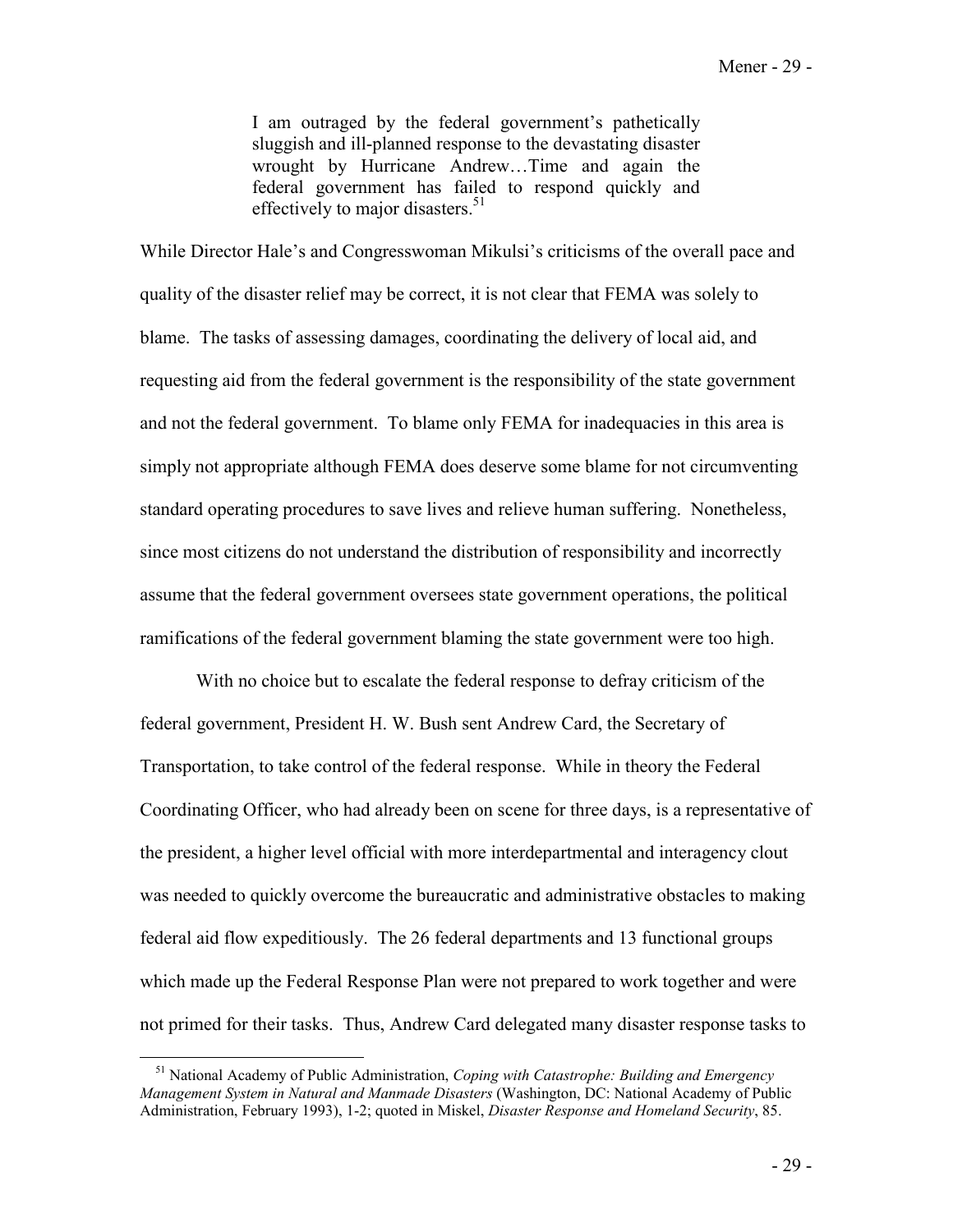the Department of Defense, which is the only government agency with the manpower and equipment to rapidly escalate federal involvement and coordination efforts.

 The General Accounting Office's (GAO) July 1993 Report to Congressional Requesters highlights the inadequacies the overall response to catastrophic disasters such as Hurricane Andrew. While the report strongly criticizes the federal government for an inadequate relief effort, the report also highlights the need to completely redesign the disaster response plan and its distribution of responsibilities during catastrophic disasters. The report states, "Unlike the bulk of the disasters requiring FEMA to respond, however, catastrophic disasters overwhelm the ability of state, local and voluntary agencies to adequately provide victims with essential services, such as food and water, within 12 to 24 hours." The report goes on to say:

> The federal strategy for responding to catastrophic disasters is deficient because it lacks provisions for the federal government to immediately (1) assess in a comprehensive manner the damage and the corresponding needs of disaster victims and (2) provide food, shelter, and other essential services when the needs of disaster victims outstrip the resources of the state, local, and private voluntary community."<sup>52</sup>

The GAO highlights that the plan itself, which relies on state and local resources for most needs assessment and relief delivery, and not the implementation of the plan by the federal government overall, or FEMA in specific, is the primary source of the inadequacy. The report, furthermore, criticizes federal law for not authorizing federal preparatory activities when the threat of a disaster is imminent and for not authorizing

 $52$  "Disaster Management: Improving the Nation's Response to Catastrophic Disasters," July 23, 1993 (GAO/T-RCED-93-186).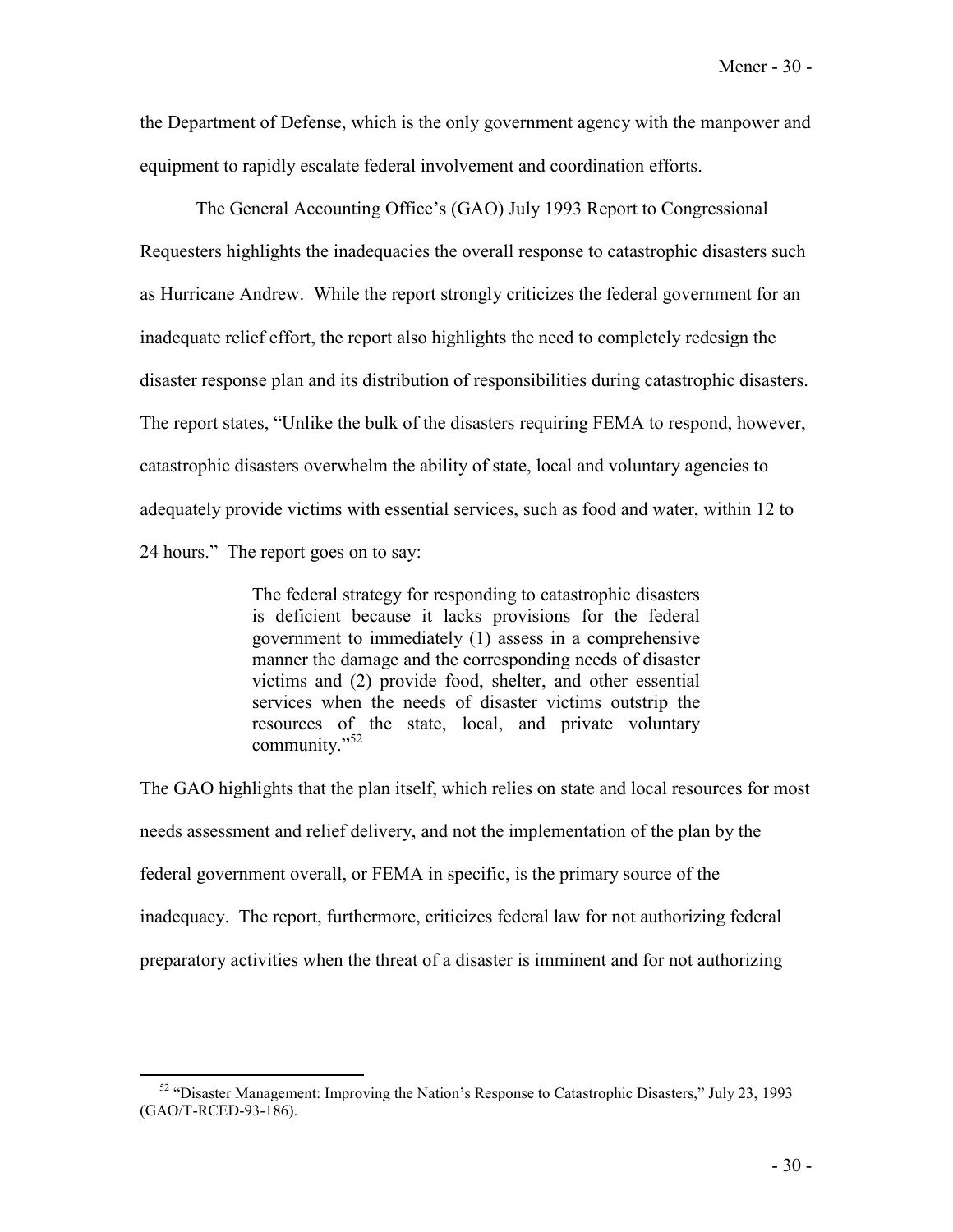Mener - 31 -

FEMA to reimburse other agencies for expenditures prior to the official federal disaster declaration<sup>53</sup>

While this approach may seemingly exonerate FEMA and the executive branch from direct responsibility for the failures since Congress is the architect of the plan and the law, the report also includes scathing criticism of FEMA for its management of its limited responsibilities. The GAO report states, "FEMA has neither established performance standards nor developed a training exercise program specifically geared toward enhancing state and local preparedness for catastrophic disaster response.<sup>54</sup> Without such standards and without appropriate training for state and local responders, the federal disaster response plan is essentially relying on blind faith that state, local, and voluntary resources will be adequately prepared to orchestrate rescue efforts, deliver the food and supplies being paid for with federal dollars, and coordinate efficiently with the federal government. These assumptions were proven to be incorrect during Hurricane Andrew, Three Mile Island, Hurricane Hugo, and Hurricane Andrew.

 After criticizing the response to Hurricane Andrew, the GAO made several specific recommendations. The GAO recommended that the president appoint a senior administration official with oversight authority over FEMA and other federal agencies to oversee disaster response planning and administration. The office recommended that FEMA create a disaster response unit charged with assessing the amount, type and projected cost of federal disaster assistance needed and make that recommendation to the state governor. The office also recommended improving FEMA's coordination efforts during catastrophic disasters and enhancing state and local preparedness to respond to

<sup>53</sup> Ibid., 3.

 $54$  Ibid.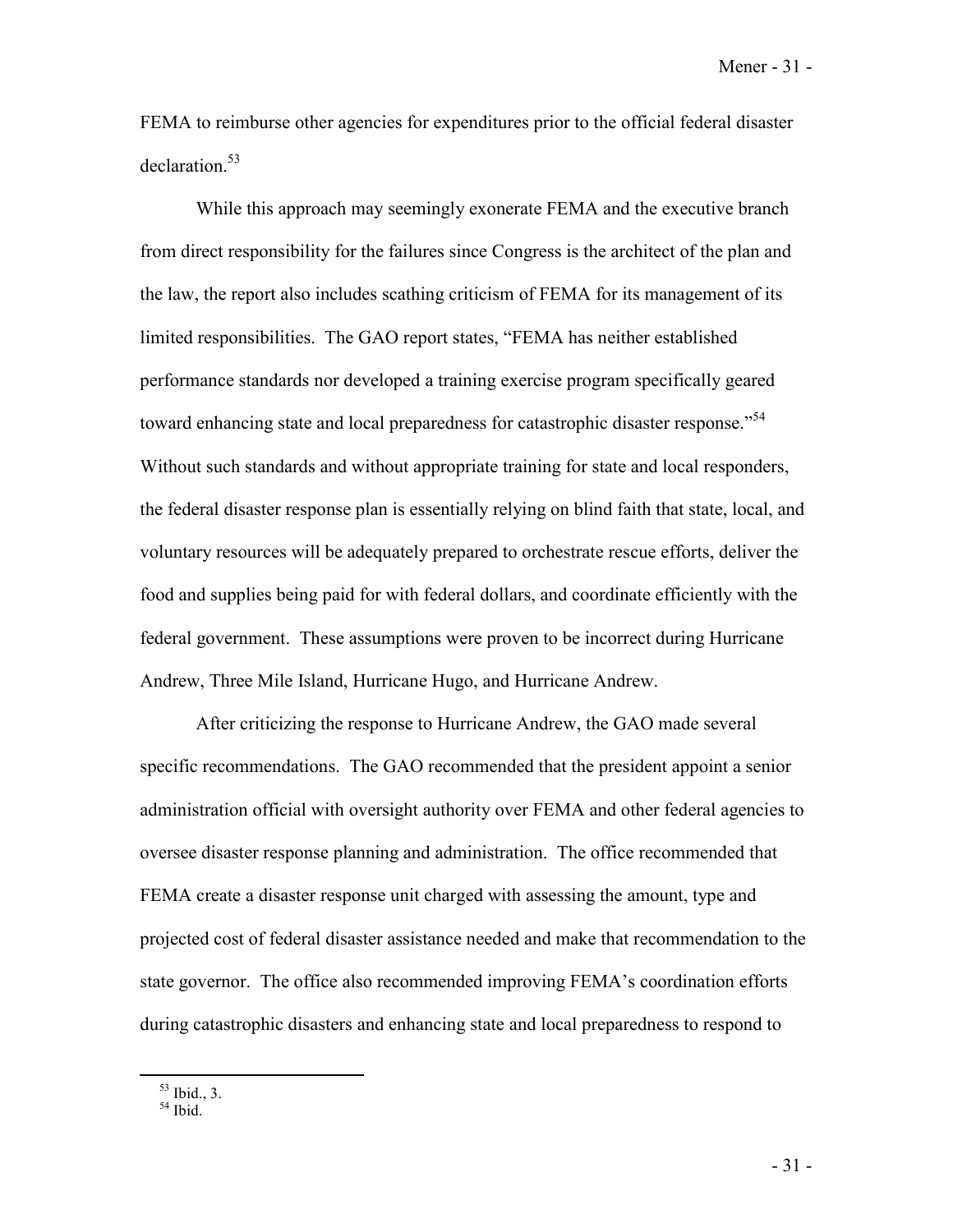Mener - 32 -

disasters. Lastly, and perhaps most importantly, the GAO recommended that Congress give FEMA the explicit authority to preposition and prepare for catastrophic disasters when there is a warning. The office also recommended that Congress lift the restrictions on the Department of Defense's ability to use Reserve units for catastrophic disaster relief efforts.<sup>55</sup>

The strength of the criticisms outlined by the General Accounting Office and the frightening consequences of inaction should have created a forum for lively discussion and swift governmental action to improve disaster readiness. While the inadequacy of disaster response became a prominent issue in the 1992 presidential election and may have even contributed to President Bush's electoral defeat, no effective action was taken to improve the system. Instead of reforming the disaster response system, President Clinton chose to rely on increased direct presidential involvement and a new FEMA staff to assure improved disaster preparedness. Rather than pushing for legislative reforms, the Executive Branch consulted with Congress and reinterpreted the Disaster Relief Act to allow some pre-disaster preparedness expenditures. However, these changes did nothing to offset the federal reliance on state, local, and private resources, nothing to assure rapid insurance claim processing, and nothing to improve the distribution of food and shelter to disaster victims.<sup>56</sup> In short, the federal leadership changed but the system remained virtually the same. The pattern of making minor administrative and structural changes rather than revamping the entire disaster response system repeated itself once again. Although the federal government deserves credit for adequately handling the Loma Prieta and North Ridge Earthquakes in the 1990s as well as the Midwest floods,

 $55$  Ibid., 11-13.

<sup>56</sup> Miskel, *Disaster Response and Homeland Security*, 86-88.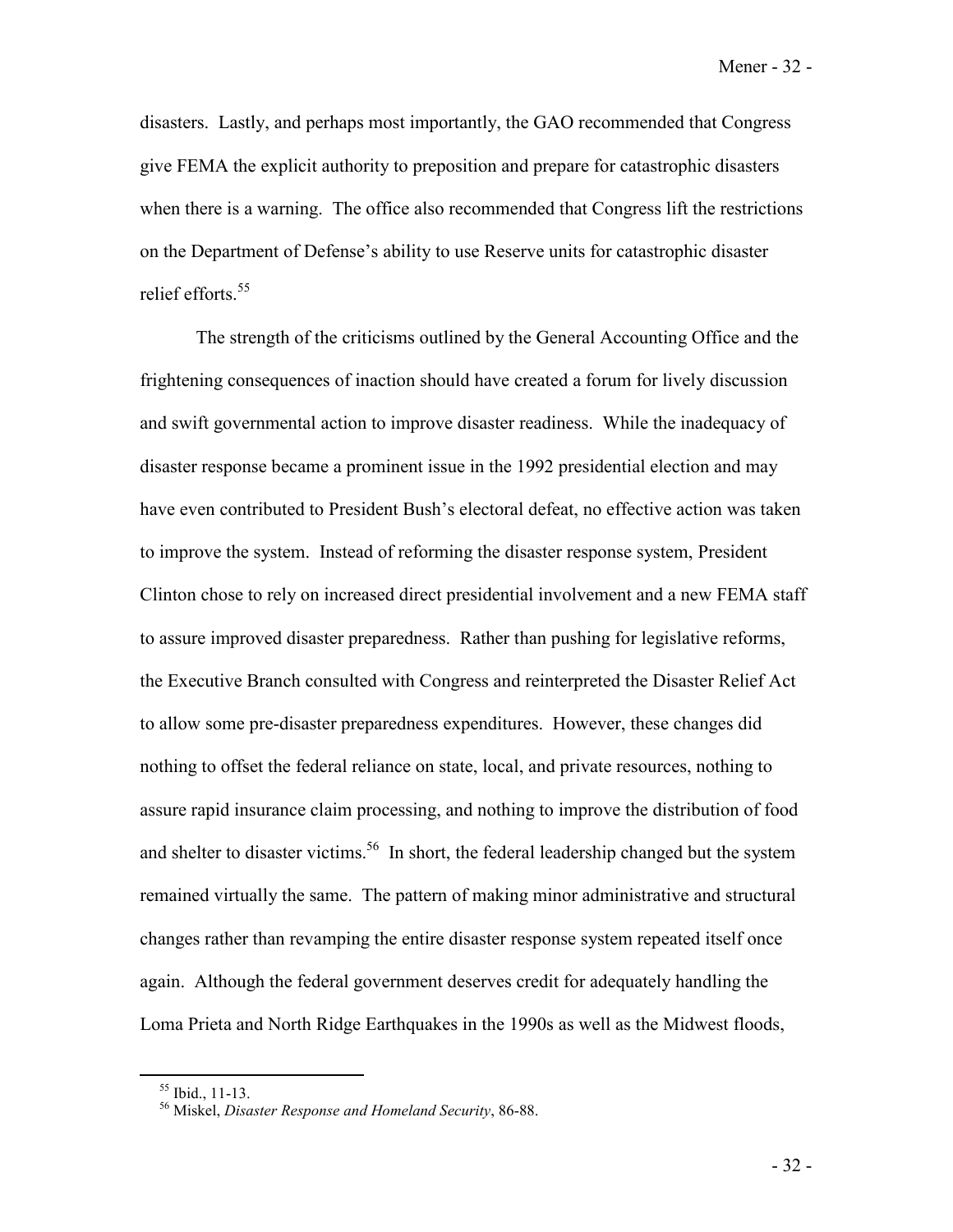none of these disasters were truly catastrophic in size or strength. The next catastrophic disaster was more than 10 years away and politicians, bureaucrats, and citizens had plenty of time to become complacent about the need for disaster response reforms.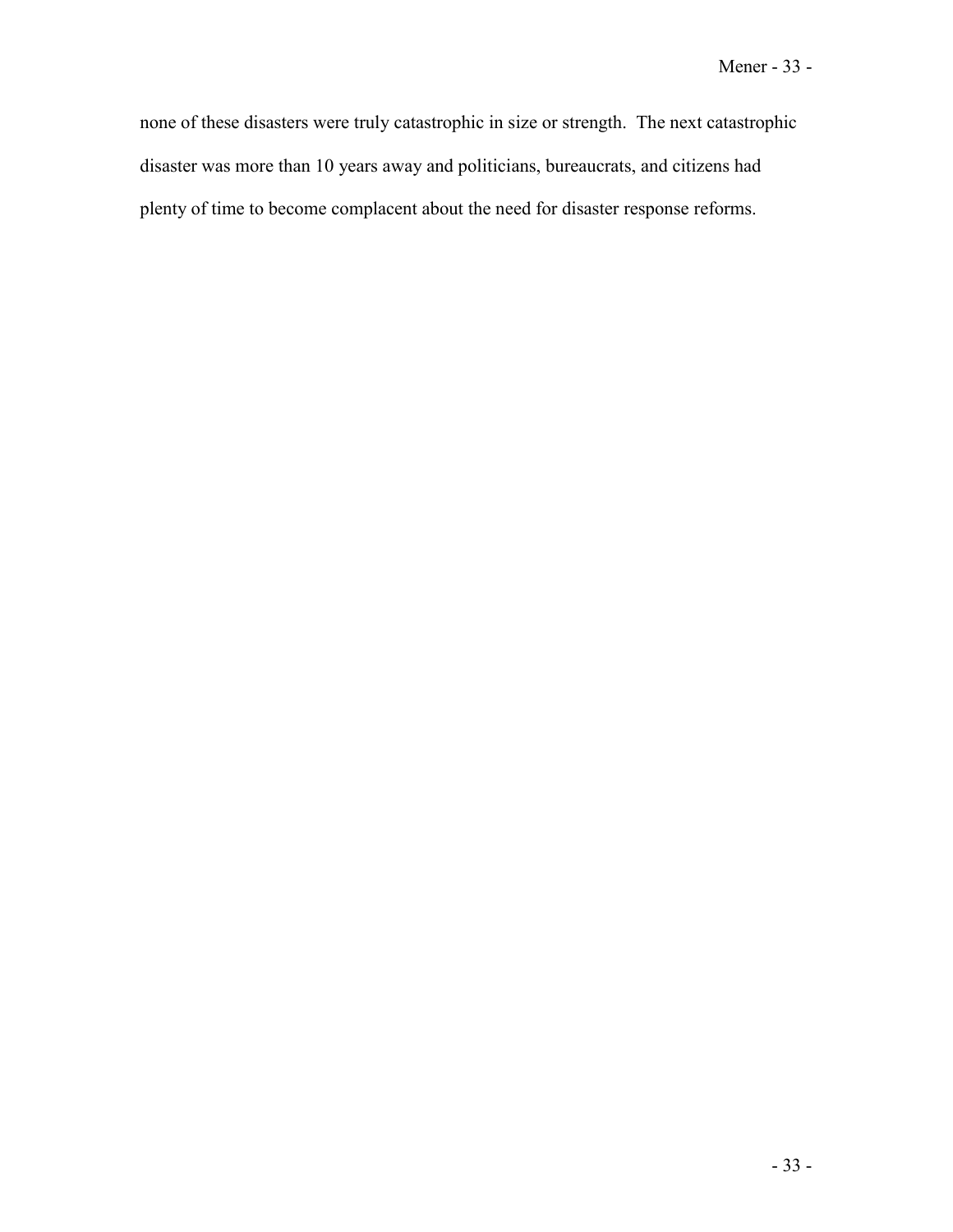## **Chapter 5: 9/11 and the Establishment of the Department of Homeland Security**

September 11, 2001 is commonly thought of as the next major disaster in the United States. Readers should be cautioned, however, that while thousands of people died in the terrorist attacks they did not resemble the catastrophic disasters previously discussed. Unlike all of the natural disasters previously detailed, the attacks in New York City and Washington, DC did not completely overwhelm the emergency response capabilities of entire regions. The attacks caused brief mass confusion and overwhelmed individual emergency response agencies but did not paralyze the entire emergency response network. The primary first responders were the Fire Department of New York (FDNY), the New York Police Department (NYPD), the Port Authority Police Department (PAPD), and the Mayor's Office of Emergency Management (OEM).<sup>57</sup> While federal officials participated in rescue operations and helped provide security after the attacks, the immediate rescue efforts were orchestrated by local responders.

 The local response networks were overwhelmed and resources were strained, but there was no system-wide breakdown in organization or authority. Nonetheless, emergency responders encountered many of the same problems that responders experience during catastrophic disasters. Communication systems failed, 911 call centers were overwhelmed, trained personnel were in short supply, interagency communication

 $57$  The 9/11 Commission Report: Final Report of the National Commission on Terrorist Attacks Upon the United States, Authorized Edition, W.W. Nortan & Company, 281.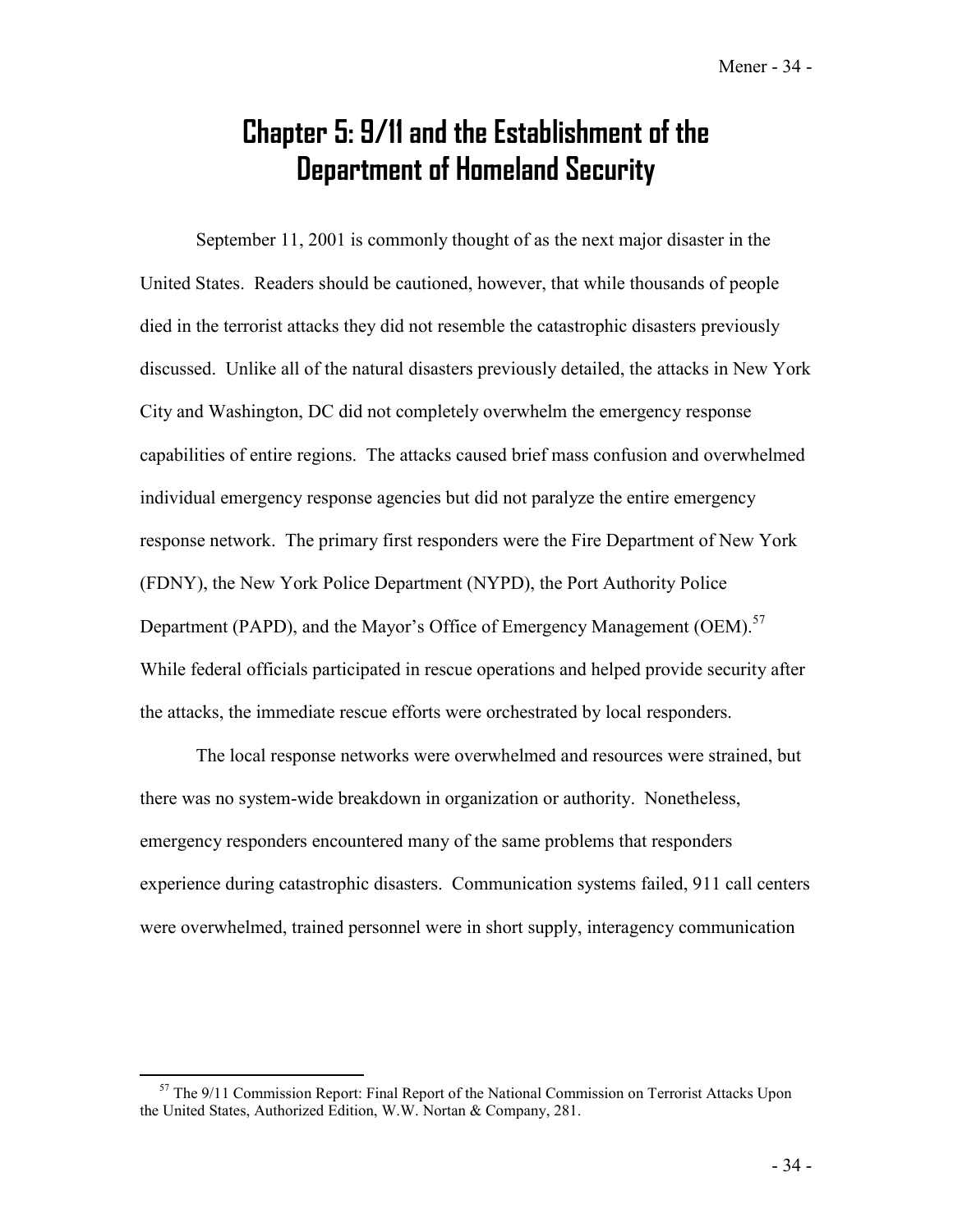Mener - 35 -

was lacking or absent altogether, response plans were often ignored and widely thought to be inadequate, and interagency chains of command were often ambiguous.<sup>58</sup>

Despite these similarities, one cannot overlook the many important differences. The attacks were more localized than most catastrophic disasters, did not overwhelm emergency shelters or food distribution centers, and did not destroy the city infrastructure in either New York or Washington. For this reason, 9/11 cannot be considered a truly catastrophic disaster and, thus, a detailed analysis of the 9/11 attacks is beyond the scope of this paper. However, the 9/11 experience highlights one critical concept. One cannot ignore the importance of maintaining highly trained local emergency responders as well as properly staffed and equipped local emergency response agencies; local first responders are on scene first, handle the vast majority of rescue operations, and cannot be practically replaced by federal responders, especially when disasters strike without warning.

 Unfortunately, the differences between the 9/11 terrorist attacks and most disasters were not adequately recognized by the federal government in the months following the attacks. Rather than carefully analyzing government failures, Congress and the President succumbed to the "do something" calls from the general public and created the Department of Homeland Security in November 2002 without taking the time to carefully contemplate how the new department would achieve its objectives. Just before signing H.R. 5005, the Homeland Security Act of 2002, President Bush said:

> The new department will analyze threats, will guard our borders and airports, protect our critical infrastructure, and coordinate the response of our nation for future emergencies. The Department of Homeland Security will

<sup>58</sup> Ibid., Chapter 9.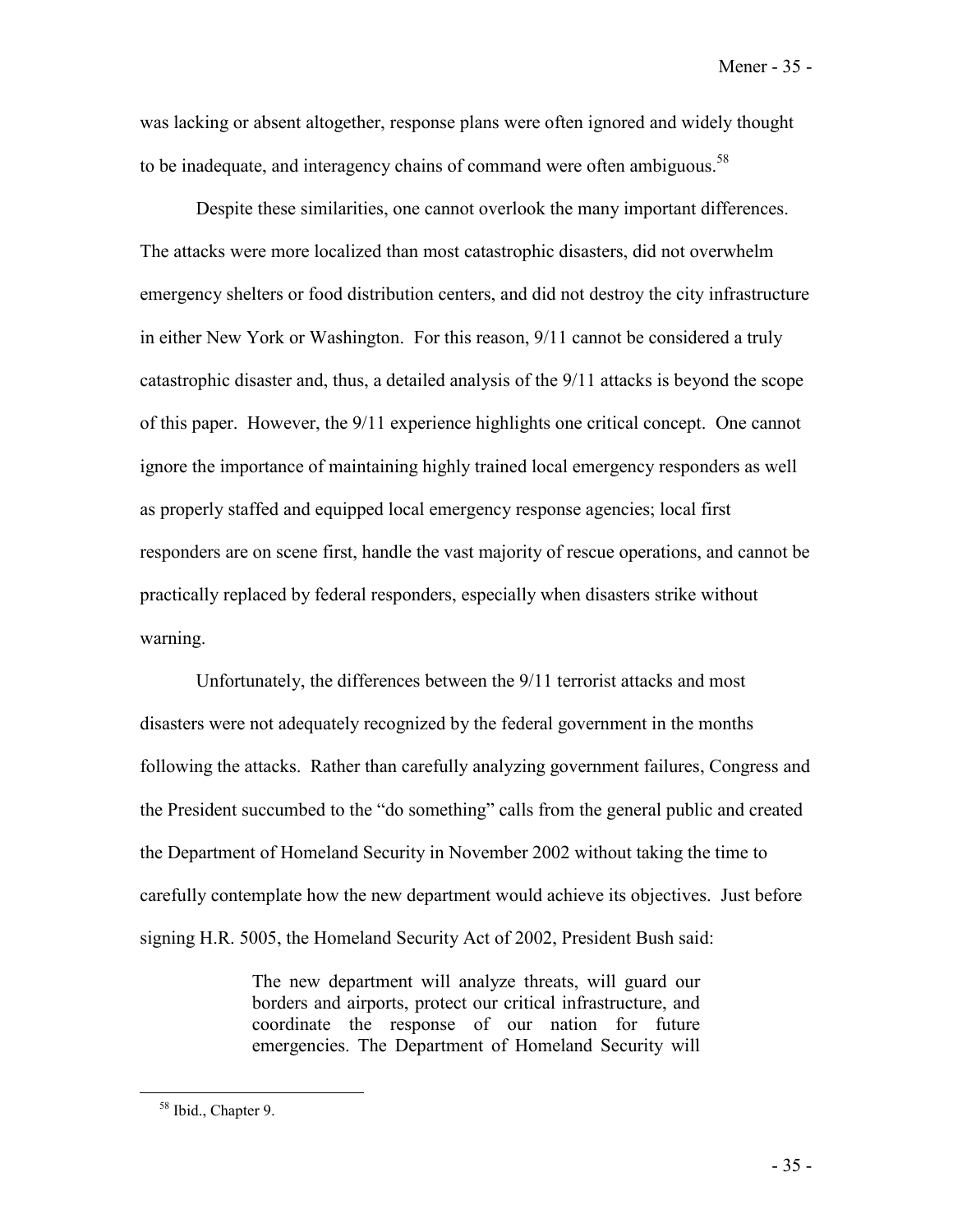focus the full resources of the American government on the safety of the American people.<sup>59</sup>

This bill lumped 170,000 employees from 22 different federal agencies, including FEMA, into one agency with a cabinet level Secretary of Homeland Security.<sup>60</sup> The theory was that unifying these agencies under one high-level supervisor would facilitate interagency cooperation and improve overall national security. However, this major administrative change, often dubbed the largest federal government restructuring since the creation of the Department of Defense in 1947, was highly flawed.

 Although it is beyond the scope of this paper to analyze the overall successes and failures of the Department of Homeland Security, a brief analysis of the reorganization is necessary to understand the effect this change had on disaster response. The widespread restructuring took place without co-locating the 22 departments; this made it difficult to overcome the individual agency cultures that were widely blamed for the lack of coordination amongst and communication between the various agencies. Furthermore, the reorganization took place without restructuring government oversight of the individual agencies. Therefore, according to Norman J. Orstein, a scholar at the American Enterprise Institute, 13 House and Senate Committees and approximately 60 subcommittees exercise some authority over the department.<sup>61</sup>

Simply handling this oversight coordination, managing threat analysis, coordinating with foreign agencies, and managing intelligence information is an overwhelming task for senior administrators. According to Donald F. Kettl, Director of

<sup>&</sup>lt;sup>59</sup> White House Office of the Press Secretary, "President Bush Signs Homeland Security Act," 25 November 2002; available from http://www.whitehouse.gov/news/releases/2002/11/20021125-6.html; Internet; accessed 4 March 2007.<br><sup>60</sup> Donald F. Kettl, *The Department of Homeland Security's First Year: A Report Card* (New York: The

Century Foundation Press, 2004), 20.  $61$  Ibid., 21.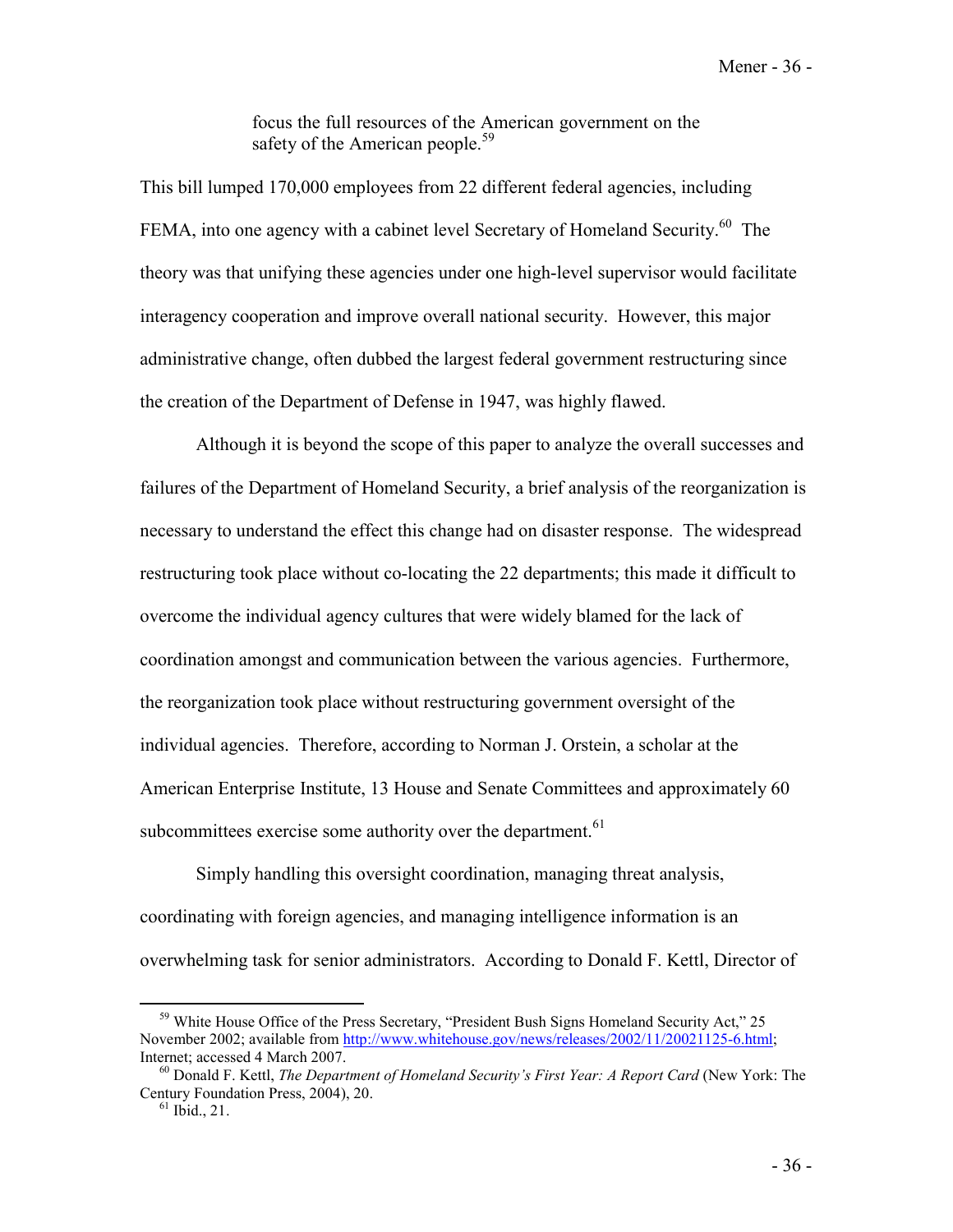Mener - 37 -

the Fel's School of Government at the University of Pennsylvania, "Most of the department's senior officials are so buried under the pressing day-to-day operational issues that they have little energy and less time to devote to resolving the department's considerable management issues, which means that the issues are not resolved.<sup> $10^{62}$ </sup> Senior administrators are forced to focus on what is perceived as the immediate crises, thereby neglecting many responsibilities that have been incorporated into the department and ignoring the overall purpose of the restructuring which was to improve cooperation between agencies.

 As a policy, the federal government promotes "all-hazard" preparation on the theory that all disasters, whether terror-related or natural, require similar disaster preparedness and response. While this is often true, terrorist attacks and natural disasters also pose unique challenges. Since the Department of Homeland Security was created, the federal government has focused on responding to and preventing terrorist attacks. Law enforcement personnel, for example, have been more involved in federal preparations than fire personnel. Alan Caldwell of the International Fire Chiefs Association said, "We're the last to be consulted. Yet, in an incident, we'll be the first to respond."<sup>63</sup> Former FEMA Director James Lee Witt opposed including FEMA in the new Department of Homeland Security because of his concern that the federal all-hazards approach would be marginalized so as to emphasize responding to and preventing terrorism.<sup>64</sup>

While the Department of Homeland Security refers to its National Response Plan as a "single all-discipline, all hazards plan," many government grant processes for

 $62$  Ibid., 20-21.

 $63$  Ibid., 108.

 $64$  Ibid.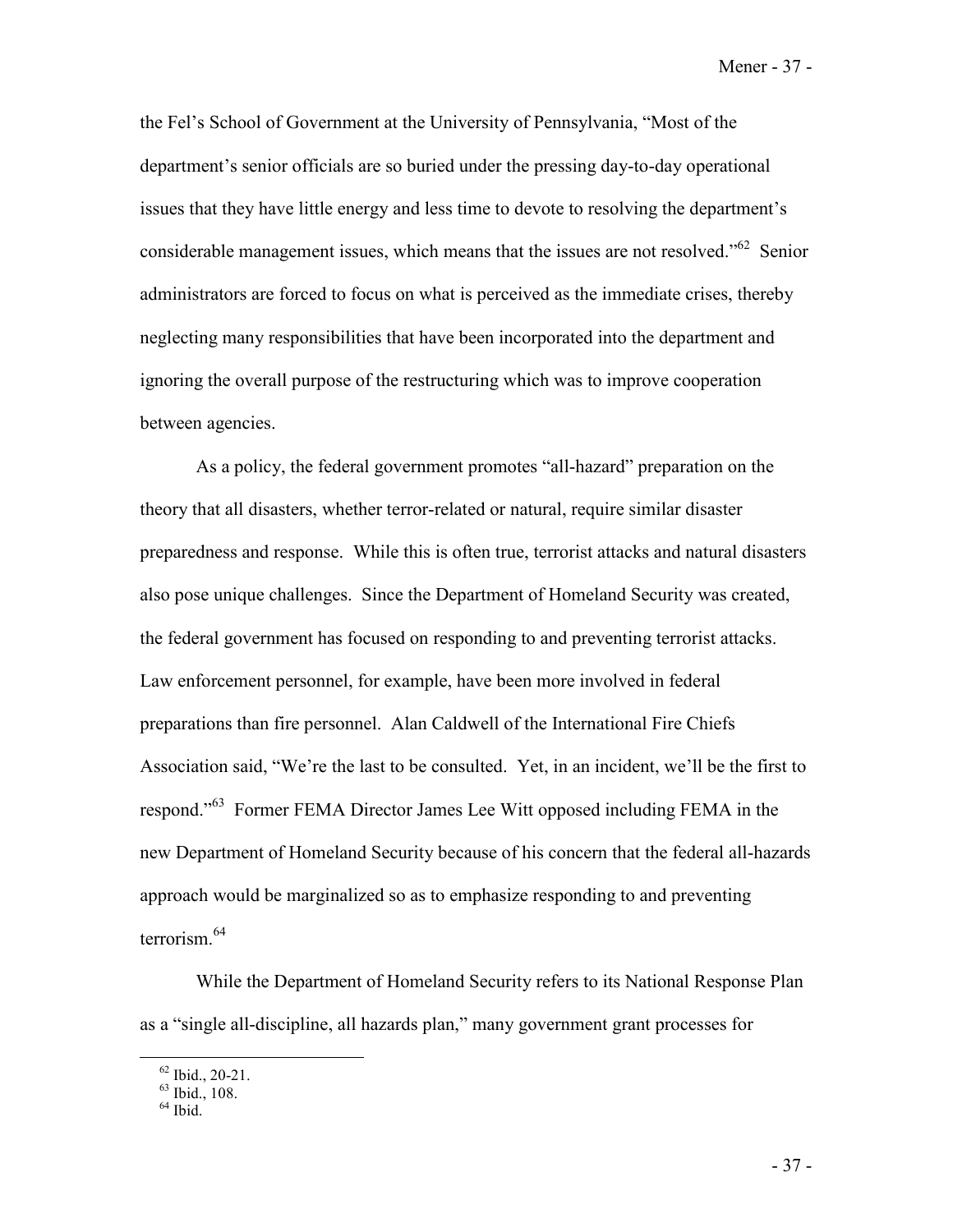Mener - 38 -

terrorist response and prevention are maintained separately – some by FEMA, some by the new Directorate for Emergency Preparedness, and others by the Office of Domestic Preparedness. The disjointed nature of the grant process is symbolic of the overall lack of coordination that pervades the new Department of Homeland Security despite its creation to improve coordination. Whereas FEMA had a cabinet-level post in the 1990s, the new department subordinated FEMA to the Undersecretary for Emergency Preparedness and Response who reports to the Secretary of the Department, a member of the president's cabinet. The creation of the Department of Homeland Security in 2002, just like the creation of FEMA in 1979, can be seen as a futile effort to improve interagency communication and coordination. The tragedy of this new highly bureaucratic system was seen firsthand when Hurricane Katrina struck the coast of the United States in 2005.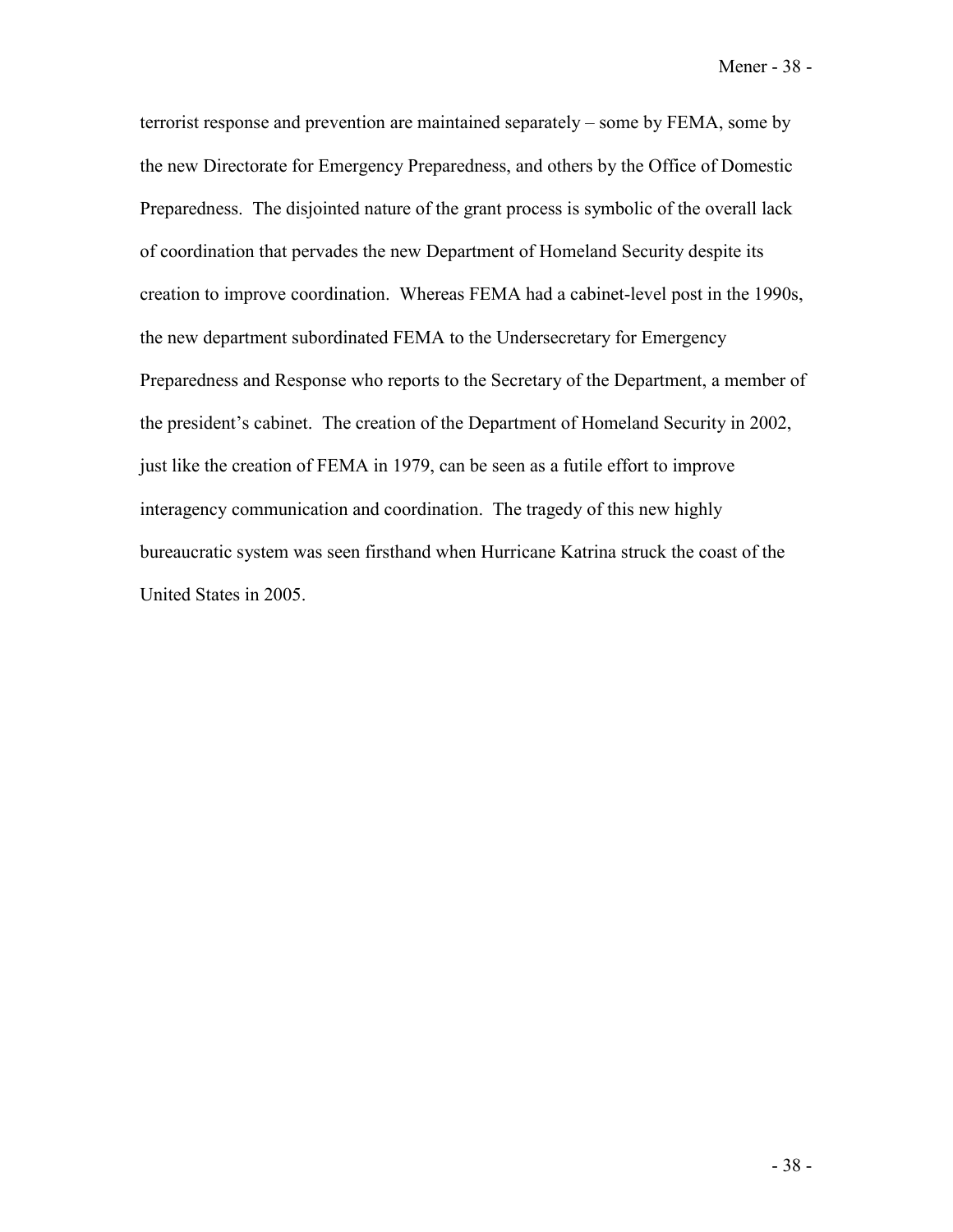Mener - 39 -

## **Chapter 6: New Orleans – A Recent Case Study**

On August 25, 2005 Hurricane Katrina struck the Florida coast but caused minimal damage. Every major weather reporting agency, however, predicted that the storm would gain strength in the Gulf of Mexico and strike the New Orleans region with incredible power. Authorities differed over exactly how strong the storm would be when it made landfall and whether the storm would be a direct or indirect hit. In either case the destruction would be severe. However, the worst case scenario, a direct hit by a Category 5 storm would be catastrophic and devastating. New Orleans is not just any densely populated city. The city is built below sea level and relies on a complex network of levies and pumps to prevent the city from becoming totally submerged. New Orleans is surrounded by Lake Borgne to the east, Lake Pontchartrain to the north, and the Mississippi River to the south.

 The threat faced by New Orleans in August 2005, however, was not unanticipated. New Orleans had a long history of devastating hurricanes. Its past history includes the 1909 Grand Isle Hurricane, the 1915 New Orleans Hurricane, the 1947 Fort Lauderdale Hurricane, the 1956 Hurricane Flossy, and the 1965 Hurricane Betsy, just to name a few. Hurricane Betsy was the most devastating. One of the city levees was compromised by the storm leading to severe flooding of the Lower  $9<sup>th</sup>$  Ward. This storm served as a wakeup call that New Orleans was at incredible risk from natural disasters. By the end of the hurricane, approximately 75 people were killed in Louisiana. Congress authorized the Army Corps of Engineers to build a levee system capable of withstanding the most severe weather disasters. However, 40 years later, when Hurricane Katrina

- 39 -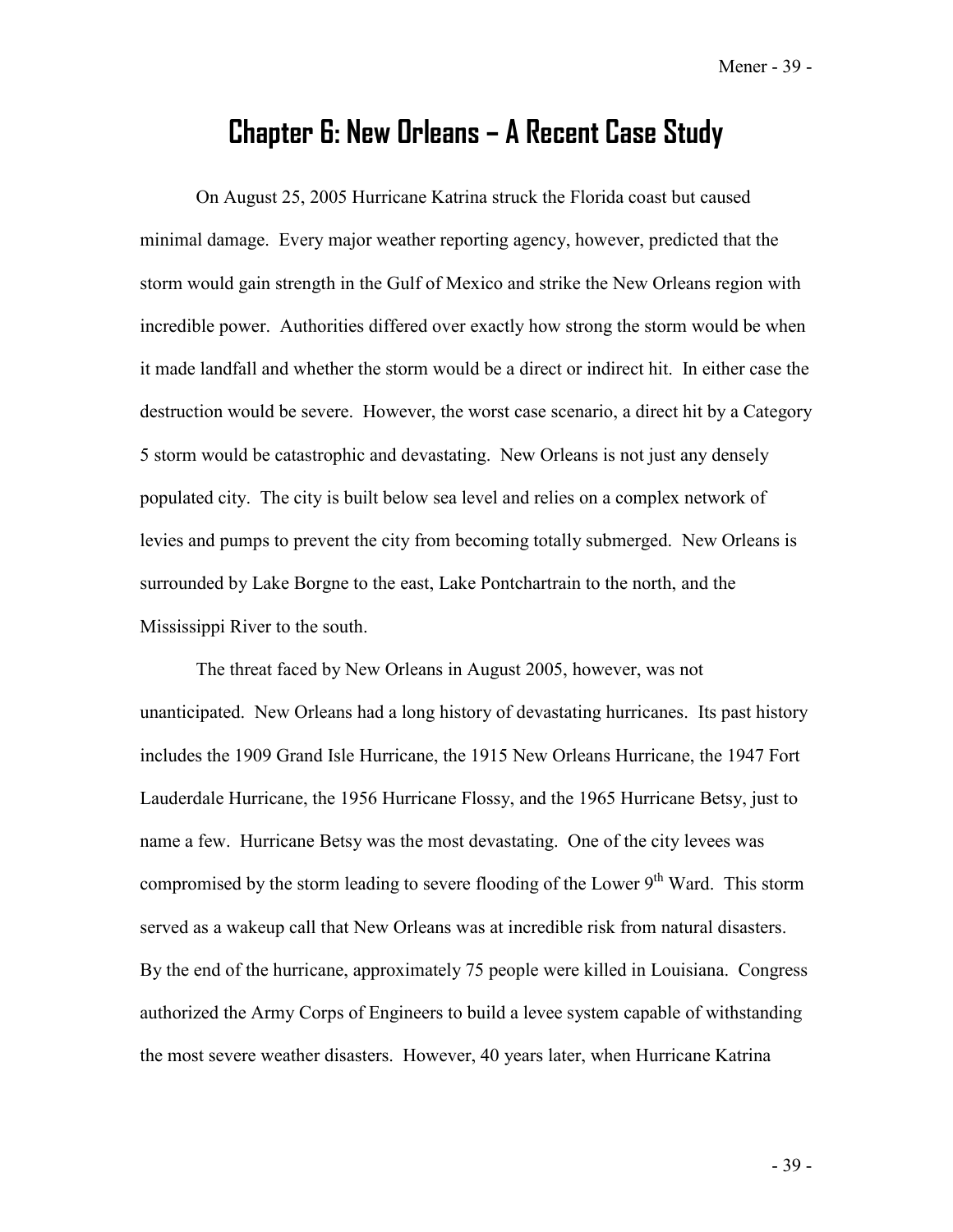Mener - 40 -

struck New Orleans, the project had not been completed. Most authorities estimated that the pre-Katrina levee system would struggle to withstand even a Category 3 hurricane.

 The threat to New Orleans was not forgotten over the years. In 1985, Hurricane Juan led to a large evacuation of the city although major damage was avoided. Although Hurricane Andrew did not strike New Orleans, for a short time authorities feared a direct hit. In 1998, Hurricane Georges prompted a widespread evacuation of the city although once again widespread devastation was avoided. Similarly, Hurricane Ivan prompted a widespread evacuation of the city but significant damage was avoided. By 2005, approximately 40 years had passed since the last hurricane caused major destruction in New Orleans. Marc Levitan, the director of Louisiana State University's hurricane center commented to the Houston Chronicle, "To some extent, I think we've been lulled to sleep."<sup>65</sup> The potential threat was clear but people had become irrationally complacent, relying heavily on the hope that their luck would continue.

 Despite the complacency, however, FEMA consistently ranked hurricane damage to New Orleans amongst the three most likely catastrophic disasters to affect the United States. For that reason, in July 2004 FEMA staged Hurricane Pam, a five-day mock storm scenario with winds of 120 MPH and 20 inches of rain. The exercises involved officials from federal, state, local, and voluntary organizations and took place at the State Emergency Operations Center in Baton Rouge, Louisiana. According to the scenario, more than one million residents were evacuated from New Orleans and between 500,000 and  $600,000$  buildings were destroyed as water flowed over the levees.<sup> $66$ </sup> In the

<sup>&</sup>lt;sup>65</sup> Eric Brune, "Keeping Its Head Above Water," *Houston Chronicle*, 1 December 2001, available from http://hurricane.lsu.edu/ in the news/houston.htm; Internet; accessed 5 February 2007.

<sup>&</sup>lt;sup>66</sup> FEMA Press Release: "Hurricane Pam Exercise Concludes," July 23, 2004 (Release Number: R6-04-093)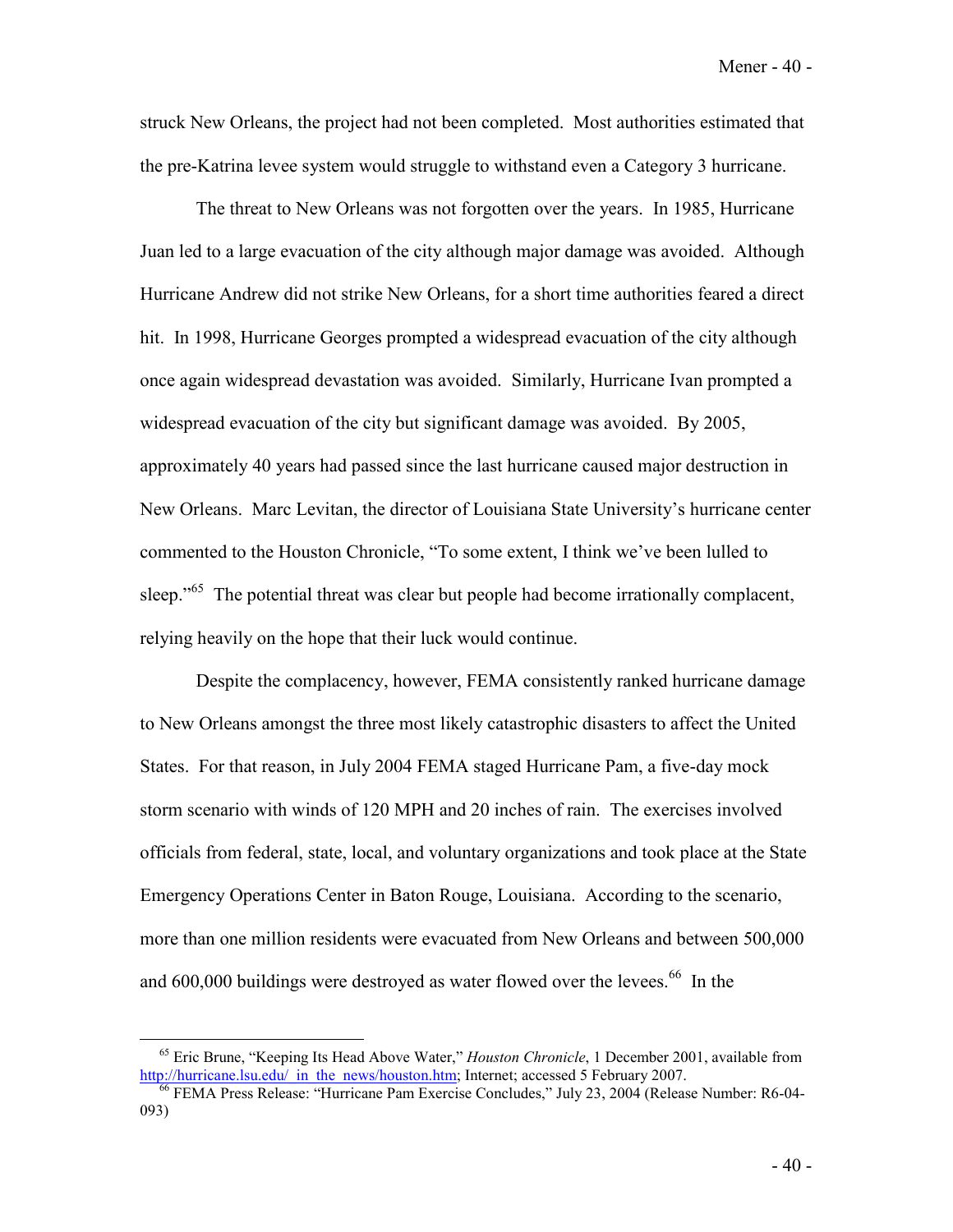Mener - 41 -

debriefings following this mock hurricane, officials told The Times-Picayune that they expect evacuation attempts in New Orleans to only be half successful, especially since approximately 100,000 people live in households that do not own cars.<sup>67</sup> The exercise identified the need for 1,000 shelters for evacuees, found locations for 784 shelters, and developed a plan to find locations for the remaining shelters. The state concluded that state resources would be sufficient to operate the shelters for 3-5 days, and it made arrangements for federal and other resources to replenish state resources. The exercise included a mass immunization plan for tetanus, influenza, and other diseases that could become prevalent following a catastrophic hurricane. The plan identified agencies to lead search and rescue teams equipped with up to 800 searchers. The plan even included provisions to repair damaged public schools, erect temporary schools, increase the capacity of undamaged schools, and hire additional teachers.<sup>68</sup>

### **Hurricane Katrina Makes Landfall**

 Just one year later, the nightmare storm arrived. As Hurricane Katrina gained strength in the Gulf of Mexico, Louisiana, Mississippi, and Alabama braced for a devastating storm. While some people remained hopeful that the storm would weaken or, at the very least, avoid a direct strike at New Orleans, it became more likely that a devastatingly strong storm, perhaps even a Category 5 hurricane, might pass directly through New Orleans. While the storm gained strength over the warm waters of the Gulf of Mexico, Louisiana, Mississippi, and Alabama began to take serious precautions. The states suggested voluntary evacuations, opened emergency shelters, positioned

<sup>67</sup> Louisiana Homeland Security and Emergency Preparedness, "In Case of Emergency," 20 July 2004, available from http://www.ohsep.louisiana.gov/newsrelated/incaseofemrgencyexercise.htm; Internet; accessed 5 January 2007.<br><sup>68</sup> FEMA Press Release: "Hurricane Pam Exercise Concludes," July 23, 2004 (Release Number: R6-04-

<sup>093)</sup>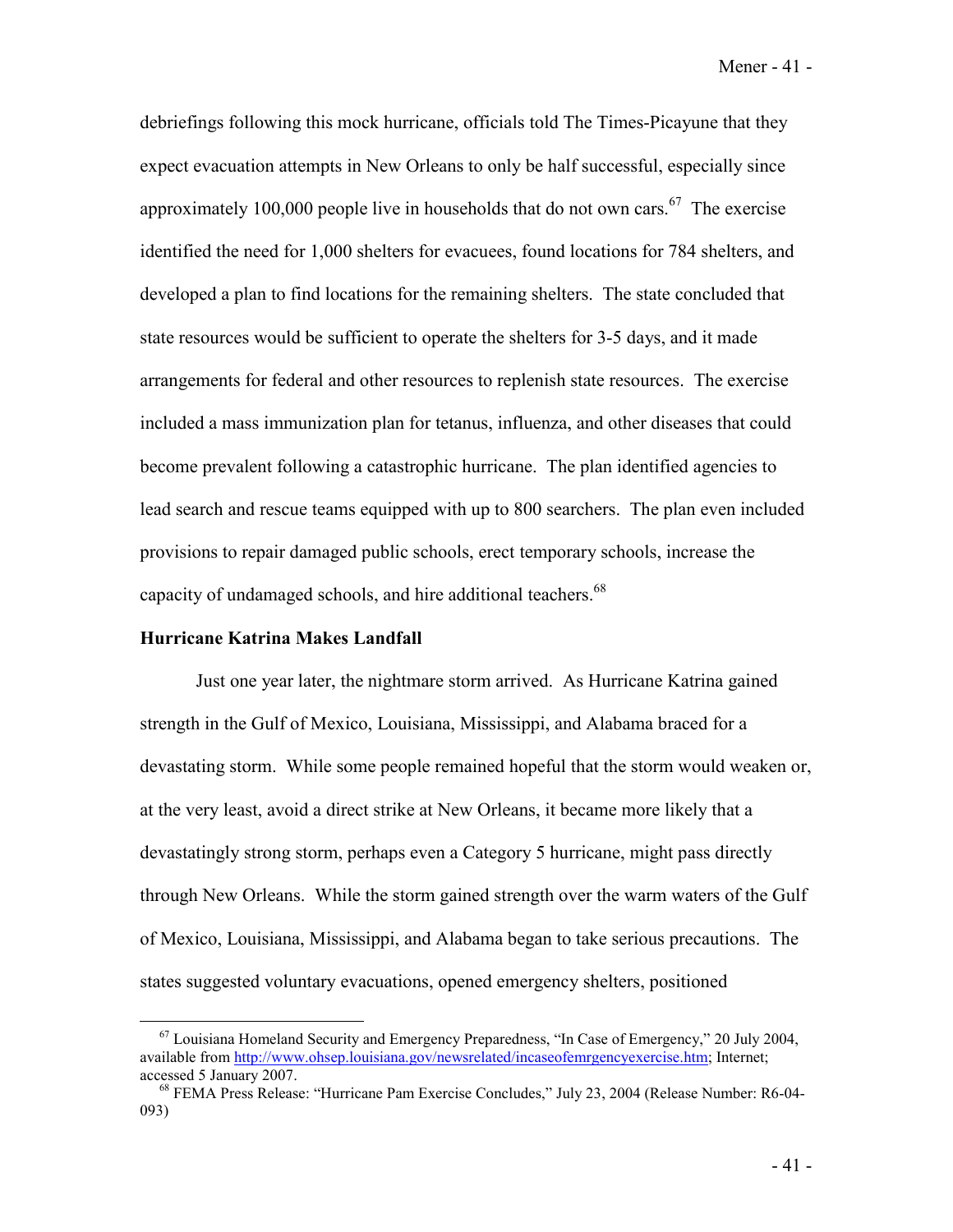Mener - 42 -

emergency supplies in the shelters, alerted National Guard forces, and activated emergency operations centers. An incredible attempt was made to evacuate New Orleans. Contraflow was initiated on all major highways (i.e. both lanes were directed outbound) and approximately 1.2 million people actually evacuated New Orleans and the surrounding areas. FEMA, the military, and nongovernmental organizations positioned 30 medical teams, 11 million liters of water, 9 million pounds of ice, and 5.9 million "meals ready to eat" in neighboring states before the storm made landfall.<sup>69</sup> In short, tremendous efforts were exerted to prepare the New Orleans area for an extreme weather disaster. The mere fact that these efforts were insufficient is not a reason to dismiss them as inconsequential.

 However, it is important to understand why more people did not evacuate New Orleans. Some people were not capable of leaving because of disabilities or because they had no mode of transportation. Many residents of New Orleans live in poverty and the cost of evacuating, especially when many past evacuations turned out to be unnecessary, was considered prohibitive. A significant number of people were also reluctant to evacuate because of fear that their property would be looted. Other people simply doubted the accuracy of the weather predictions, perhaps because New Orleans Mayor Ray Nagin delayed issuing a mandatory evacuation order until one day before the storm hit. Despite addressing the issue during mock Hurricane Pam, New Orleans did not have an adequate evacuation plan. The city had promised that buses would pick people up at 12 predetermined locations, but the locations were not marked, and the buses only ran for

<sup>69</sup> Miskel, *Disaster Response and Homeland Security*, 93-94.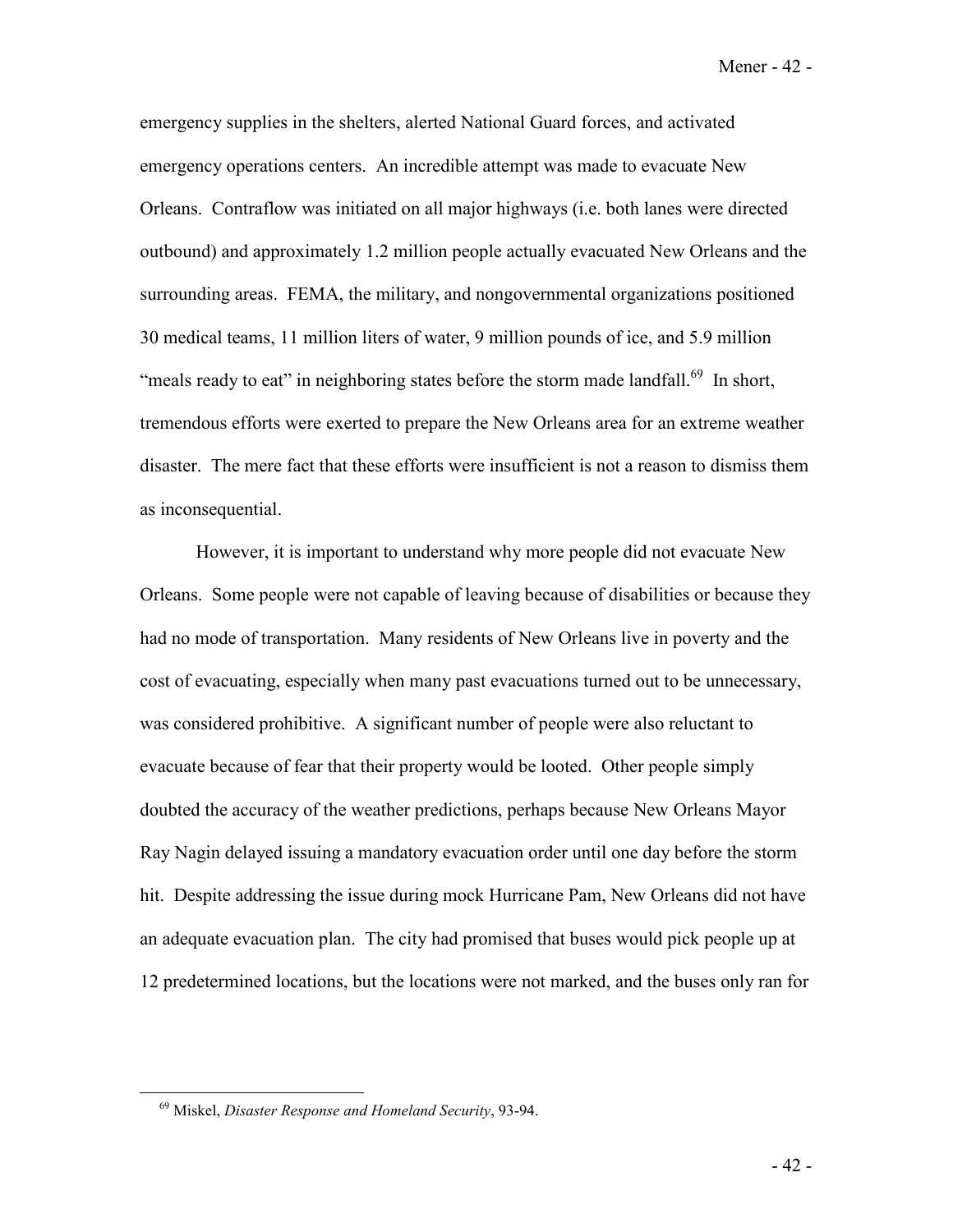a few hours. This left thousands of residents who did not own cars with no way out of the city. $70$ 

When the storm made landfall in New Orleans, it had weakened considerably from its Category 5 status and made landfall as a borderline Category 3 or Category 4 hurricane. Nonetheless, the city's levee system failed; since the electrical grid also failed, the city's storm pumps were useless. Contrary to initial fears, New Orleans was not destroyed by the force of the hurricane winds but by the rising waters. For those residents stranded in the city, many made their way over to the Superdome, the designated shelters for people unable to evacuate. The Superdome was inundated with 30,000 people who were stranded in blistering heat with limited food and water for three days. An additional 20,000 people gathered in the Convention Center and lived in similar conditions. CNN reported:

> Rumors of violence and chaos at the Superdome abound – one man is reported to have calmly leaped from the secondlevel bleachers to his death-but reports vary and some say the atmosphere is "not too horrific." Toilets have been overflowing for two days. The heat is intolerable. Many are ill and in need of medical attention. There is no drinking water. $71$

Although city official and the media later admitted that some of the initial reports of violence were exaggerated, nobody doubts that the conditions in the Convention Center and the Superdome were intolerable. After three days, officials began evacuating people from the city shelters to other shelters throughout the United States.

<sup>70</sup> Ibid., 94

<sup>71</sup> *CNN Reports: Katrina-State of Emergency* (Kansas City: Andrew McNeel Publishing, 2005) [A compilation of CNN reportage], 33.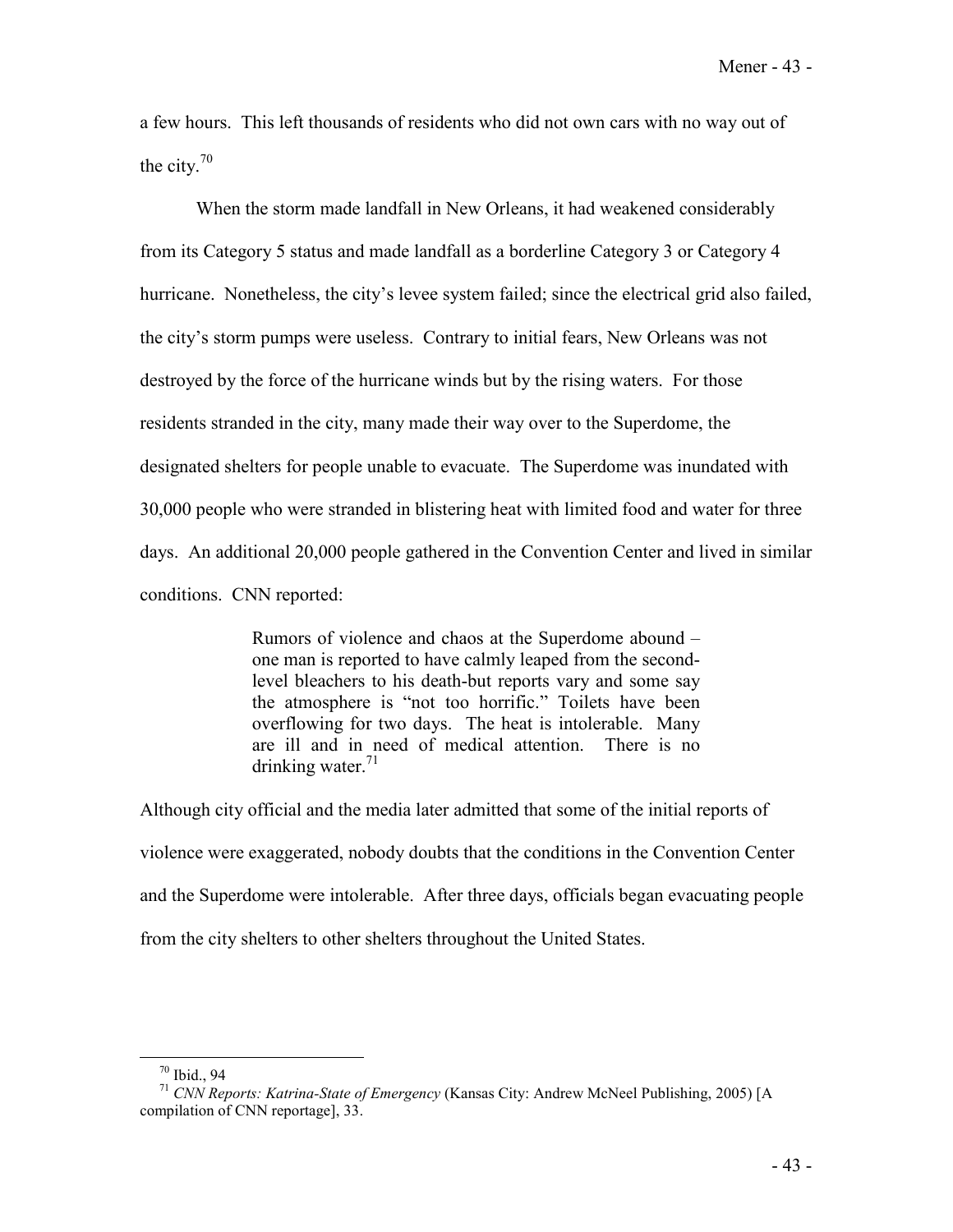Mener - 44 -

### **Nongovernmental Organizations**

 For the residents who were able to escape the city, nongovernmental organizations provided many essential resources. The American Red Cross opened 239 shelters the day the storm hit New Orleans and nearly 300 additional shelters the following week. These shelters accommodated 140,000 evacuees, distributed 31 million meals before closing on February 15, 2006, and spent approximately three billion dollars in donated money. The Salvation Army administered an additional 225 shelters accommodating 30,000 evacuees. The Salvation Army operated 11 mobile kitchens which served more than 20,000 meals per day. Of special importance is that these nongovernmental resources alone provided shelter for 70% to 95% of the total number of people rendered homeless by Hurricane Andrew, the worst natural disaster to ever hit the United States prior to Hurricane Katrina. The contribution that these organizations made to the overall disaster response, despite being inadequate, was incredible, and these organizations deserve our nation's respect and gratitude.<sup>72</sup>

While nongovernmental organizations were providing shelter to evacuees, governmental organizations were providing other emergency services to hurricane victims. Initial concerns that looting would occur following the evacuation orders in New Orleans were true. The New Orleans Police Department literally crumbled in the wake of the storm. Equipment was compromised or destroyed, and many officers did not show up for their shifts. Even at full capacity, the police department would not have been able to both maintain order and orchestrate rescue operations. With reduced capacity, looting became a major problem and rescue operations suffered. Order was not restored

<sup>72</sup> Miskel, *Disaster Response and Homeland Security*, 97-98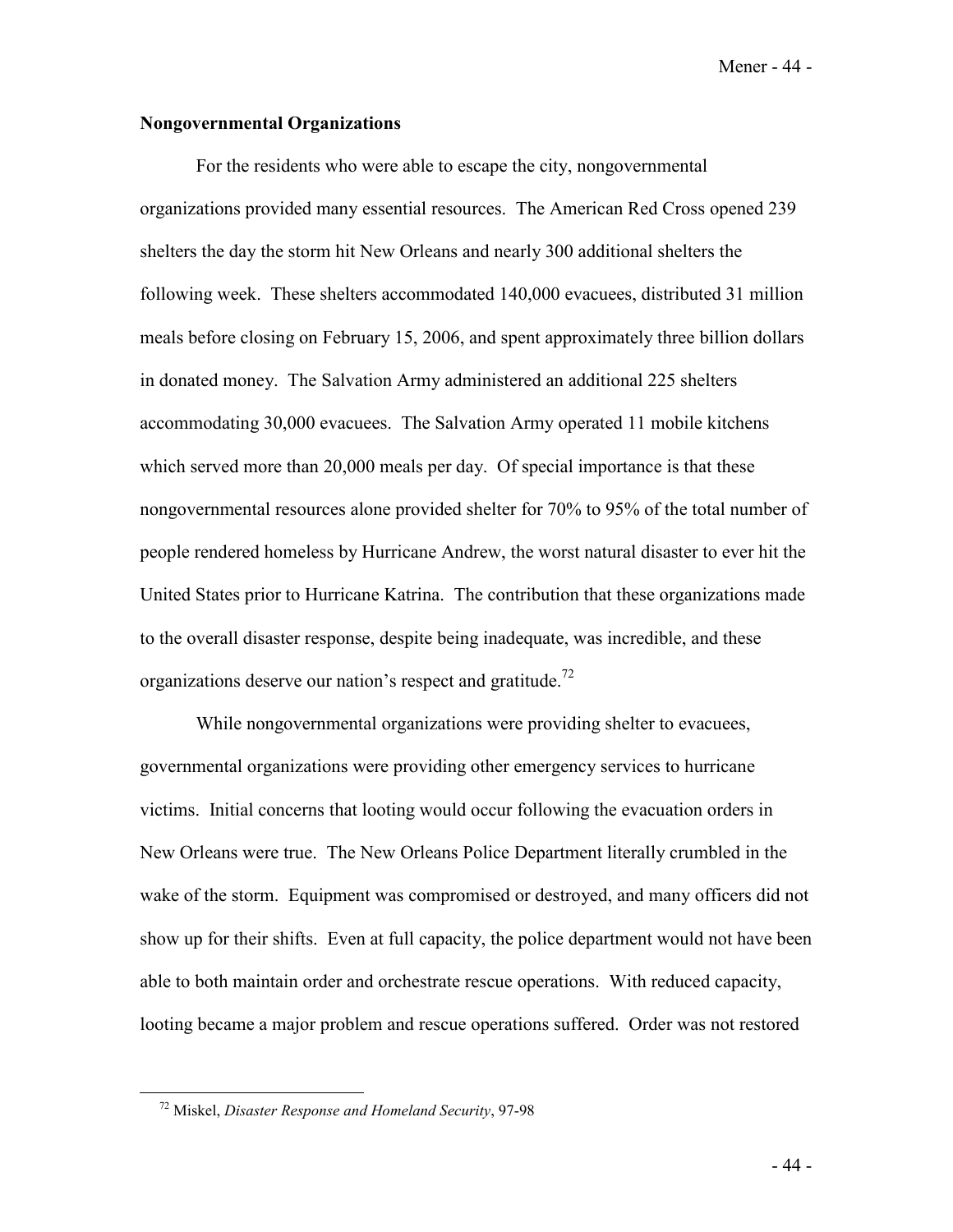Mener - 45 -

to the streets of New Orleans until the National Guard supplemented the police force beginning on the fourth or fifth day after the storm.

### **The National Guard**

 The National Guard was activated to help maintain law and order in the city as well as to assist with rescue efforts. National Guard troops from states other than those affected were dispatched to the region under the Emergency Management Assistance Compact which is a mutual aid agreement between states. By August 30, the day after the levees were breached 5,804 Louisiana Guardsmen and 178 troops from other states were deployed. By September 8, just one week later, 6,779 Louisiana Guardsmen and 23,476 troops from other states were deployed to Louisiana. By the end of the relief efforts, 40,000 National Guard troops were deployed under state control and an additional  $30,000$  military personnel were deployed under federal control.<sup>73</sup>

The federal government was widely criticized, however, for not federalizing the National Guard under the president's control. According to the Posse Comitatus Act of 1878, once the National Guard is federalized it cannot act as a police force and cannot enforce regular laws. While nationalizing the force would have improved the overall efficiency of federal rescue efforts and enhanced the federal government's ability to deliver supplies in a timely fashion, it also would have reduced the ability to control crime in the city. With the knowledge that excessive crime would also impede rescue efforts, the National Guard remained under the governor's control. Unfortunately, due to the lack of leadership and overall condition of the Louisiana state government, this may have been the wrong decision.<sup>74</sup>

- 45 -

 $^{73}$  Ibid., 96-97.

 $74$  Ibid., 48-49.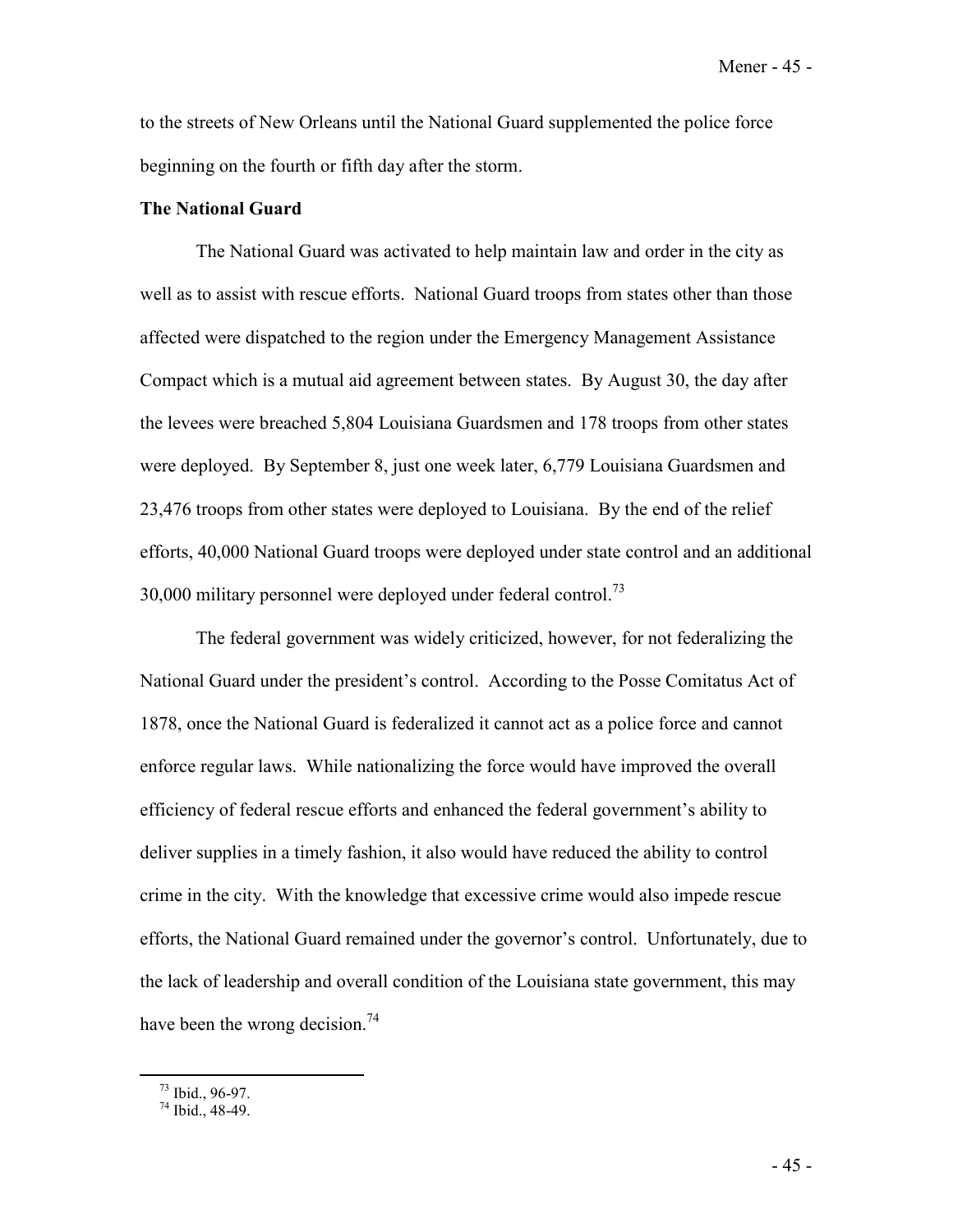### **FEMA and the Department of Homeland Security**

 Most Americans, when asked who is to blame for the failed emergency response to Hurricane Katrina, will probably point to the federal government, in general, and to FEMA, in specific. FEMA is to blame for many of the failures; however, the problems are much more systemic and far more widespread than most people realize or care to admit. Most agencies provided many extraordinary services during Hurricane Katrina but failed to deliver others.

 During the first day of the storm, there was extreme confusion over the situation in New Orleans. Even though the levees were considered vulnerable in a storm of this magnitude, there was limited information about whether or not the levees had actually failed. Local first responders were responsible for surveying the damage and relaying that information to state and federal officials. However, due to equipment damage, personnel shortages, and communication system malfunctions, state and federal officials were unable to ascertain the severity of the situation. All parties knew the situation was bad but there was very little information to suggest just how bad. The White House and the Select Bipartisan Committee reports both comment that the condition of the levees was uncertain during the first day. According to the White House report, at 9:12 a.m. on August 29 there was a report of a break in the levee system. However, the White House later received information indicating that the flooding was caused by water flowing over the top of the levee system and that there was no break. At 6 p.m. the White House was informed that the levee system was not breached, and at 9 p.m. FEMA Director Michael Brown said on national television that the levee system had not been breached. It was not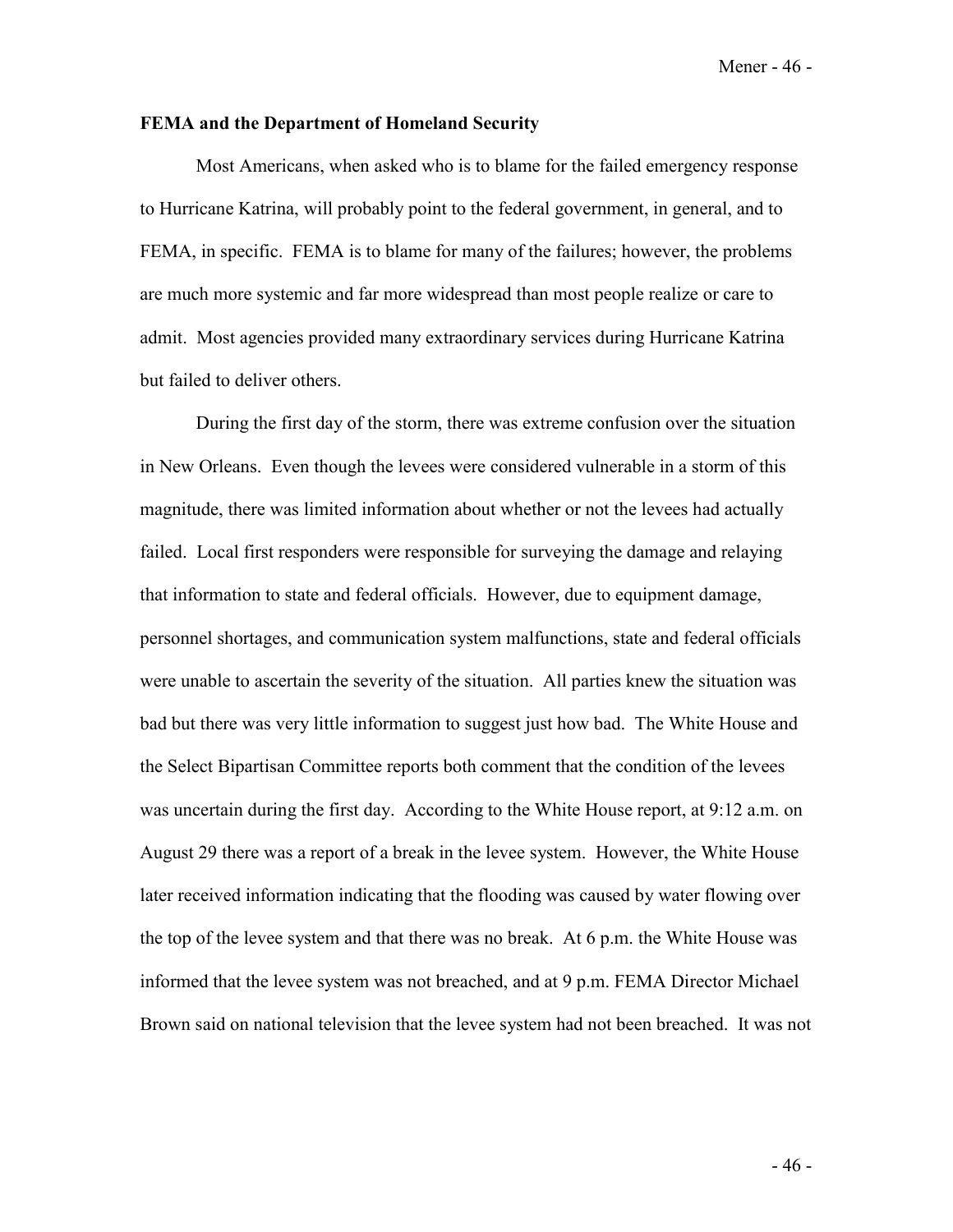until the next morning that it became clear to federal officials that there were hundreds of breaches in the levee system and that most of New Orleans was under water.<sup>75</sup>

Only when the severity of the damage was clear, did Homeland Security Secretary Michael Chertoff declare Hurricane Katrina to be an Incident of National Significance. According to the National Response Plan's Glossary of Terms, an Incident of National Significance is:

> An actual or potential high-impact event that requires a coordinated and effective response by an appropriate combination of Federal, State, local, tribal, nongovernmental, and/or private-sector entities in order to save lives and minimize damage, and provide the basis for long-term community recovery and mitigation of activities.76

Since there was little doubt, even before the severity of the damage was clear, that Hurricane Katrina would meet this definition, the delay in making this declaration has been widely criticized. In reality, however, even if Secretary Chertoff had made the declaration and a federal coordinating officer had been appointed earlier, it is unlikely that the federal response would have been altered substantially. Even with a federal coordinating officer in place, the federal official still would not have known what assistance the state needed since local first responders were unable to obtain and relay that information.<sup>77</sup> Nevertheless, it is possible that the mere declaration of an Incident of National Significance would have increased FEMA's ability to coordinate with other agencies by raising the profile of the event.

<sup>75</sup> Ibid., 103-104.

 $76$  Ibid., 100.

 $77$  Ibid., 104.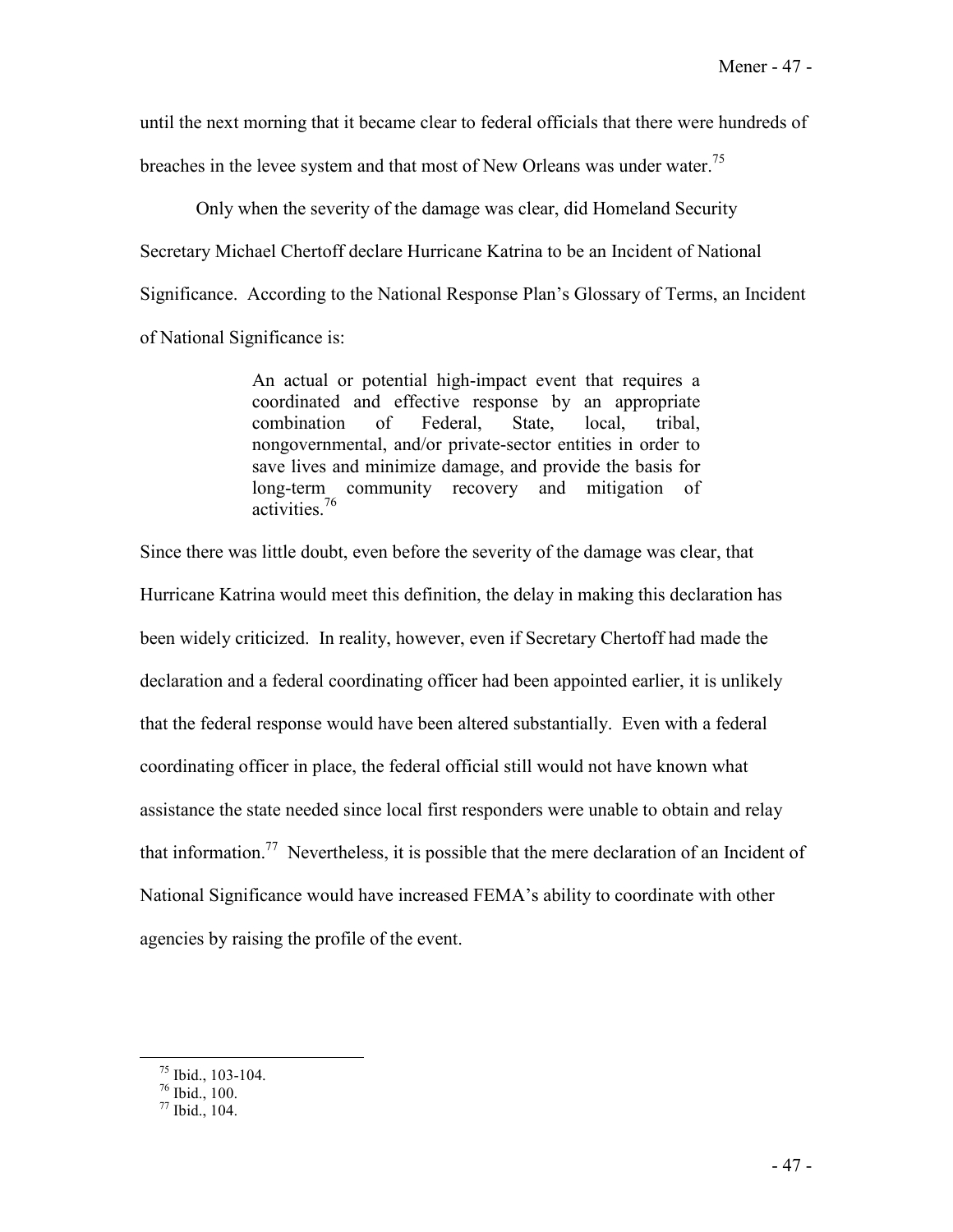In addition to declaring an Incident of National Significance, however, Secretary

Chertoff could have declared a Catastrophic Event. A Catastrophic Event is defined in

the National Response Plan's Catastrophic Event Annex as:

Any natural or manmade incident, including terrorism, that results in extraordinary levels of mass casualties, damage, or disruption severely affecting the population, infrastructure, environment, economy, national moral, and/or government functions. A catastrophic event could result in sustained national impacts over a prolonged period of time; almost immediately exceeds resources normally available to State, local, tribal, and private-sector authorities in the impacted area; and significantly interrupts governmental operations and emergency services to such an extent that national security could be threatened…78

Of particular importance in a Catastrophic Event is the realization that state and local resources will be completely overwhelmed almost instantly. Such a declaration would have permitted the federal government to preposition supplies in the disaster region. In theory, this would have been extraordinarily important since the federal government is technically not permitted to preposition supplies before an official disaster declaration is requested by the state governor and certified by the president. In reality, however, FEMA ignored this regulation and prepositioned supplies without the required authorizations. Thus, although this extraordinary declaration would have raised the profile of the event and may have led to additional prepositioning of supplies and personnel, it is not clear if it would have significantly altered the federal response.<sup>79</sup>

<sup>&</sup>lt;sup>78</sup> Catastrophic Disasters: Enhanced Leadership, Capabilities, and Accountability Controls will Improve the Effectiveness of the Nation's Preparedness, Response, and Recovery System. General Accounting Officer Report to Congressional Committees - GAO-06-618 79 Miskel, *Disaster Response and Homeland Security*, 102.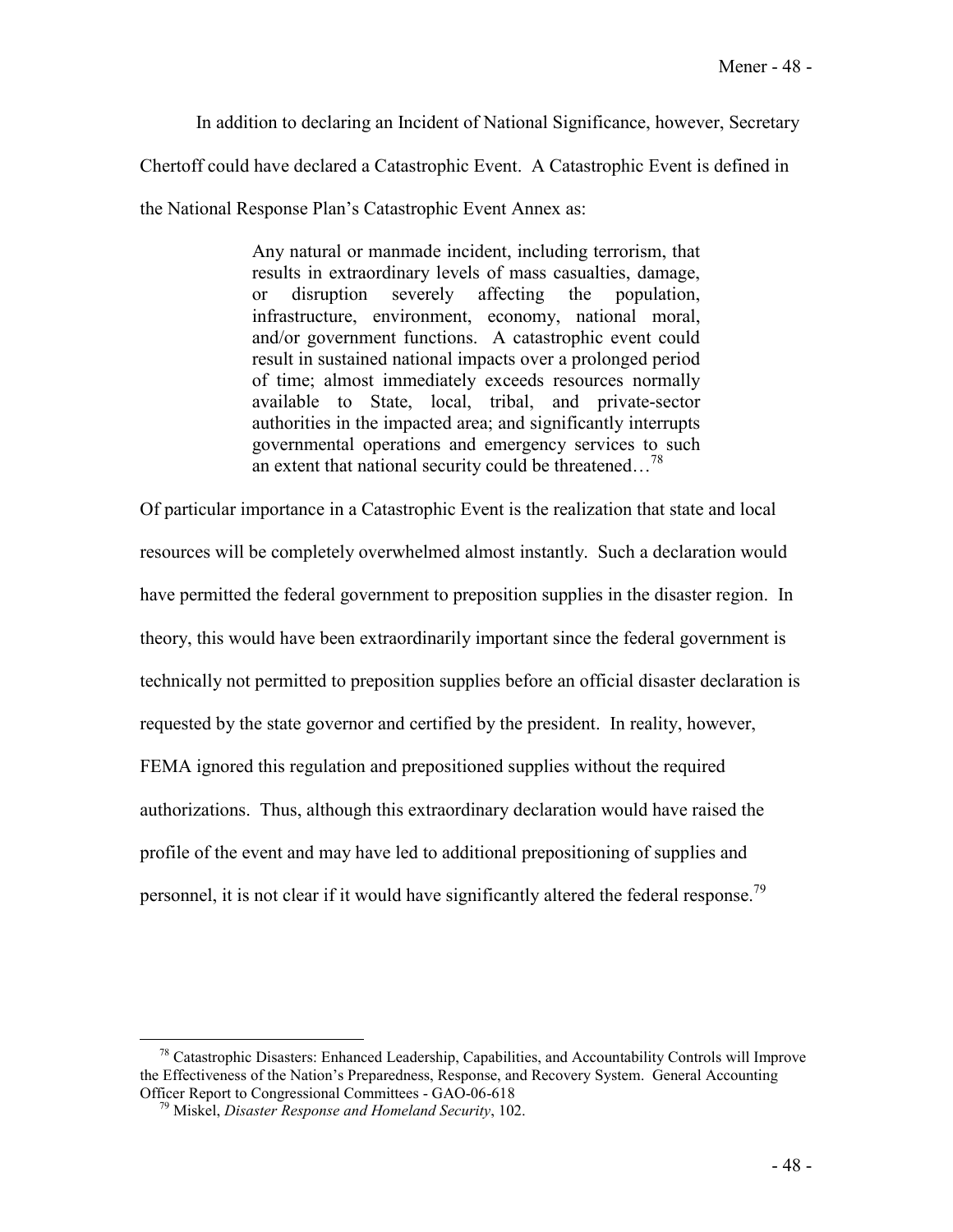Following the storm, when officials were finally able to survey the damage, it was concluded that approximately 300,000 homes were destroyed or uninhabitable.<sup>80</sup> FEMA, in an attempt to assist these families and others, distributed direct financial assistance to between 1.4 and 1.7 million households.<sup>81</sup> This was an extraordinary effort. However, the system for distributing this money was seriously flawed. In an attempt to make the money available as quickly as possible, FEMA distributed 2.5 million debit cards worth \$2,000 each to evacuees. However, 900,000 of these cards went to people with fake addresses and \$24 million worth of cards were given out without any reasonable accountability.<sup>82</sup> In its review of the federal government's response to Hurricane Katrina, the General Accounting Office noted the need to more carefully balance quick action with appropriate protections against fraud. The GAO cited examples of unduly slow action due to administrative procedures and unjustifiably fast action that resulted in excessive fraud.<sup>83</sup>

Despite fulfilling its overall obligation to distribute emergency assistance dollars to victims, albeit imperfectly, FEMA did not carry out all of its assigned tasks during Hurricane Katrina. In particular, according to the National Response Plan, FEMA's primary role was to distribute relief supplies in and near the disaster zone. FEMA failed to discharge this duty and asked the military to do so in its place just as it had done during Hurricane Andrew. However, in all fairness, it is not clear that any one agency is capable of handling all the tasks assigned to FEMA during a catastrophic disaster. Aside from distributing supplies, FEMA was charged with coordinating the activities of all

<sup>&</sup>lt;sup>80</sup> The White House, *The Federal Response to Hurricane Katrina: Lessons Learned*, 23 February 2006, 7; quoted in Miskel, *Disaster Response and Homeland Security*, 96.

<sup>&</sup>lt;sup>81</sup> Miskel, *Disaster Response and Homeland Security*, 96.<br><sup>82</sup> Irwin Redlener, *American At Risk* (New York: Alfred A. Knopf, 2006), 5.<br><sup>83</sup> Catastrophic Disasters: GAO-06-618, 8.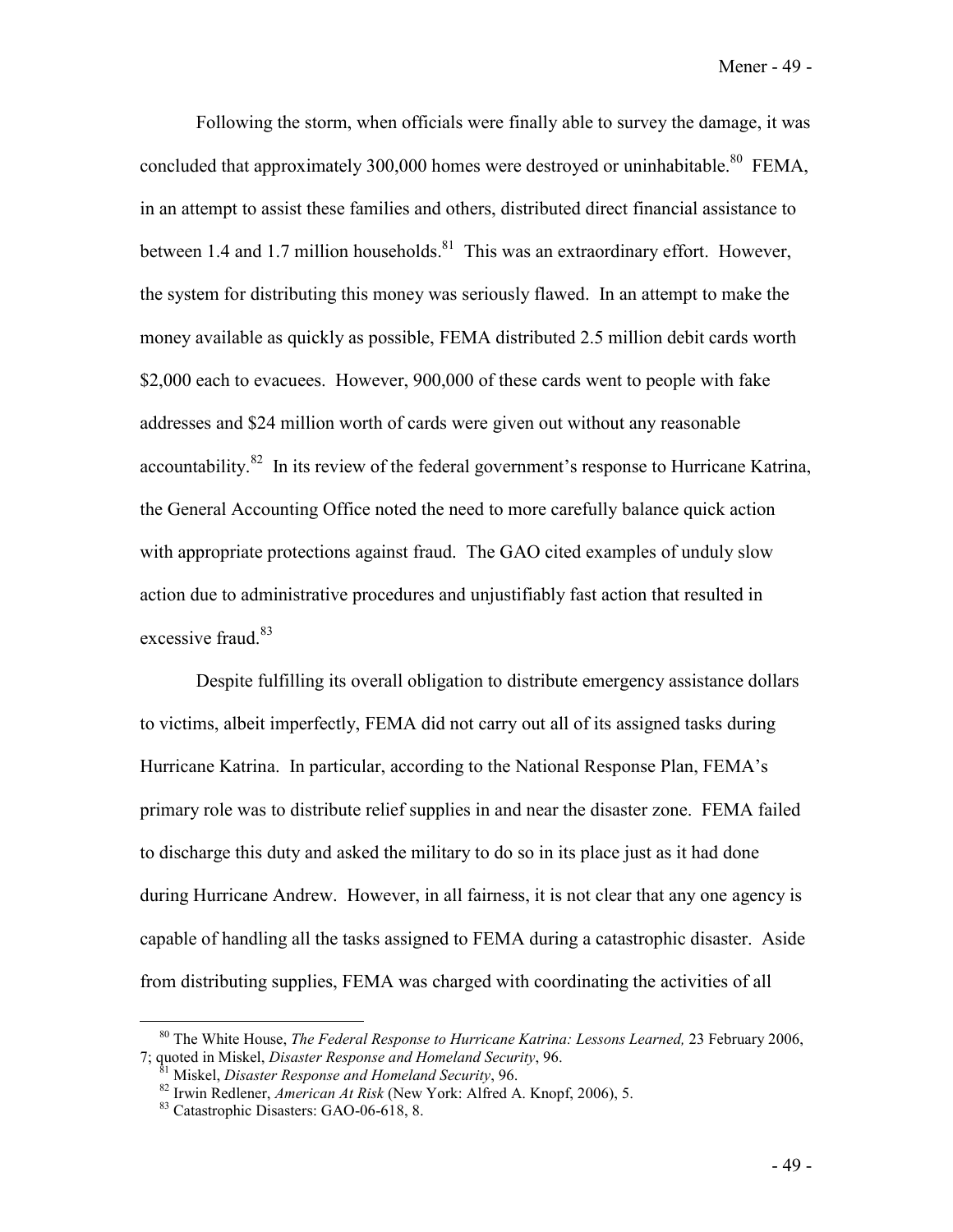Mener - 50 -

federal agencies, working with the states who were themselves disorganized or operating under extreme stress, administering FEMA's own relief programs, and organizing nongovernmental and private sector relief efforts.<sup>84</sup> With its limited staff it is not surprising that FEMA chose to delegate some of its responsibilities to the military.

 The decision to delegate some of its responsibilities at the height of the storm, however, does not dismiss FEMA's long-term failure to properly allocate 25,000 trailers that were purchased for short-term emergency housing using over \$850 million dollars of taxpayer money. By February 2006, only 2,700 of these trailers were installed while many of the remaining trailers were stuck in the mud in the flood planes of Hope, Arkansas.<sup>85</sup> Furthermore, instead of using the closed England Air Force Base in Alexandria, Louisiana for medium-term housing, FEMA contracted four cruise ships to provide 8,000 cabins at a cost of \$5,100 per cabin per month for a total of \$249 million dollars.<sup>86</sup>

When one tries to allocate blame for the failed levees in New Orleans, one is stunned by the number of people and government agencies who share the responsibility. While one could start 37 years ago when the levee project was first begun, it is easier to look at recent history. The Bush administration included \$297 million dollars for civil works projects in the United States Army Corps of Engineers' New Orleans district budget. Congress approved \$40 million dollars of which \$3 million was allocated to repair the levees. After much debate, \$5.5 million dollars was allocated to the project but since, according to the project manager, \$11 million dollars was needed, the levee project was suspended completely. So blame can be shared among the president, congress, and,

<sup>84</sup> Miskel, *Disaster Response and Homeland Security*, 97 85 Redlener, *American At Risk*, 6-7. 86 Ibid., 7.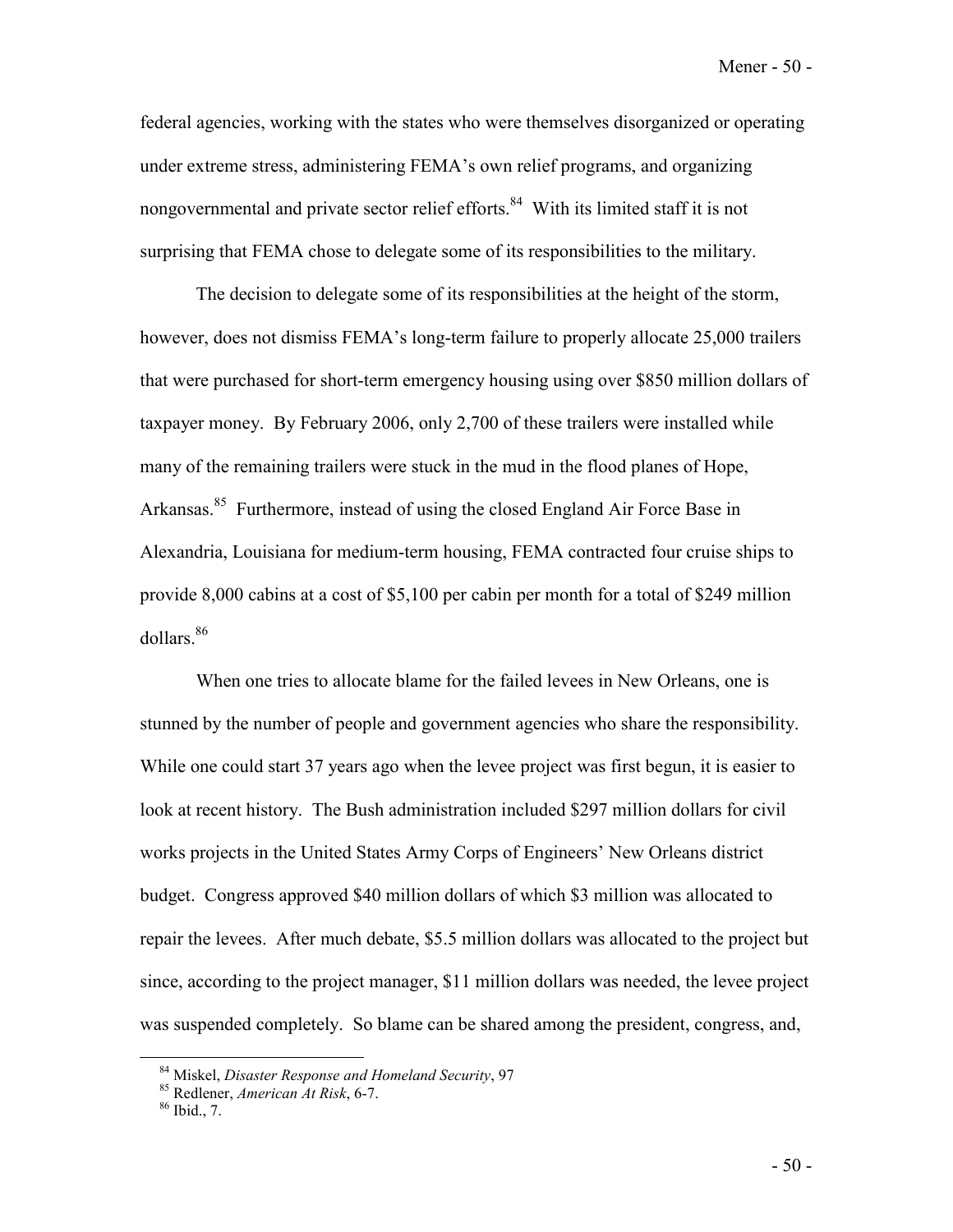Mener - 51 -

perhaps, the project manager for not doing his best with a limited budget; or perhaps the blame should be with the previous presidents, congresses, and project managers from the past 37 years, not to mention the local and state officials who were involved in the project.<sup>87</sup>

### **Need for Improvement: Summary**

 During the period following the immediate catastrophe, government agencies and independent analysts had the opportunity to carefully evaluate the overall disaster response plan. Interestingly, the reports by the House Select Bipartisan Committee to Investigate the Preparation for and Response to Hurricane Katrina, the Senate Homeland Security and Governmental Affairs Committee, the White House Homeland Security Council, the Department of Homeland Security Inspector General, the Department of Homeland Security, and FEMA all agreed about the overall weaknesses in the response.<sup>88</sup> In short, many of the same weaknesses that were highlighted following Hurricane Andrew reemerged.

 In particular, FEMA did not have the administrative capacity nor the authority within the federal bureaucracy to effectively coordinate the implementation of the National Response Plan. Just as it had been in the past, strong presidential leadership was necessary to promote the needed interagency cooperation. Additionally, although FEMA did preposition supplies and personnel for Hurricane Katrina, this was not explicitly authorized by the Stafford Act before an official disaster declaration. Furthermore, although FEMA prepositioned supplies, other federal, state, and local agencies may not have prepositioned supplies since federal reimbursements are not

<sup>&</sup>lt;sup>87</sup> Redlener, *American At Risk*, 7.<br><sup>88</sup> Catastrophic Disasters: GAO-06-618, 1-2.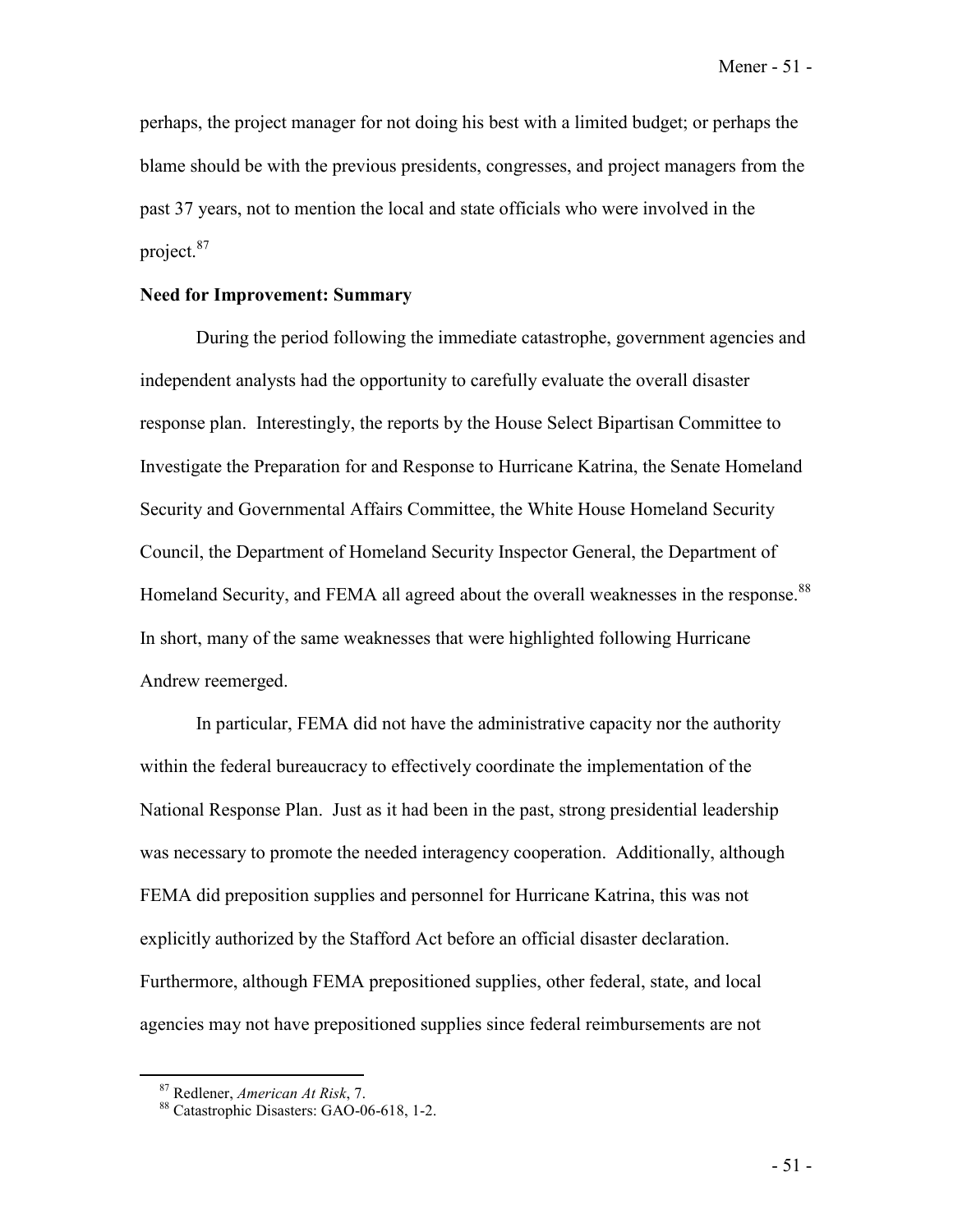Mener - 52 -

guaranteed until an official disaster declaration is issued. For that reason, it is widely held that this law ought to be revised to ensure that appropriate resources are prepositioned when a disaster is predicted. Lastly, and perhaps most importantly, there was no adequate system in place during Hurricane Katrina to provide rapid and accurate damage assessment. For that reason, key decision makers were forced to proceed without critical information. In the National Response Plan, state and local authorities are charged with providing these assessments. However, there is no adequate provision to obtain this information when state and local resources are completely overwhelmed as was the case during Hurricane Katrina.<sup>89</sup>

<sup>89</sup> Catastrophic Disasters: GAO-06-618, 38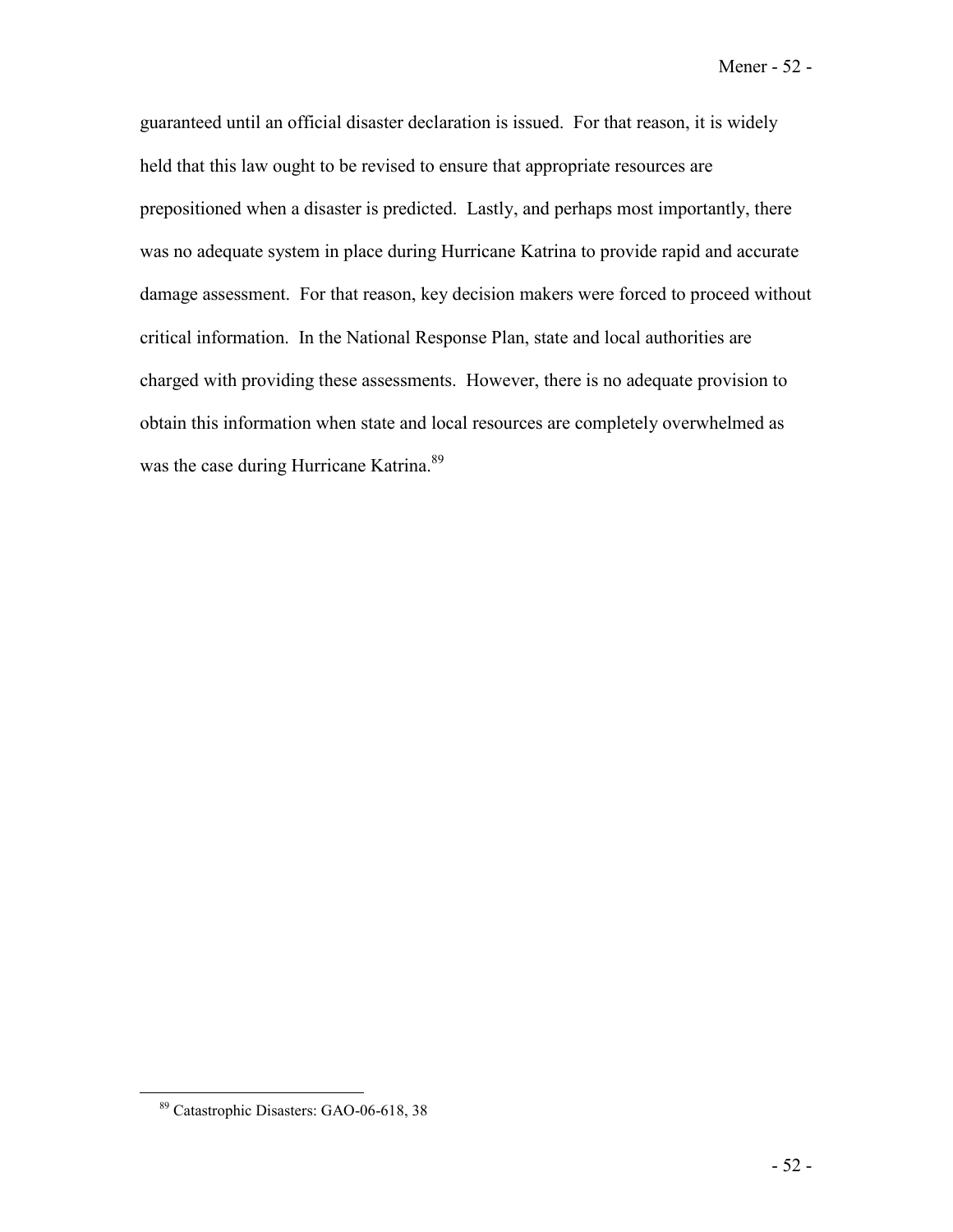Mener - 53 -

## **Chapter 7: Foreign Models**

 As criticism mounts in the wake of Hurricane Katrina over the inadequateness of the American disaster response system, it is important to look at other systems being used around the globe. This comparison process is complicated, however. The wealth of the United States inflates expectations of response capabilities, the size of the nation increases the scale and frequency of potential disasters, and the federalist system of government complicates the distribution of responsibility for disaster response. While one can look to Great Britain, Spain, Thailand, Israel, and other democratic nations which have experienced disasters in recent history, these nations do not share any of these characteristics. For that reason, the only two nations worthy of comparison are Australia and Canada, both of which are large and wealthy democratic nations which value the independence of their provinces.

### **Australia and Canada**

 In Australia and Canada, just as in the United States, emergency management agencies at the state, territory, province and local levels are primarily responsible for disaster relief. During most disasters, just as in the United States, the territory, province, state and local governments manage the disasters without federal intervention. However, when federal assistance is needed, unlike in the United States, there is no need for a formal disaster declaration. When Australian and Canadian disaster relief expenditures exceed a predetermined level, federal reimbursements begin; the process is automatic and thus depoliticized. In Australia, depending on the individual fiscal strength of the state or territory, either 75%, 90%, or 100% of the response and relief costs are reimbursed. In Canada, federal reimbursement depends on the per capita expenditures and start when the

- 53 -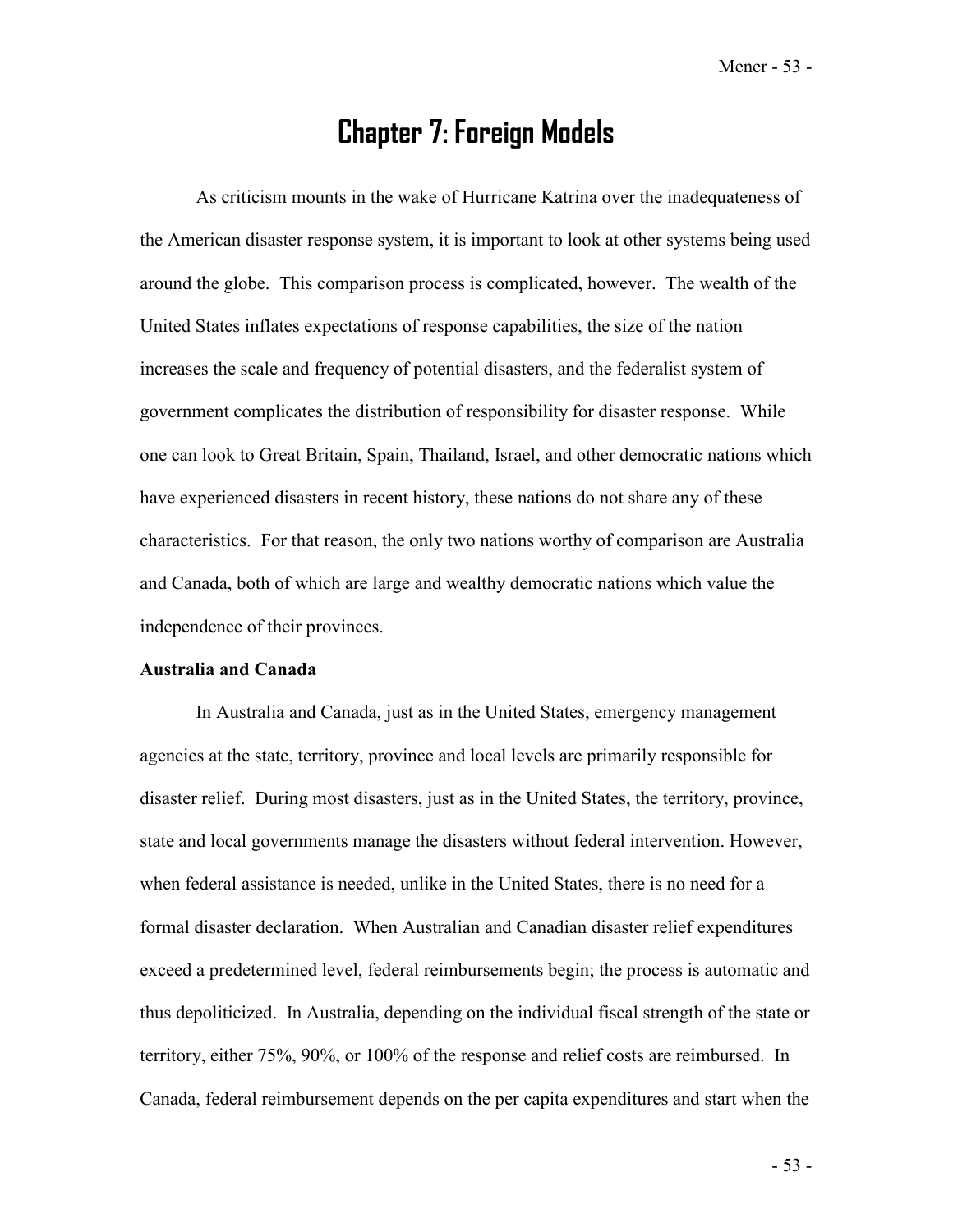Mener - 54 -

province has spent \$1 per capita; the reimbursement level increases on a sliding scale up to a maximum of 90% reimbursement when the province has spent more than \$5 per capita. During large-scale disasters, the Canadian equivalent of FEMA, the Emergency Management and National Security Branch of Public Safety and Emergency Preparedness Canada (PSEPC) and the Australian equivalent of FEMA, Emergency Management Australia become involved. In general, any resources provided by Emergency Management Australia or PSEPC operate under the operational direction of the state and local governments. In Australia, even direct federal monetary assistance to citizens provided by Emergency Management Australia are administered through state or territory collection centers. In Canada, on rare occasions the federal government provides operational assistance through Health Canada or the military. Since there is no Canadian equivalent of the Posse Comitatus Law, the Canadian military is able to assist province law enforcement agencies when needed.

 The Australian and Canadian systems of disaster response have been spared major criticism. The automatic and nonpolitical criterion for activating federal assistance moderates political tensions and staves off criticism. Although both governments place more confidence in the ability for states and territories to independently handle the operational aspects of disaster response, the overall system is not altogether different than that which exists in the United States. The state, territory, and province governments in Australia and Canada, however, are significantly more powerful within the overall governmental system and have proportionately more resources than do American state governments. This enhances their abilities to handle disasters but does not demonstrate the overall effectiveness of the system during truly catastrophic disasters. Furthermore,

- 54 -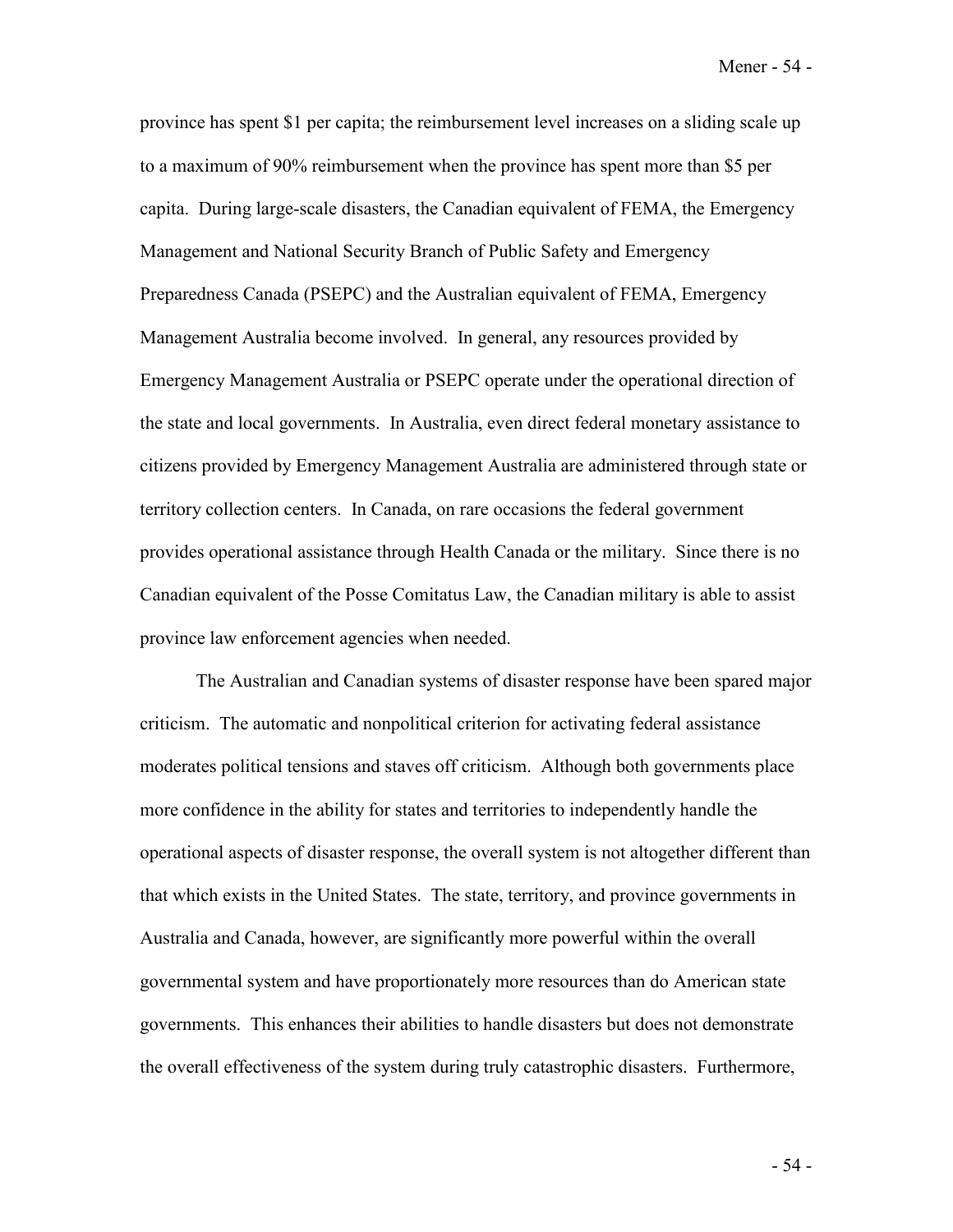in recent history Australia and Canada have been spared major disasters. Due to the low prevalence of major disaster and the increased reliance on local governments, Australia has only spent an average of \$3 billion per year and Canada has spent less than \$2 billion total over the course of the last 35 years on disaster response. This minimal involvement in disaster response activities makes it difficult to ascertain the overall effectiveness of the Australian and Canadian systems in comparison to the American system.<sup>90</sup>

### **Summary**

 The underlying structure of the American, Canadian, and Australian disaster response system is the same. State and local governments are given the primary responsibility for disaster response although in the United States the federal government maintains a larger operational role. The Australian and Canadian systems, however, are completely depoliticized. Regulations predetermine the exact extent and type of federal involvement. While one could argue that most significant disasters are declared without political debate and thus the politicization of the American system does not delay disaster relief, the American system may lead to irrationally lenient disaster declarations. Since most presidents do not want to be in the position of denying federal aid to states, the federal government frequently becomes entangled in disaster relief operations and reimbursements that could have been handled by the states. This involvement overwhelms the federal system and takes the focus off of preparing for truly catastrophic disasters.

<sup>90</sup> Miskel, *Disaster Response and Homeland Security* 111-117.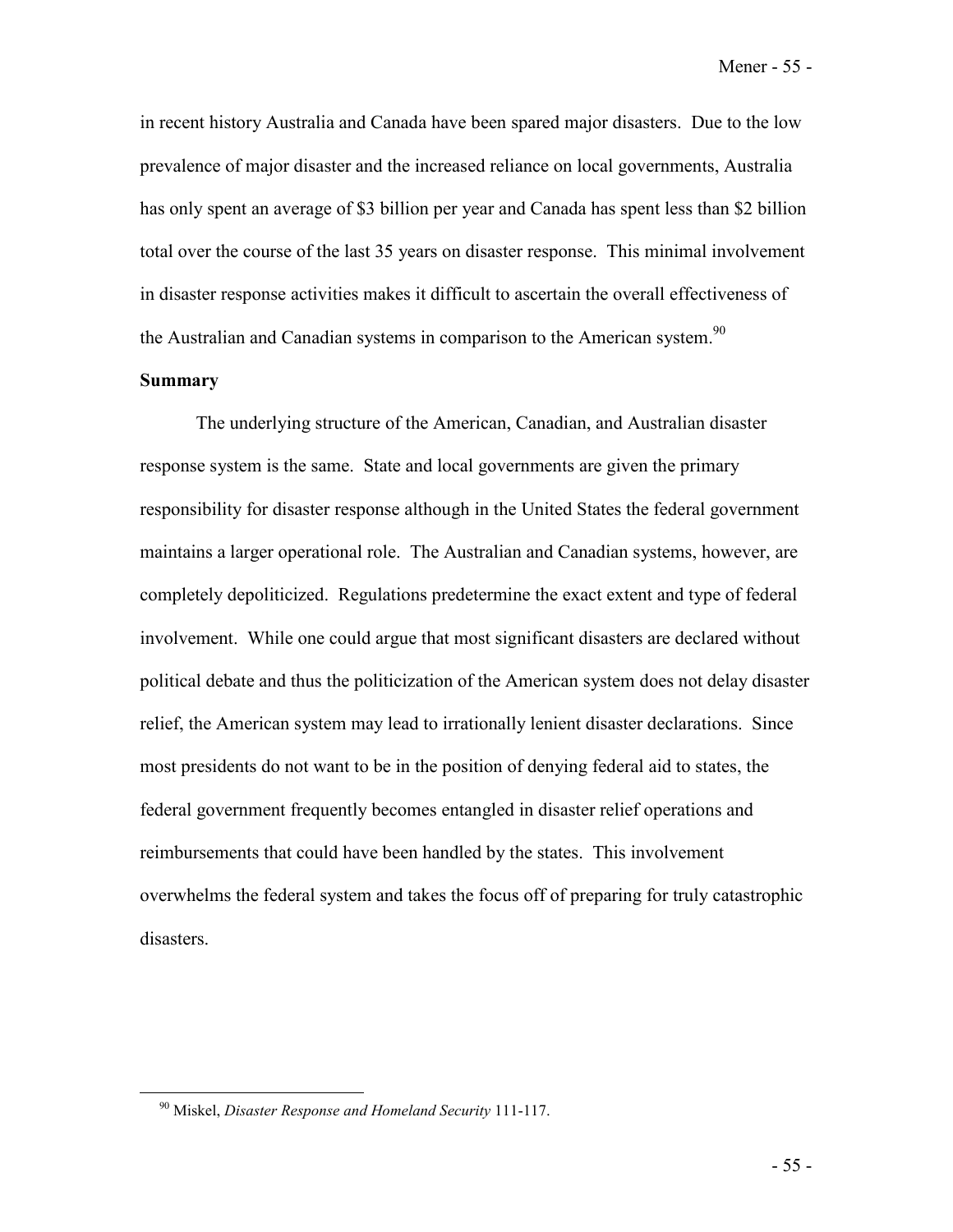Mener - 56 -

## **Chapter 8: Conclusion and Recommendations**

 The American disaster response system functions admirably during the vast majority of disasters. The system quickly arranges for emergency shelter, food distribution, medical care, and monetary distributions to disaster victims. The system even helps effected areas rebuild homes soon after a disaster. The system functioned admirably on 9/11, during the Oklahoma City bombing, and during most earthquakes, floods, and hurricanes. The mutual aid network advocated by FEMA encourages neighboring local police, fire, EMS, utility companies, and even the National Guard to supplement each others resources, and it works quite well in most cases. The system requires cooperation from state, local, federal, non-profit, for-profit, and other private sector organizations. Each of these organizations offers remarkable services during most disasters.<sup>91</sup> However, the disaster response system is imperfect since the coordination of these fragmented resources is extremely cumbersome; nonetheless, there is no clear alternative since each proposed system has its clear drawbacks.

### **The Military Model**

 One clear alternative to the current system, for example, is to charge the United States military with coordinating and implementing all disaster relief preparations and operations. At first glance, this seems logical. The military is the single resource at the government's disposal that is capable of performing all the operational duties and obligations currently assigned by the National Response Plan. The military, even with the restrictions of the Stafford Act and Posse Comitatus Act, can be activated on short notice and is capable of simultaneously surveying damage, performing dangerous rescue

<sup>91</sup> Miskel, *Disaster Response and Homeland Security*, 123-124.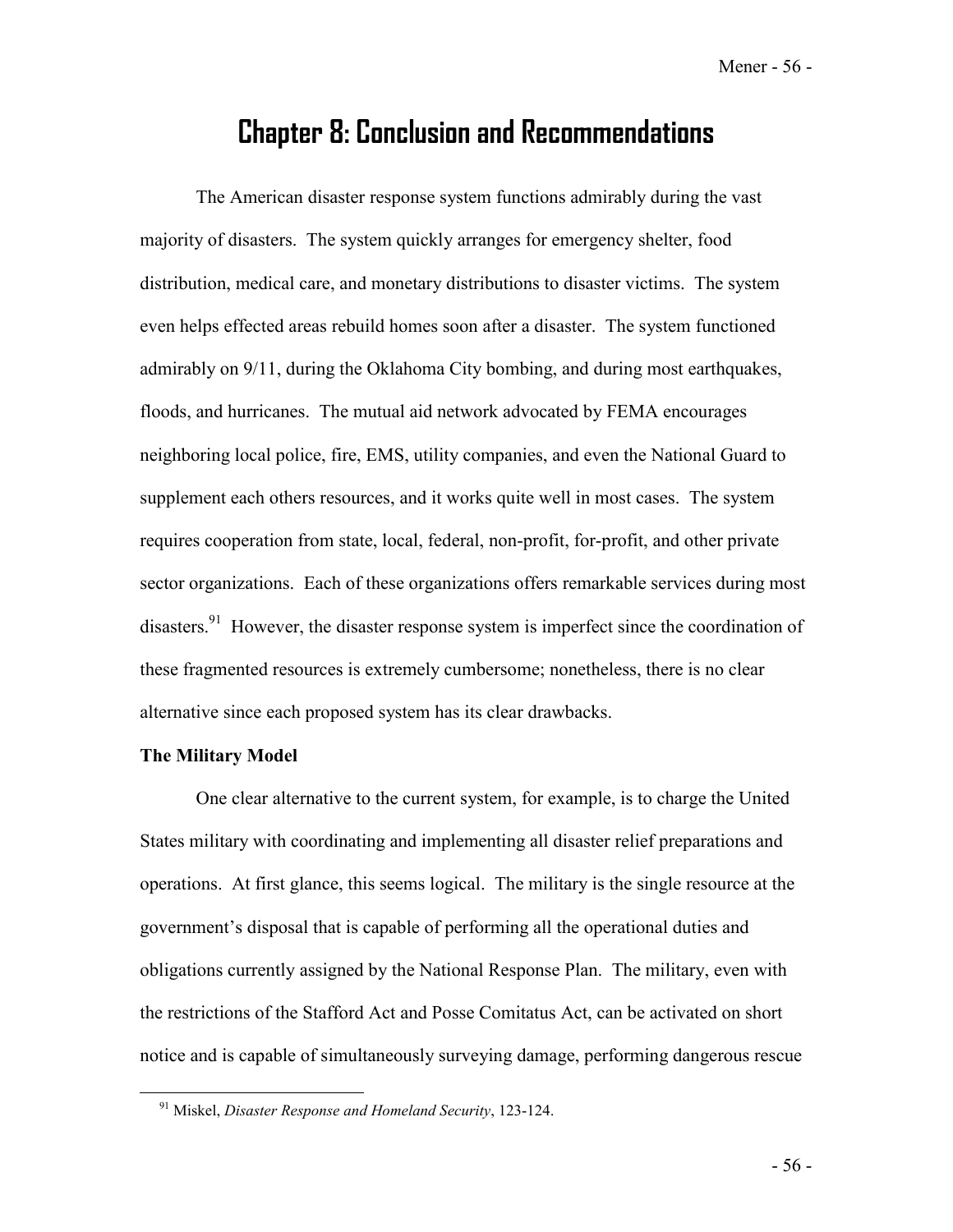Mener - 57 -

operations, providing emergency medical care, erecting temporary housing, establishing emergency communication systems, and maintaining overall peace. Furthermore, since these skills are needed during wars, the military is capable of fulfilling many of these tasks at present without further investment or coordination. For this reason, Dr. Irwin Redlener, the Director of the National Center for Disaster Preparedness at Columbia University, advocates that the United States assign the military a much more prominent role in disaster response and preparedness.<sup>92</sup>

The military's operational capacity, however, should not be misinterpreted as a reason to militarize the responsibility for disaster response and preparedness. A major criticism of the current structure is that FEMA is located deep within the bureaucratic framework of the Department of Homeland Security, and thus disaster response is not the department's first priority. If the military were given primary responsibility for disaster preparedness and response, it would necessarily subordinate both preparedness and response to the military's other national security concerns. For that reason the military must be made aware that it may be called upon at an instants notice to provide substantial assistance during catastrophic disasters but the military should not be tasked with the overall responsibility for coordinating and implementing the American disaster preparedness and response system. Preparedness responsibilities, grant administration, and other essential administrative tasks would likely be neglected.

#### **Personal Recommendations**

 In reality, despite the clear failures enumerated in this paper, the overall concept of shared responsibility for disaster response, with some significant changes, is ideal. It is respectful of the American federalist tradition and can be extraordinarily effective if

<sup>92</sup> Redlener, *American At Risk*, 217.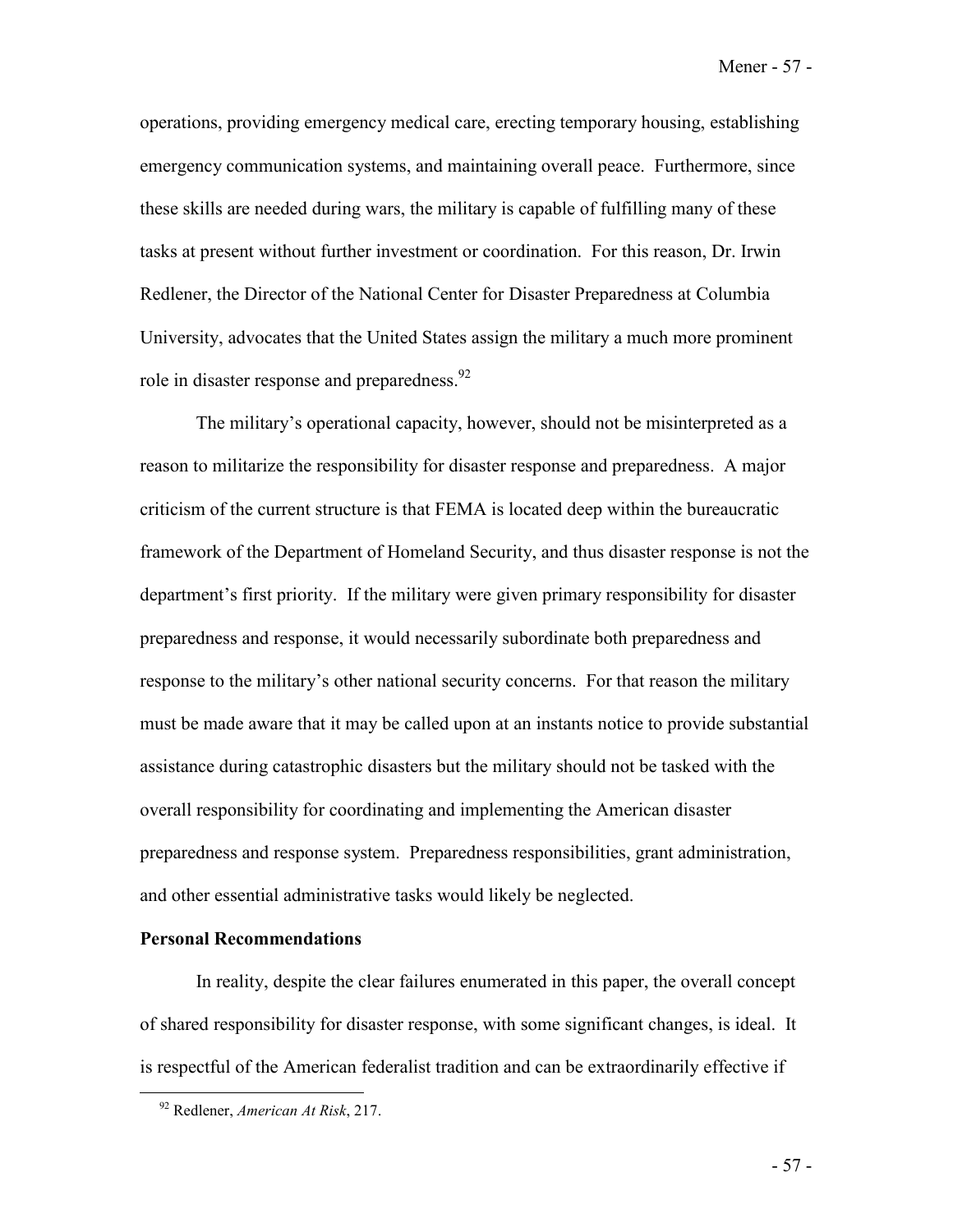Mener - 58 -

structured appropriately. Each state should maintain its own self-sustaining disaster response system capable of handling all but the most catastrophic disasters. Operational assistance from the federal government for ordinary disasters should be reduced and perhaps even eliminated since the scale of these disasters can feasibly be handled using state resources, including the National Guard under the governor's control.

 Despite increased reliance on state resources, the federal government should continue to offer the states and affected citizens financial assistance; however, the distribution of this assistance should be the responsibility of the states. In other words, the federal government's involvement in responding to ordinary disasters should be minimal. The Canadian and Australian systems demonstrate that this model, which places the burden of preparedness on the states, is feasible. Furthermore, just as is the case is Canada and Australia, the initiation of federal financial assistance should be based on objective standards. These changes will enable FEMA to focus almost exclusively on preparing for catastrophic disasters. This change will eliminate day-to-day pressing issues that prevent FEMA's 2,500 full-time employees<sup>93</sup> from focusing on its primary mission which is to supplement state resources when they are completely overwhelmed.

 In every disaster in recent time, FEMA has struggled to achieve adequate cooperation from other federal agencies. An adequate disaster response may require cooperation from dozens of different federal agencies most of which could not be practically subordinated to FEMA. For that reason, FEMA should be extracted from the Department of Homeland Security and the vice-president of the United States should be officially charged with overseeing and coordinating federal disaster efforts during catastrophic disasters. During Hurricanes Andrew and Katrina, as well as during most

<sup>93</sup> Miskel, *Disaster Response and Homeland Security*, 55.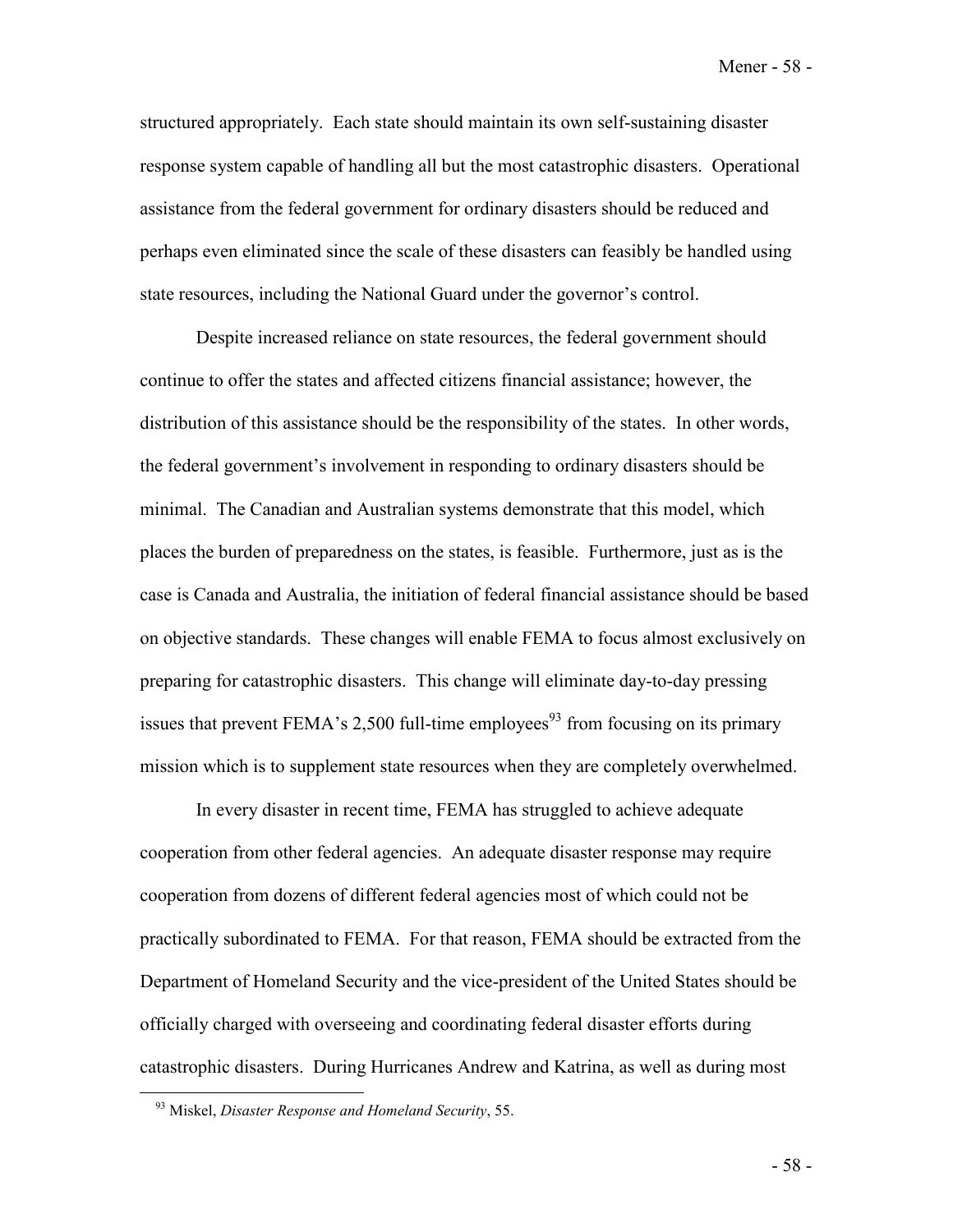Mener - 59 -

other recent catastrophic disasters, a high level administration official has been charged as the ad hoc disaster coordinator to help FEMA navigate the complex federal bureaucracy. The American people would be better served if one high level administration official was given that formal responsibility. The vice-president is the federal official, aside from the president, most able to remove bureaucratic obstacles and circumnavigate inappropriate federal policies during an emergency. During Hurricane Katrina, the Coast Guard was widely credited with providing the best disaster relief and saving the most lives. One primary reason that the Coast Guard was so successful was probably its institutional approach. Coast Guard commanders recognized that their primary mission was to save lives and thus circumvented ordinary operating procedures to do so. While individual agencies are capable of adjusting operations, only the vicepresident or other similarly high-ranking official is capable of forcing such an institutional approach across the federal bureaucracy.

 The system used to activate federal disaster response efforts, however, also requires improvement. In Hurricane Katrina, for example, the state delayed its formal request for federal disaster assistance, failed to accurately assess the damage, and failed to request appropriate aid from the federal government. An improved federal disaster response system would permit FEMA to determine, without state approval, when to activate the federal catastrophic disaster system. The system should permit the federal government to legally preposition supplies and even spend preparedness dollars when a potential disaster is predicted; these precautions should be taken with the full realization that sometimes predicted disasters will not occur.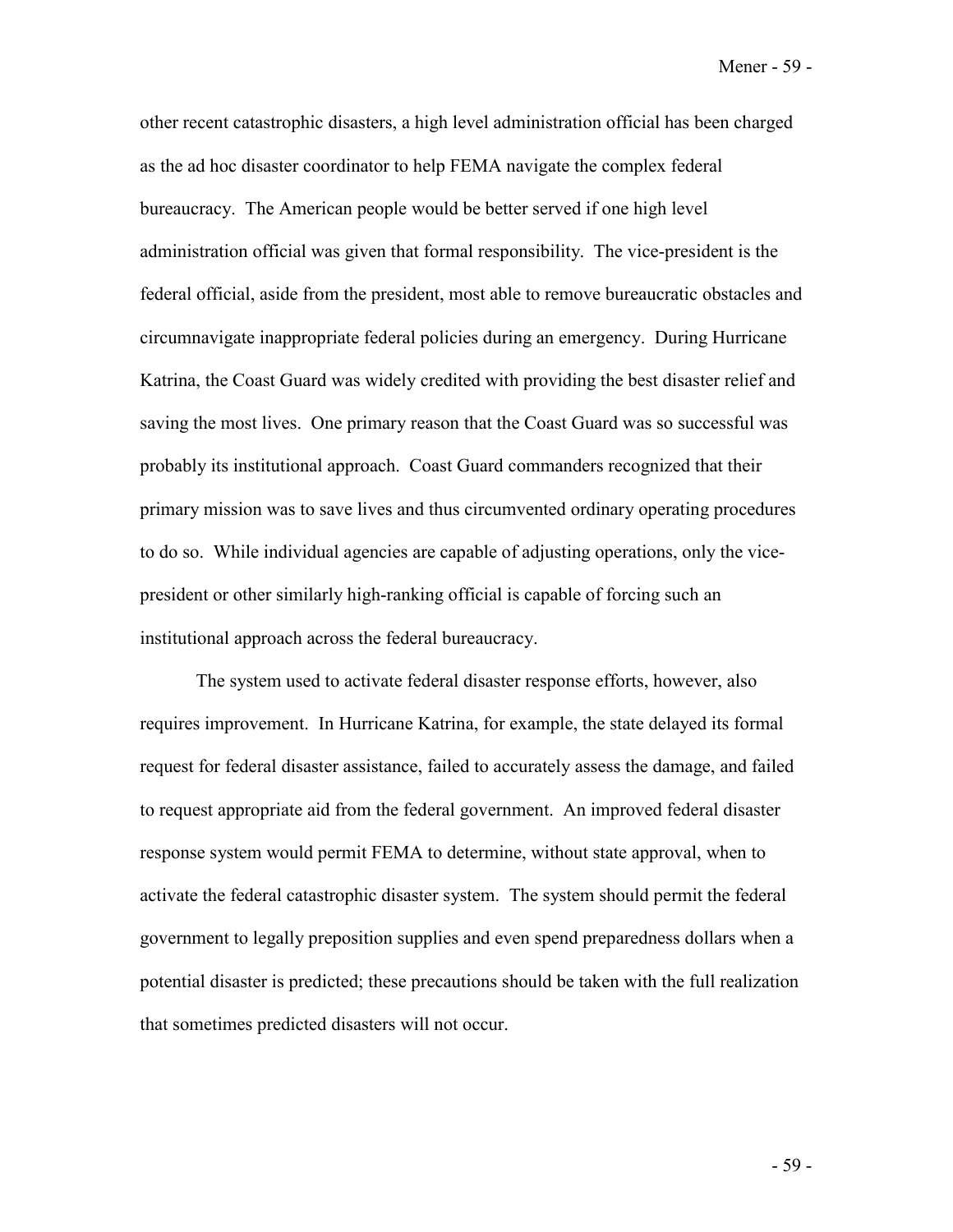These suggested changes would force a dramatic change in the focus of disaster preparedness. It would prevent politically motivated federal disaster involvement and force the federal government to take an active role in preparing for and responding to catastrophic disasters. However, this system will not avoid the general bureaucratic problems that pervade the American democratic system. John J. DiIulio, Jr., Gerald Garvey, and Donald F. Kettl note in their book, *Improving Government Performance: An* 

### *Owner's Manual*:

Political micromanagement and the mismatch of government's tools with its problems have crippled public management, increased government inefficiency, and impeded performance. Perhaps worst of all, they have provoked a widespread distrust of the American system: by elected officials, who cannot understand why administrators do not produce better results; by administrators, who complain about constant interference by elected officials as they try to do their jobs; and by citizens, who curse elected officials and administrators for squabbling among themselves and for overlooking why they are there to begin with.<sup>94</sup>

These overall government shortfalls will continue to effect disaster response and preparedness. Implementing these suggested improvements would require Congress to pass new legislation and the Executive Branch to restructure administrative responsibilities. However, if these changes can be implemented, by focusing FEMA only on catastrophic disasters and charging the vice-president with the overall responsibility for success, there is a chance to improve government efficiency, accountability, and performance.

 In conclusion, even a strengthened federal capacity to handle catastrophic disasters will not be perfect. Catastrophic disasters will continue to affect American

<sup>94</sup> John J. DiIulio, Jr. et al., *Improving Government Performance: An Owner's Manual* (Washington, DC: The Brookings Institute), 82.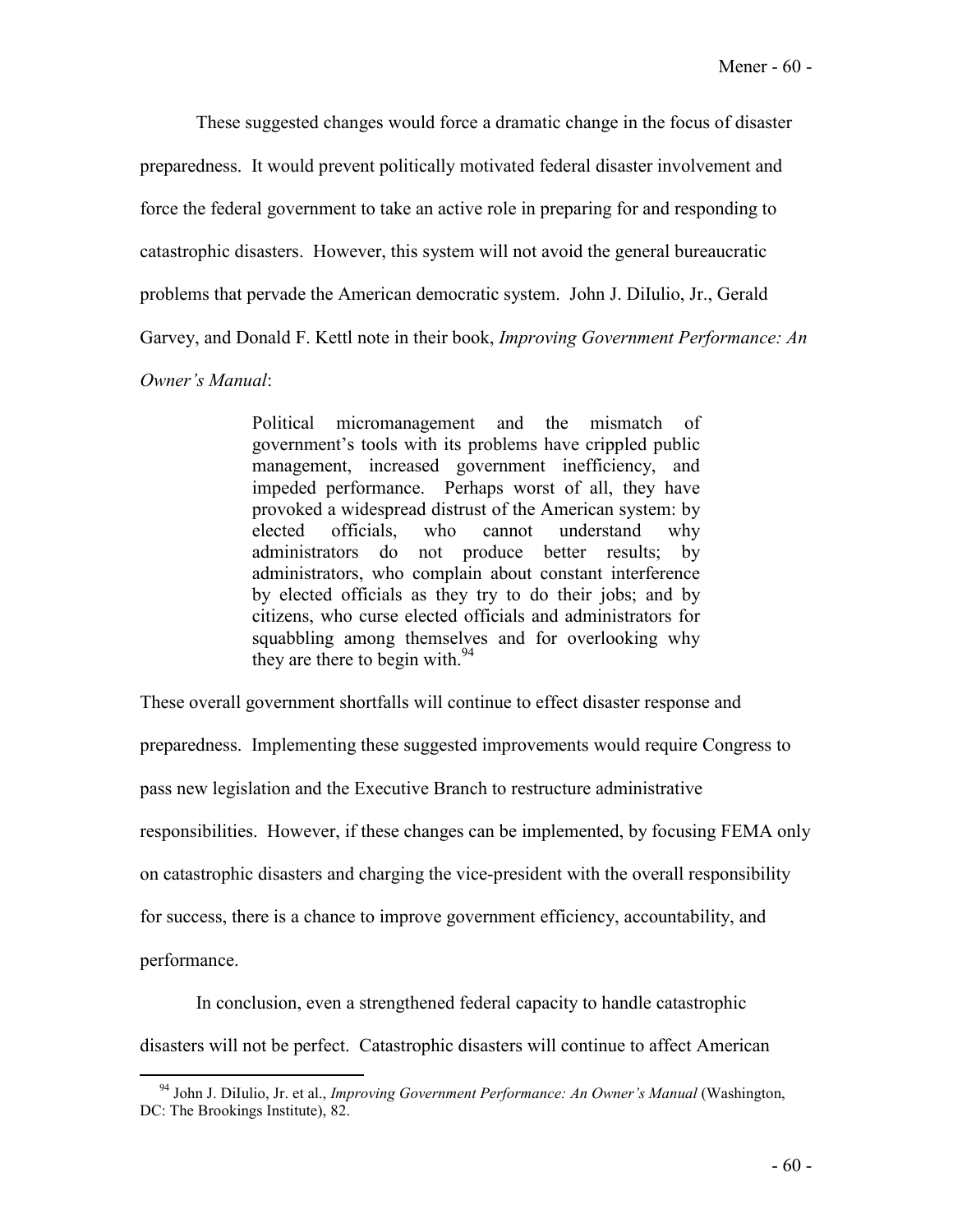citizens, destroy families, and cause inexplicable suffering. Even bolstered state and federal disaster response capabilities will be incapable of providing instant relief to everyone. For that reason, people will continue to rely on local first responders, nonprofit organizations, and their neighbors. The strengthened catastrophic disaster response system must be respectful of the services offered by these entities. In fact, it must encourage these individuals and organizations to do more, not less. In the book, *Americans at Risk*, Dr. Irwin Redlener recalls a conversation he had with a Chaplain in Baton Rouge, Louisiana. The Chaplain asked, "Could we have done better than this? It looks like a military POW camp or a refugee village in the Third World." He then answered himself:

> Of Course. And it didn't need to be government's job alone. There are scores of churches and community organizations that were willing and able to absorb everybody who's now trapped in here. They would have fed and clothed all of these people. They would have helped families get back on their feet and made sure that the kids got the medical care they needed. And they certainly would have made sure that every child got into school.<sup>95</sup>

This is not to dismiss the government's role in disaster response. However, in improving federal coordination and response to catastrophic disasters it is essential that all available resources are maximized. Faith based organizations have proven their ability to provide essential services during and after disasters. Collegiate Emergency Medical Services organizations, such as Tulane EMS, are essential resources located throughout the nation that should not be neglected. Community safety teams and volunteer rescue teams should not be forgotten.

<sup>95</sup> Redlener, *American At Risk*, 14.